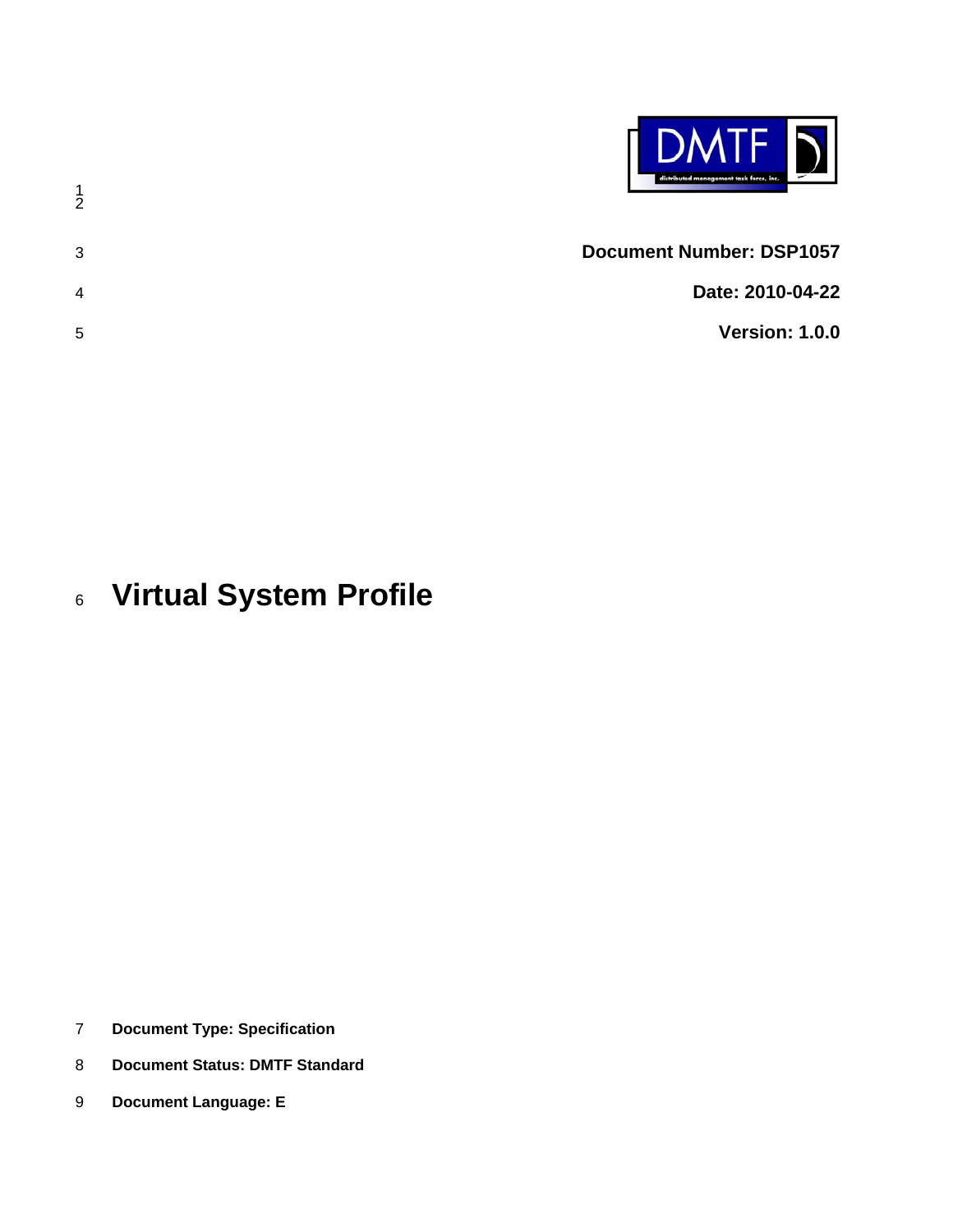### 10 | Copyright Notice

11 Copyright © 2007, 2010 Distributed Management Task Force, Inc. (DMTF). All rights reserved.

12 13 14 15 DMTF is a not-for-profit association of industry members dedicated to promoting enterprise and systems management and interoperability. Members and non-members may reproduce DMTF specifications and documents, provided that correct attribution is given. As DMTF specifications may be revised from time to time, the particular version and release date should always be noted.

16 Implementation of certain elements of this standard or proposed standard may be subject to third party

17 patent rights, including provisional patent rights (herein "patent rights"). DMTF makes no representations

18 to users of the standard as to the existence of such rights, and is not responsible to recognize, disclose,

19 20 or identify any or all such third party patent right, owners or claimants, nor for any incomplete or inaccurate identification or disclosure of such rights, owners or claimants. DMTF shall have no liability to any

21 party, in any manner or circumstance, under any legal theory whatsoever, for failure to recognize, dis-

22 close, or identify any such third party patent rights, or for such party's reliance on the standard or incorpo-

23 ration thereof in its product, protocols or testing procedures. DMTF shall have no liability to any party im-

24 plementing such standard, whether such implementation is foreseeable or not, nor to any patent owner or

25 claimant, and shall have no liability or responsibility for costs or losses incurred if a standard is withdrawn

26 or modified after publication, and shall be indemnified and held harmless by any party implementing the

27 standard from any and all claims of infringement by a patent owner for such implementations.

28 For information about patents held by third-parties which have notified the DMTF that, in their opinion,

29 such patent may relate to or impact implementations of DMTF standards, visit

30 <http://www.dmtf.org/about/policies/disclosures.php>.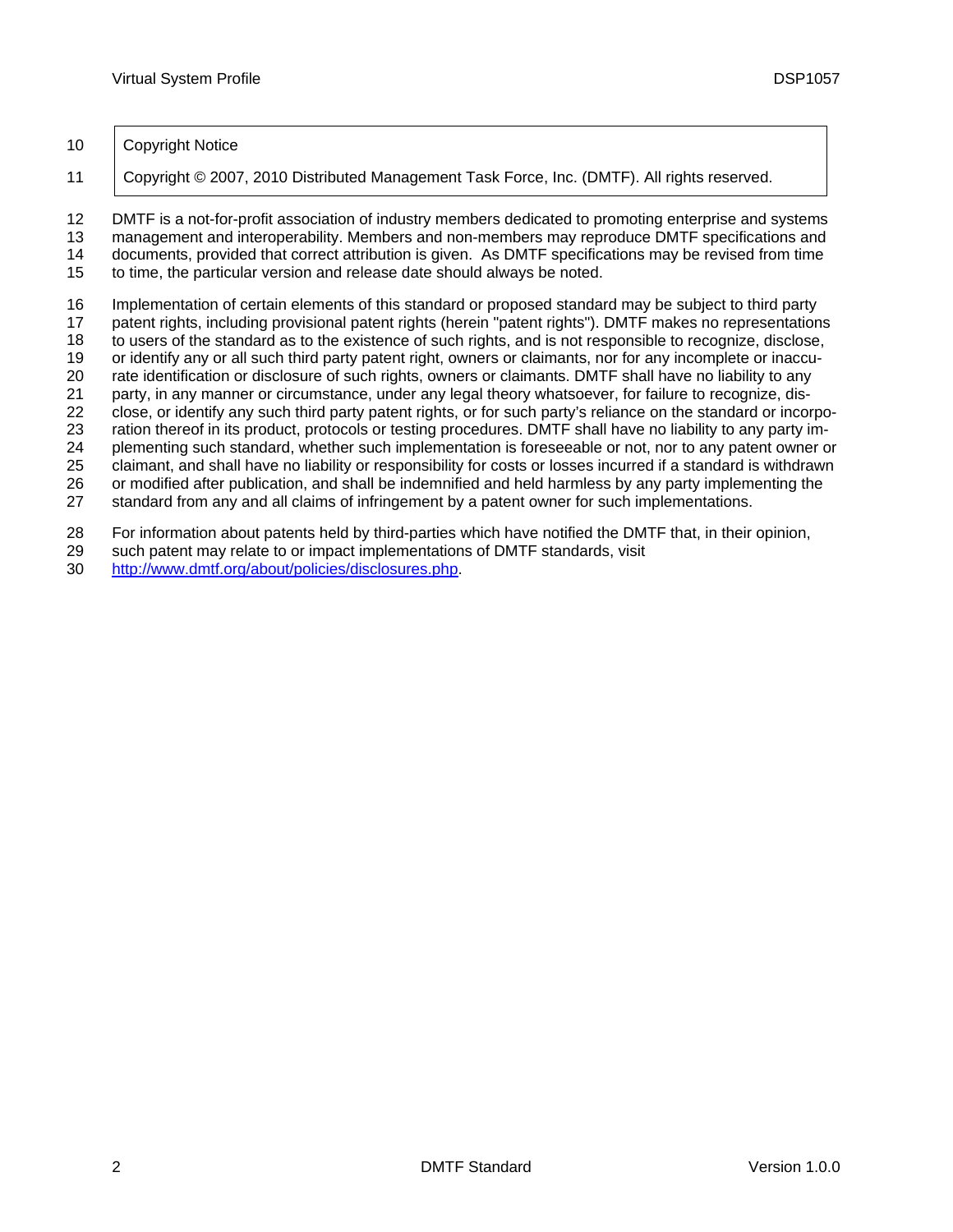# **CONTENTS**

| 33<br>2<br>34<br>3<br>35<br>4<br>36<br>5<br>6<br>37<br>38<br>6.1<br>39<br>6.2<br>Virtual system concepts: Definition, instance, representation, and configuration  16<br>6.3<br>40<br>6.4<br>41<br>6.4.1<br>42<br>6.4.2<br>43<br>6.4.3<br>Summary of virtual system states and virtual system state transitions  19<br>44<br>$\overline{7}$<br>45<br>7.1<br>46<br>47<br>7.1.1<br>7.1.2<br>48<br>49<br>7.2<br>7.3<br>50<br>51<br>7.3.1<br>7.3.2<br>52<br>7.3.3<br>53<br>Implementation approaches for "state" and "defined" virtual system configuration  25<br>54<br>7.3.4<br>7.3.5<br>55<br>7.3.6<br>56<br>7.3.7<br>57<br>7.3.8<br>58<br>7.3.9<br>CIM_VirtualSystemSettingData.VirtualSystemIdentifier property 27<br>59<br>60<br>61<br>7.3.11<br>62<br>7.4<br>63<br>7.4.1<br>64<br>7.4.2<br>65<br>7.5<br>66<br>67<br>7.6<br>7.7<br>68<br>CIM_AssociatedPowerManagementService.PowerState property  30<br>7.7.1<br>69<br>70<br>8<br>71<br>8.1<br>8.1.1<br>72<br>CIM_PowerManagementService.RequestPowerStateChange() method 31<br>8.1.2<br>73<br>74<br>8.2<br>75<br>8.2.1<br>8.2.2<br>76<br>77<br>8.2.3<br>8.2.4<br>78<br>8.2.5<br>79<br>80<br>8.2.6<br>8.2.7<br>81<br>8.2.8<br>82<br>83<br>9<br>84<br>9.1<br>85<br>9.1.1<br>9.1.2<br>86 | 32 | 1 |  |  |  |  |  |
|-------------------------------------------------------------------------------------------------------------------------------------------------------------------------------------------------------------------------------------------------------------------------------------------------------------------------------------------------------------------------------------------------------------------------------------------------------------------------------------------------------------------------------------------------------------------------------------------------------------------------------------------------------------------------------------------------------------------------------------------------------------------------------------------------------------------------------------------------------------------------------------------------------------------------------------------------------------------------------------------------------------------------------------------------------------------------------------------------------------------------------------------------------------------------------------------------------------------------------------------|----|---|--|--|--|--|--|
|                                                                                                                                                                                                                                                                                                                                                                                                                                                                                                                                                                                                                                                                                                                                                                                                                                                                                                                                                                                                                                                                                                                                                                                                                                           |    |   |  |  |  |  |  |
|                                                                                                                                                                                                                                                                                                                                                                                                                                                                                                                                                                                                                                                                                                                                                                                                                                                                                                                                                                                                                                                                                                                                                                                                                                           |    |   |  |  |  |  |  |
|                                                                                                                                                                                                                                                                                                                                                                                                                                                                                                                                                                                                                                                                                                                                                                                                                                                                                                                                                                                                                                                                                                                                                                                                                                           |    |   |  |  |  |  |  |
|                                                                                                                                                                                                                                                                                                                                                                                                                                                                                                                                                                                                                                                                                                                                                                                                                                                                                                                                                                                                                                                                                                                                                                                                                                           |    |   |  |  |  |  |  |
|                                                                                                                                                                                                                                                                                                                                                                                                                                                                                                                                                                                                                                                                                                                                                                                                                                                                                                                                                                                                                                                                                                                                                                                                                                           |    |   |  |  |  |  |  |
|                                                                                                                                                                                                                                                                                                                                                                                                                                                                                                                                                                                                                                                                                                                                                                                                                                                                                                                                                                                                                                                                                                                                                                                                                                           |    |   |  |  |  |  |  |
|                                                                                                                                                                                                                                                                                                                                                                                                                                                                                                                                                                                                                                                                                                                                                                                                                                                                                                                                                                                                                                                                                                                                                                                                                                           |    |   |  |  |  |  |  |
|                                                                                                                                                                                                                                                                                                                                                                                                                                                                                                                                                                                                                                                                                                                                                                                                                                                                                                                                                                                                                                                                                                                                                                                                                                           |    |   |  |  |  |  |  |
|                                                                                                                                                                                                                                                                                                                                                                                                                                                                                                                                                                                                                                                                                                                                                                                                                                                                                                                                                                                                                                                                                                                                                                                                                                           |    |   |  |  |  |  |  |
|                                                                                                                                                                                                                                                                                                                                                                                                                                                                                                                                                                                                                                                                                                                                                                                                                                                                                                                                                                                                                                                                                                                                                                                                                                           |    |   |  |  |  |  |  |
|                                                                                                                                                                                                                                                                                                                                                                                                                                                                                                                                                                                                                                                                                                                                                                                                                                                                                                                                                                                                                                                                                                                                                                                                                                           |    |   |  |  |  |  |  |
|                                                                                                                                                                                                                                                                                                                                                                                                                                                                                                                                                                                                                                                                                                                                                                                                                                                                                                                                                                                                                                                                                                                                                                                                                                           |    |   |  |  |  |  |  |
|                                                                                                                                                                                                                                                                                                                                                                                                                                                                                                                                                                                                                                                                                                                                                                                                                                                                                                                                                                                                                                                                                                                                                                                                                                           |    |   |  |  |  |  |  |
|                                                                                                                                                                                                                                                                                                                                                                                                                                                                                                                                                                                                                                                                                                                                                                                                                                                                                                                                                                                                                                                                                                                                                                                                                                           |    |   |  |  |  |  |  |
|                                                                                                                                                                                                                                                                                                                                                                                                                                                                                                                                                                                                                                                                                                                                                                                                                                                                                                                                                                                                                                                                                                                                                                                                                                           |    |   |  |  |  |  |  |
|                                                                                                                                                                                                                                                                                                                                                                                                                                                                                                                                                                                                                                                                                                                                                                                                                                                                                                                                                                                                                                                                                                                                                                                                                                           |    |   |  |  |  |  |  |
|                                                                                                                                                                                                                                                                                                                                                                                                                                                                                                                                                                                                                                                                                                                                                                                                                                                                                                                                                                                                                                                                                                                                                                                                                                           |    |   |  |  |  |  |  |
|                                                                                                                                                                                                                                                                                                                                                                                                                                                                                                                                                                                                                                                                                                                                                                                                                                                                                                                                                                                                                                                                                                                                                                                                                                           |    |   |  |  |  |  |  |
|                                                                                                                                                                                                                                                                                                                                                                                                                                                                                                                                                                                                                                                                                                                                                                                                                                                                                                                                                                                                                                                                                                                                                                                                                                           |    |   |  |  |  |  |  |
|                                                                                                                                                                                                                                                                                                                                                                                                                                                                                                                                                                                                                                                                                                                                                                                                                                                                                                                                                                                                                                                                                                                                                                                                                                           |    |   |  |  |  |  |  |
|                                                                                                                                                                                                                                                                                                                                                                                                                                                                                                                                                                                                                                                                                                                                                                                                                                                                                                                                                                                                                                                                                                                                                                                                                                           |    |   |  |  |  |  |  |
|                                                                                                                                                                                                                                                                                                                                                                                                                                                                                                                                                                                                                                                                                                                                                                                                                                                                                                                                                                                                                                                                                                                                                                                                                                           |    |   |  |  |  |  |  |
|                                                                                                                                                                                                                                                                                                                                                                                                                                                                                                                                                                                                                                                                                                                                                                                                                                                                                                                                                                                                                                                                                                                                                                                                                                           |    |   |  |  |  |  |  |
|                                                                                                                                                                                                                                                                                                                                                                                                                                                                                                                                                                                                                                                                                                                                                                                                                                                                                                                                                                                                                                                                                                                                                                                                                                           |    |   |  |  |  |  |  |
|                                                                                                                                                                                                                                                                                                                                                                                                                                                                                                                                                                                                                                                                                                                                                                                                                                                                                                                                                                                                                                                                                                                                                                                                                                           |    |   |  |  |  |  |  |
|                                                                                                                                                                                                                                                                                                                                                                                                                                                                                                                                                                                                                                                                                                                                                                                                                                                                                                                                                                                                                                                                                                                                                                                                                                           |    |   |  |  |  |  |  |
|                                                                                                                                                                                                                                                                                                                                                                                                                                                                                                                                                                                                                                                                                                                                                                                                                                                                                                                                                                                                                                                                                                                                                                                                                                           |    |   |  |  |  |  |  |
|                                                                                                                                                                                                                                                                                                                                                                                                                                                                                                                                                                                                                                                                                                                                                                                                                                                                                                                                                                                                                                                                                                                                                                                                                                           |    |   |  |  |  |  |  |
|                                                                                                                                                                                                                                                                                                                                                                                                                                                                                                                                                                                                                                                                                                                                                                                                                                                                                                                                                                                                                                                                                                                                                                                                                                           |    |   |  |  |  |  |  |
|                                                                                                                                                                                                                                                                                                                                                                                                                                                                                                                                                                                                                                                                                                                                                                                                                                                                                                                                                                                                                                                                                                                                                                                                                                           |    |   |  |  |  |  |  |
|                                                                                                                                                                                                                                                                                                                                                                                                                                                                                                                                                                                                                                                                                                                                                                                                                                                                                                                                                                                                                                                                                                                                                                                                                                           |    |   |  |  |  |  |  |
|                                                                                                                                                                                                                                                                                                                                                                                                                                                                                                                                                                                                                                                                                                                                                                                                                                                                                                                                                                                                                                                                                                                                                                                                                                           |    |   |  |  |  |  |  |
|                                                                                                                                                                                                                                                                                                                                                                                                                                                                                                                                                                                                                                                                                                                                                                                                                                                                                                                                                                                                                                                                                                                                                                                                                                           |    |   |  |  |  |  |  |
|                                                                                                                                                                                                                                                                                                                                                                                                                                                                                                                                                                                                                                                                                                                                                                                                                                                                                                                                                                                                                                                                                                                                                                                                                                           |    |   |  |  |  |  |  |
|                                                                                                                                                                                                                                                                                                                                                                                                                                                                                                                                                                                                                                                                                                                                                                                                                                                                                                                                                                                                                                                                                                                                                                                                                                           |    |   |  |  |  |  |  |
|                                                                                                                                                                                                                                                                                                                                                                                                                                                                                                                                                                                                                                                                                                                                                                                                                                                                                                                                                                                                                                                                                                                                                                                                                                           |    |   |  |  |  |  |  |
|                                                                                                                                                                                                                                                                                                                                                                                                                                                                                                                                                                                                                                                                                                                                                                                                                                                                                                                                                                                                                                                                                                                                                                                                                                           |    |   |  |  |  |  |  |
|                                                                                                                                                                                                                                                                                                                                                                                                                                                                                                                                                                                                                                                                                                                                                                                                                                                                                                                                                                                                                                                                                                                                                                                                                                           |    |   |  |  |  |  |  |
|                                                                                                                                                                                                                                                                                                                                                                                                                                                                                                                                                                                                                                                                                                                                                                                                                                                                                                                                                                                                                                                                                                                                                                                                                                           |    |   |  |  |  |  |  |
|                                                                                                                                                                                                                                                                                                                                                                                                                                                                                                                                                                                                                                                                                                                                                                                                                                                                                                                                                                                                                                                                                                                                                                                                                                           |    |   |  |  |  |  |  |
|                                                                                                                                                                                                                                                                                                                                                                                                                                                                                                                                                                                                                                                                                                                                                                                                                                                                                                                                                                                                                                                                                                                                                                                                                                           |    |   |  |  |  |  |  |
|                                                                                                                                                                                                                                                                                                                                                                                                                                                                                                                                                                                                                                                                                                                                                                                                                                                                                                                                                                                                                                                                                                                                                                                                                                           |    |   |  |  |  |  |  |
|                                                                                                                                                                                                                                                                                                                                                                                                                                                                                                                                                                                                                                                                                                                                                                                                                                                                                                                                                                                                                                                                                                                                                                                                                                           |    |   |  |  |  |  |  |
|                                                                                                                                                                                                                                                                                                                                                                                                                                                                                                                                                                                                                                                                                                                                                                                                                                                                                                                                                                                                                                                                                                                                                                                                                                           |    |   |  |  |  |  |  |
|                                                                                                                                                                                                                                                                                                                                                                                                                                                                                                                                                                                                                                                                                                                                                                                                                                                                                                                                                                                                                                                                                                                                                                                                                                           |    |   |  |  |  |  |  |
|                                                                                                                                                                                                                                                                                                                                                                                                                                                                                                                                                                                                                                                                                                                                                                                                                                                                                                                                                                                                                                                                                                                                                                                                                                           |    |   |  |  |  |  |  |
|                                                                                                                                                                                                                                                                                                                                                                                                                                                                                                                                                                                                                                                                                                                                                                                                                                                                                                                                                                                                                                                                                                                                                                                                                                           |    |   |  |  |  |  |  |
|                                                                                                                                                                                                                                                                                                                                                                                                                                                                                                                                                                                                                                                                                                                                                                                                                                                                                                                                                                                                                                                                                                                                                                                                                                           |    |   |  |  |  |  |  |
|                                                                                                                                                                                                                                                                                                                                                                                                                                                                                                                                                                                                                                                                                                                                                                                                                                                                                                                                                                                                                                                                                                                                                                                                                                           |    |   |  |  |  |  |  |
|                                                                                                                                                                                                                                                                                                                                                                                                                                                                                                                                                                                                                                                                                                                                                                                                                                                                                                                                                                                                                                                                                                                                                                                                                                           |    |   |  |  |  |  |  |
|                                                                                                                                                                                                                                                                                                                                                                                                                                                                                                                                                                                                                                                                                                                                                                                                                                                                                                                                                                                                                                                                                                                                                                                                                                           |    |   |  |  |  |  |  |
|                                                                                                                                                                                                                                                                                                                                                                                                                                                                                                                                                                                                                                                                                                                                                                                                                                                                                                                                                                                                                                                                                                                                                                                                                                           |    |   |  |  |  |  |  |
|                                                                                                                                                                                                                                                                                                                                                                                                                                                                                                                                                                                                                                                                                                                                                                                                                                                                                                                                                                                                                                                                                                                                                                                                                                           |    |   |  |  |  |  |  |
|                                                                                                                                                                                                                                                                                                                                                                                                                                                                                                                                                                                                                                                                                                                                                                                                                                                                                                                                                                                                                                                                                                                                                                                                                                           |    |   |  |  |  |  |  |
|                                                                                                                                                                                                                                                                                                                                                                                                                                                                                                                                                                                                                                                                                                                                                                                                                                                                                                                                                                                                                                                                                                                                                                                                                                           |    |   |  |  |  |  |  |
|                                                                                                                                                                                                                                                                                                                                                                                                                                                                                                                                                                                                                                                                                                                                                                                                                                                                                                                                                                                                                                                                                                                                                                                                                                           |    |   |  |  |  |  |  |
|                                                                                                                                                                                                                                                                                                                                                                                                                                                                                                                                                                                                                                                                                                                                                                                                                                                                                                                                                                                                                                                                                                                                                                                                                                           |    |   |  |  |  |  |  |
|                                                                                                                                                                                                                                                                                                                                                                                                                                                                                                                                                                                                                                                                                                                                                                                                                                                                                                                                                                                                                                                                                                                                                                                                                                           |    |   |  |  |  |  |  |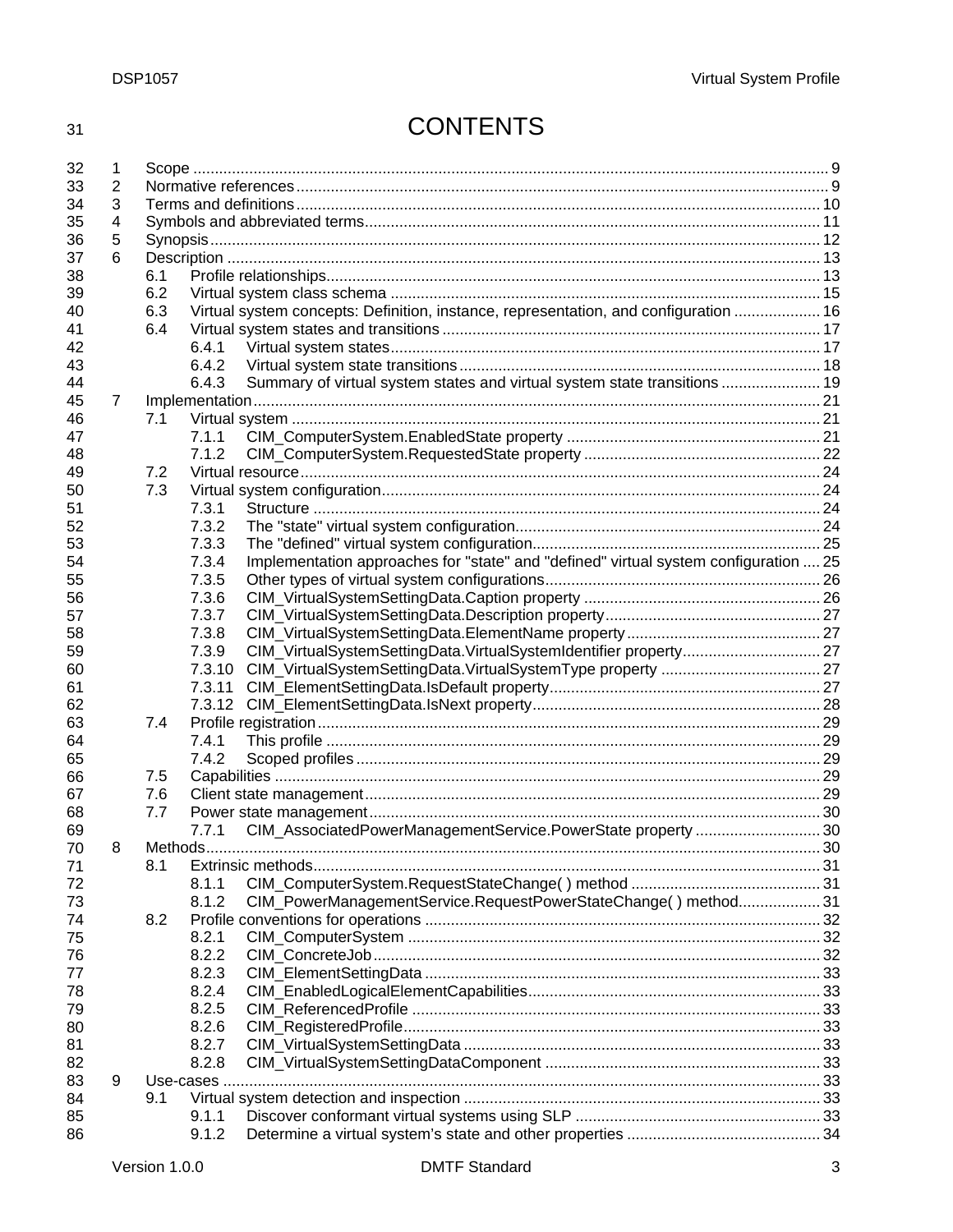| 87  |                 |                   | 9.1.3 |  |
|-----|-----------------|-------------------|-------|--|
| 88  |                 |                   | 9.1.4 |  |
| 89  |                 |                   | 9.1.5 |  |
| 90  |                 |                   | 9.1.6 |  |
| 91  |                 | 9.2               |       |  |
| 92  |                 |                   | 9.2.1 |  |
| 93  |                 |                   | 9.2.2 |  |
| 94  | 10 <sup>1</sup> |                   |       |  |
| 95  |                 | 10.1              |       |  |
| 96  |                 | 10.2 <sub>1</sub> |       |  |
| 97  |                 | 10.3              |       |  |
| 98  |                 | 10.4              |       |  |
| .99 |                 | 10.5              |       |  |
| 100 |                 | 10.6.             |       |  |
| 101 |                 | 10.7              |       |  |
| 102 |                 | 10.8              |       |  |
| 103 |                 | 10.9              |       |  |
| 104 |                 |                   |       |  |
| 105 |                 |                   |       |  |
| 106 |                 |                   |       |  |
| 107 |                 |                   |       |  |
| 108 |                 |                   |       |  |
| 109 |                 |                   |       |  |
|     |                 |                   |       |  |

#### 111 **Figures**

| 112 |                                                                                                      |  |
|-----|------------------------------------------------------------------------------------------------------|--|
| 113 |                                                                                                      |  |
| 114 |                                                                                                      |  |
| 115 |                                                                                                      |  |
| 116 |                                                                                                      |  |
| 117 |                                                                                                      |  |
| 118 |                                                                                                      |  |
| 119 |                                                                                                      |  |
| 120 | Figure 9 - Sample virtual system in "defined" state (Dual-configuration approach)52                  |  |
| 121 | Figure 10 - Sample virtual system in a state other than "defined" (Dual-configuration approach) 53   |  |
| 122 | Figure 11 - Sample virtual system in the "defined" state (Single-configuration approach) 54          |  |
| 123 | Figure 12 - Sample virtual system in a state other than "defined" (Single-configuration approach) 55 |  |
| 124 |                                                                                                      |  |

#### 125 **Tables**

| 126 |                                                                                      |  |
|-----|--------------------------------------------------------------------------------------|--|
| 127 |                                                                                      |  |
| 128 |                                                                                      |  |
| 129 |                                                                                      |  |
| 130 | Table 5 - CIM_PowerManagementService.RequestPowerStateChange() method: Parameters 31 |  |
| 131 |                                                                                      |  |
| 132 |                                                                                      |  |
| 133 |                                                                                      |  |
| 134 |                                                                                      |  |
| 135 |                                                                                      |  |
|     |                                                                                      |  |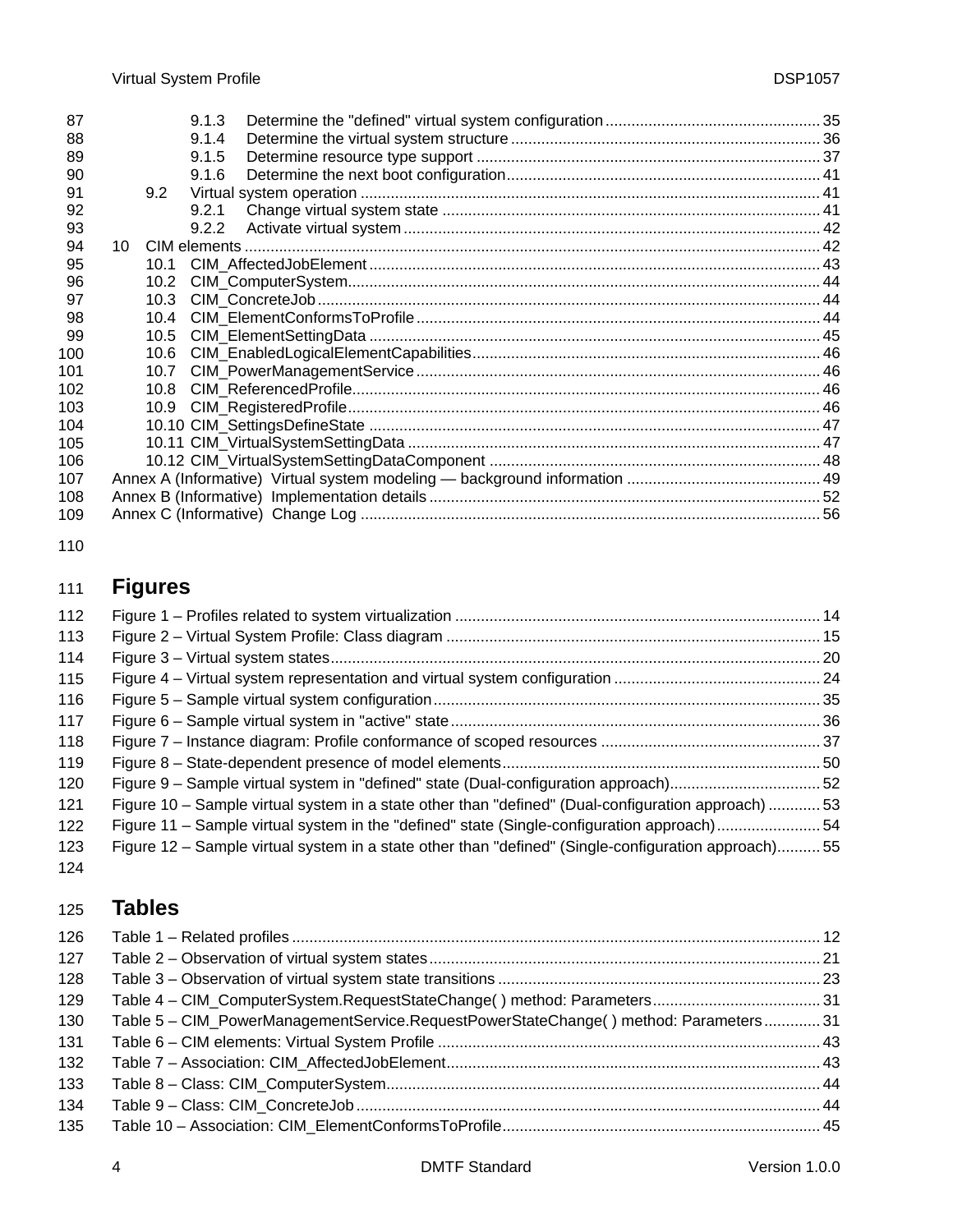| 136            |  |
|----------------|--|
| 137            |  |
| 138            |  |
| 139            |  |
| 140            |  |
| 141            |  |
| 142            |  |
| $\overline{1}$ |  |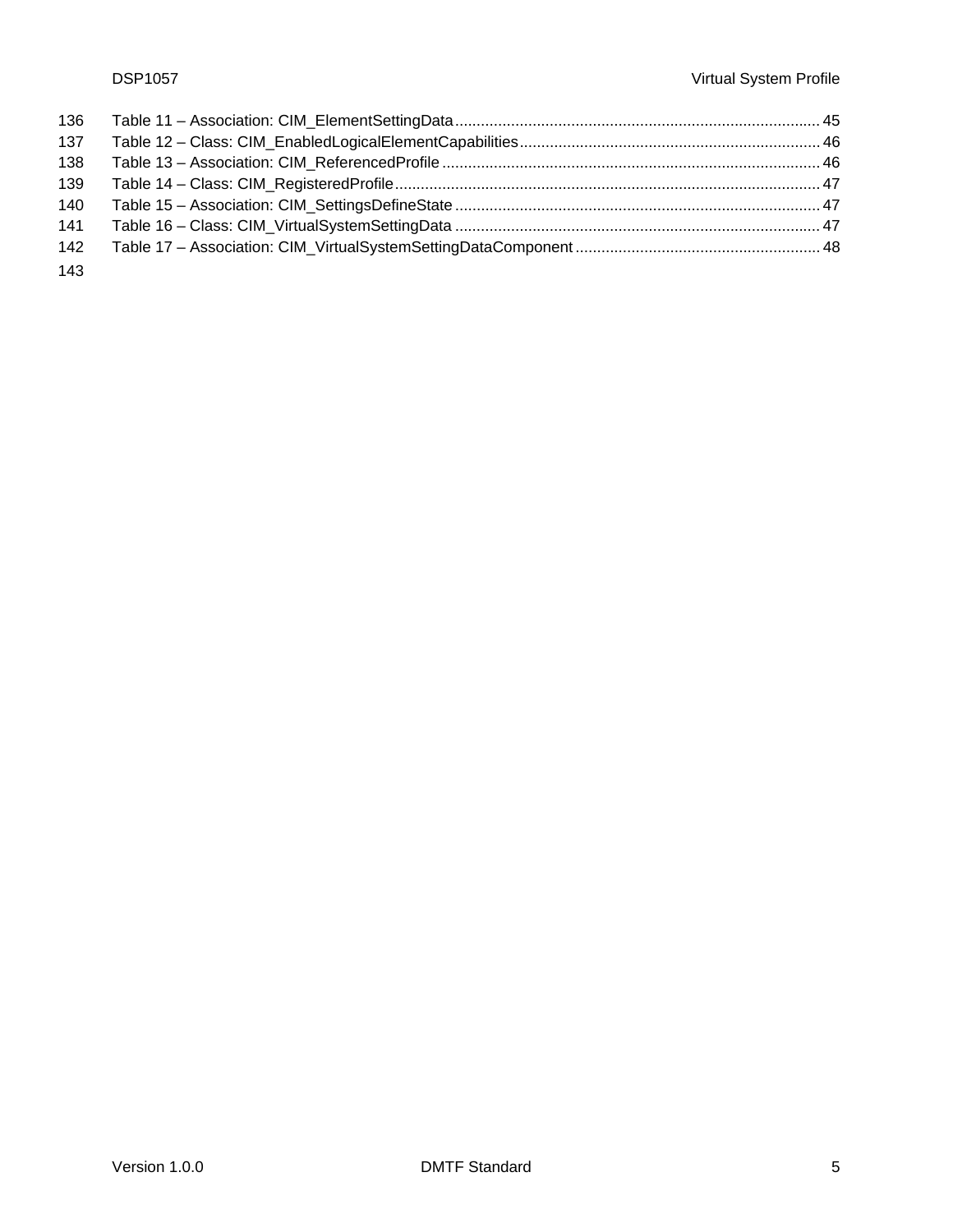Virtual System Profile **DSP1057**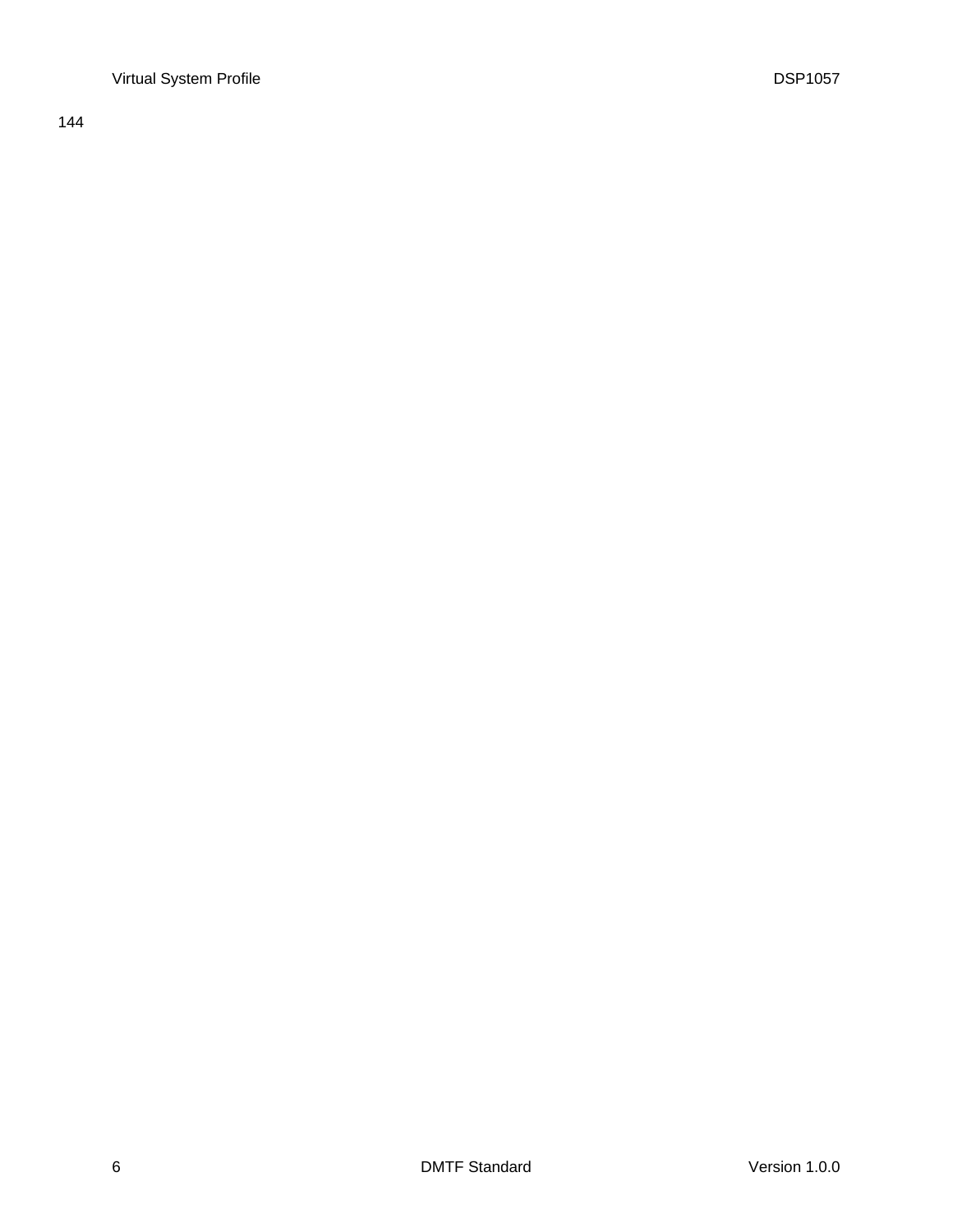### Foreword

- 146 147 This profile — the *Virtual System Profile* (DSP1057) — was prepared by the System Virtualization, Partitioning and Clustering Working Group of the DMTF.
- 148 DMTF is a not-for-profit association of industry members dedicated to promoting enterprise and systems
- 149 management and interoperability.

#### 150 **Acknowledgments**

- 151 The authors wish to acknowledge the following people.
- 152 Editor:
- 153 – Michael Johanssen – IBM
- 154 Participants from the DMTF System Virtualization, Partitioning and Clustering Working Group:
- 155 – Gareth Bestor – IBM
- 156 – Chris Brown – HP
- 157 – Mike Dutch - Symantec
- 158 – Jim Fehlig – Novell
- 159 – Kevin Fox – Sun Microsystems, Inc.
- 160 – Ron Goering – IBM
- 161 – Steve Hand - Symantec
- 162 – Daniel Hiltgen – EMC / VMware
- 163 – Michael Johanssen – IBM
- 164 – Larry Lamers – EMC / VMware
- 165 – Andreas Maier - IBM
- 166 – Aaron Merkin – IBM
- 167 – John Parchem – Microsoft
- 168 – Nihar Shah – Microsoft
- 169 – David Simpson – IBM
- 170 – Carl Waldspurger – EMC / VMware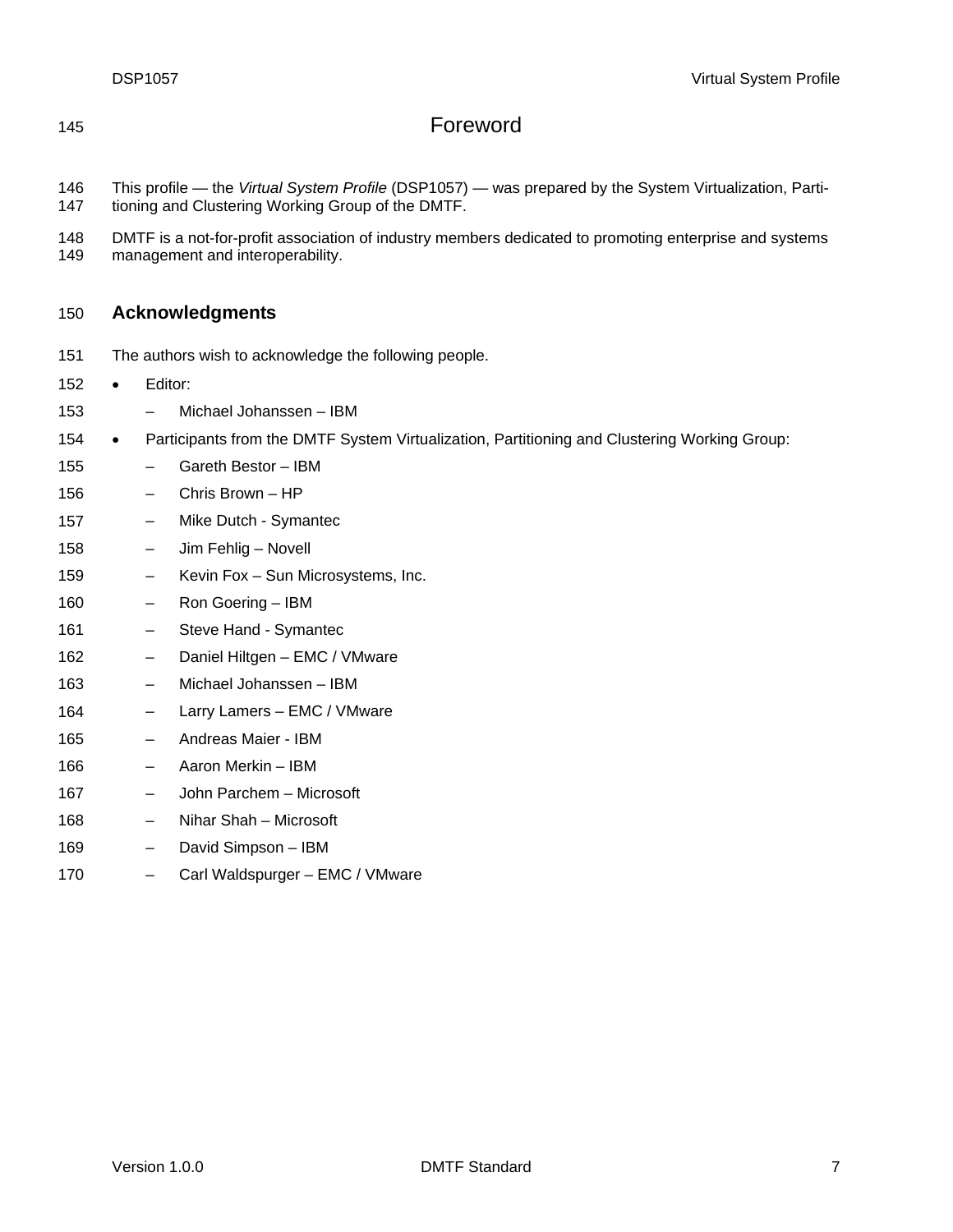# Introduction

172 The information in this specification should be sufficient for a provider or consumer of this data to identify

173 unambiguously the classes, properties, methods, and values that shall be instantiated and manipulated to

174 represent and manage the components described in this document. The target audience for this specifi-

175 cation is implementers who are writing CIM-based providers or consumers of management interfaces that

176 represent the components described in this document.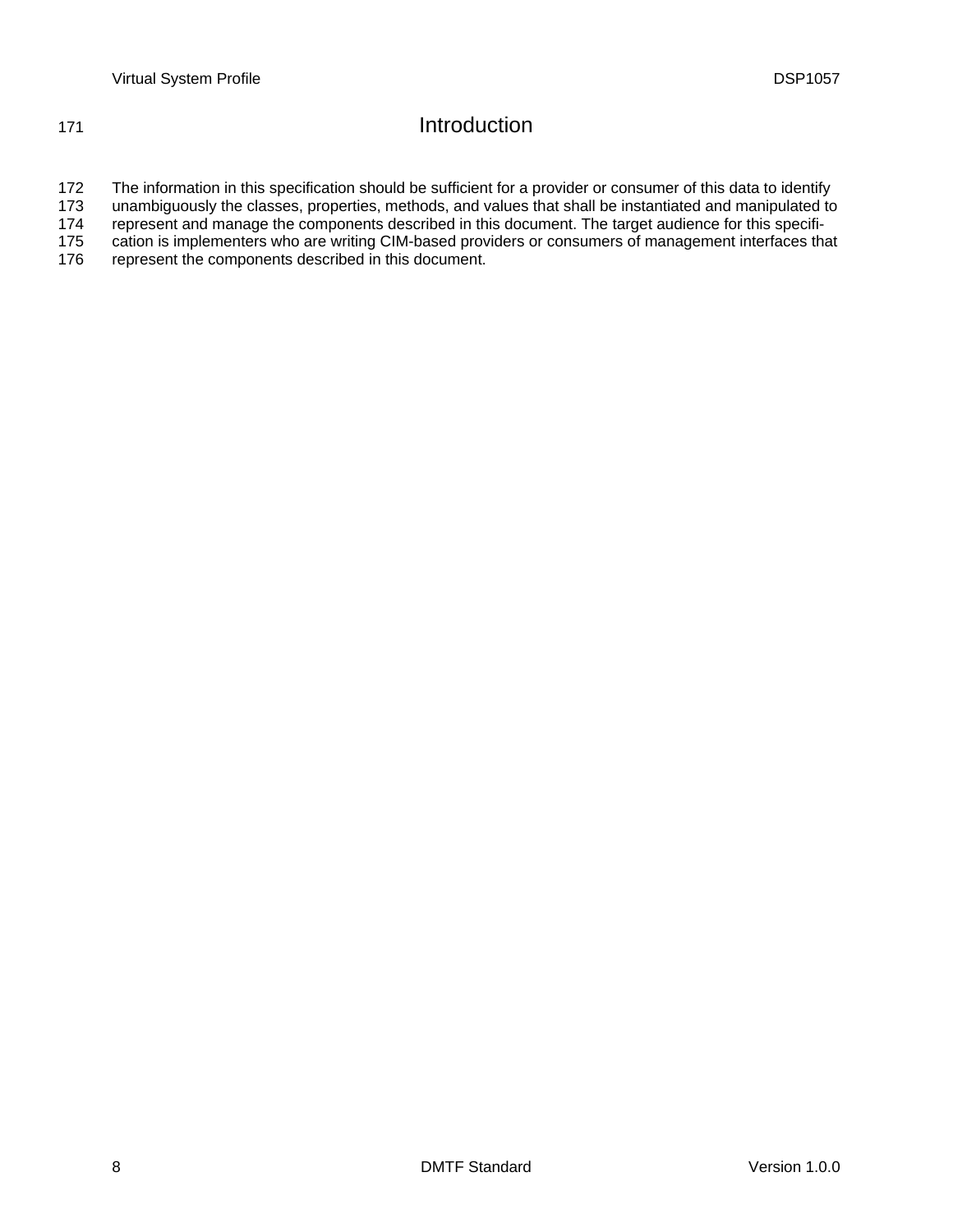# **Virtual System Profile**

### <span id="page-8-0"></span>178 **1 Scope**

- 179 This profile — the *Virtual System Profile* — is an autonomous profile that defines the minimum object
- 180 model needed to provide for the inspection of a virtual system and its components. In addition, it defines
- 181 optional basic control operations for activating, deactivating, pausing, or suspending a virtual system.

### 182 **2 Normative references**

- 183 The following referenced documents are indispensable for the application of this document. For dated
- 184 185 references, only the edition cited applies. For undated references, the latest edition of the referenced document (including any amendments) applies.
- 186 DMTF DSP0004, *CIM Infrastructure Specification* 2.5
- 187 [http://www.dmtf.org/standards/published\\_documents/DSP0004\\_2.5.pdf](http://www.dmtf.org/standards/published_documents/DSP0004_2.5.pdf)
- 188 DMTF DSP0200, *CIM Operations over HTTP* 1.3 189 [http://www.dmtf.org/standards/published\\_documents/DSP0200\\_1.3.pdf](http://www.dmtf.org/standards/published_documents/DSP0200_1.3.pdf)
- 190 DMTF DSP0205, *WBEM Discovery Using the Service Location Protocol (SLP) 1.0* 191 [http://www.dmtf.org/standards/published\\_documents/DSP0205\\_1.0.pdf](http://www.dmtf.org/standards/published_documents/DSP0205_1.0.pdf)
- <span id="page-8-7"></span>192 DMTF DSP1001, *Management Profile Specification Usage Guide* 1.0 193 [http://www.dmtf.org/standards/published\\_documents/DSP1001\\_1.0.pdf](http://www.dmtf.org/standards/published_documents/DSP1001_1.0.pdf)
- <span id="page-8-3"></span>194 DMTF DSP1012, *Boot Control Profile 1.0*
- 195 [http://www.dmtf.org/standards/published\\_documents/DSP1012\\_1.0.pdf](http://www.dmtf.org/standards/published_documents/DSP1012_1.0.pdf)
- <span id="page-8-5"></span>196 DMTF DSP1022, *CPU Profile 1.0*
- 197 [http://www.dmtf.org/standards/published\\_documents/DSP1022\\_1.0.pdf](http://www.dmtf.org/standards/published_documents/DSP1022_1.0.pdf)
- <span id="page-8-6"></span>198 DMTF DSP1026, *System Memory Profile 1.0*  199 [http://www.dmtf.org/standards/published\\_documents/DSP1026\\_1.0.pdf](http://www.dmtf.org/standards/published_documents/DSP1026_1.0.pdf)
- <span id="page-8-2"></span>200 DMTF DSP1027, *Power State Management Profile 1.0*  201 [http://www.dmtf.org/standards/published\\_documents/DSP1027\\_1.0.pdf](http://www.dmtf.org/standards/published_documents/DSP1027_1.0.pdf)
- <span id="page-8-1"></span>202 DMTF DSP1033, *Profile Registration Profile* 1.0
- 203 [http://www.dmtf.org/standards/published\\_documents/DSP1033\\_1.0.pdf](http://www.dmtf.org/standards/published_documents/DSP1033_1.0.pdf)
- 204 DMTF DSP1041, *Resource Allocation Profile 1.1*  205 [http://www.dmtf.org/standards/published\\_documents/DSP1041\\_1.1.pdf](http://www.dmtf.org/standards/published_documents/DSP1041_1.1.pdf)
- 
- <span id="page-8-4"></span>206 DMTF DSP1042, *System Virtualization Profile 1.0*  207 [http://www.dmtf.org/standards/published\\_documents/DSP1042\\_1.0.pdf](http://www.dmtf.org/standards/published_documents/DSP1042_1.0.pdf)
- 208 DMTF DSP1043, *Allocation Capabilities Profile* 1.0 209 [http://www.dmtf.org/standards/published\\_documents/DSP1043\\_1.0.pdf](http://www.dmtf.org/standards/published_documents/DSP1043_1.0.pdf)
- 210 DMTF DSP1044, *Processor Device Resource Virtualization Profile 1.0*  211 [http://www.dmtf.org/standards/published\\_documents/DSP1044\\_1.0.pdf](http://www.dmtf.org/standards/published_documents/DSP1044_1.0.pdf)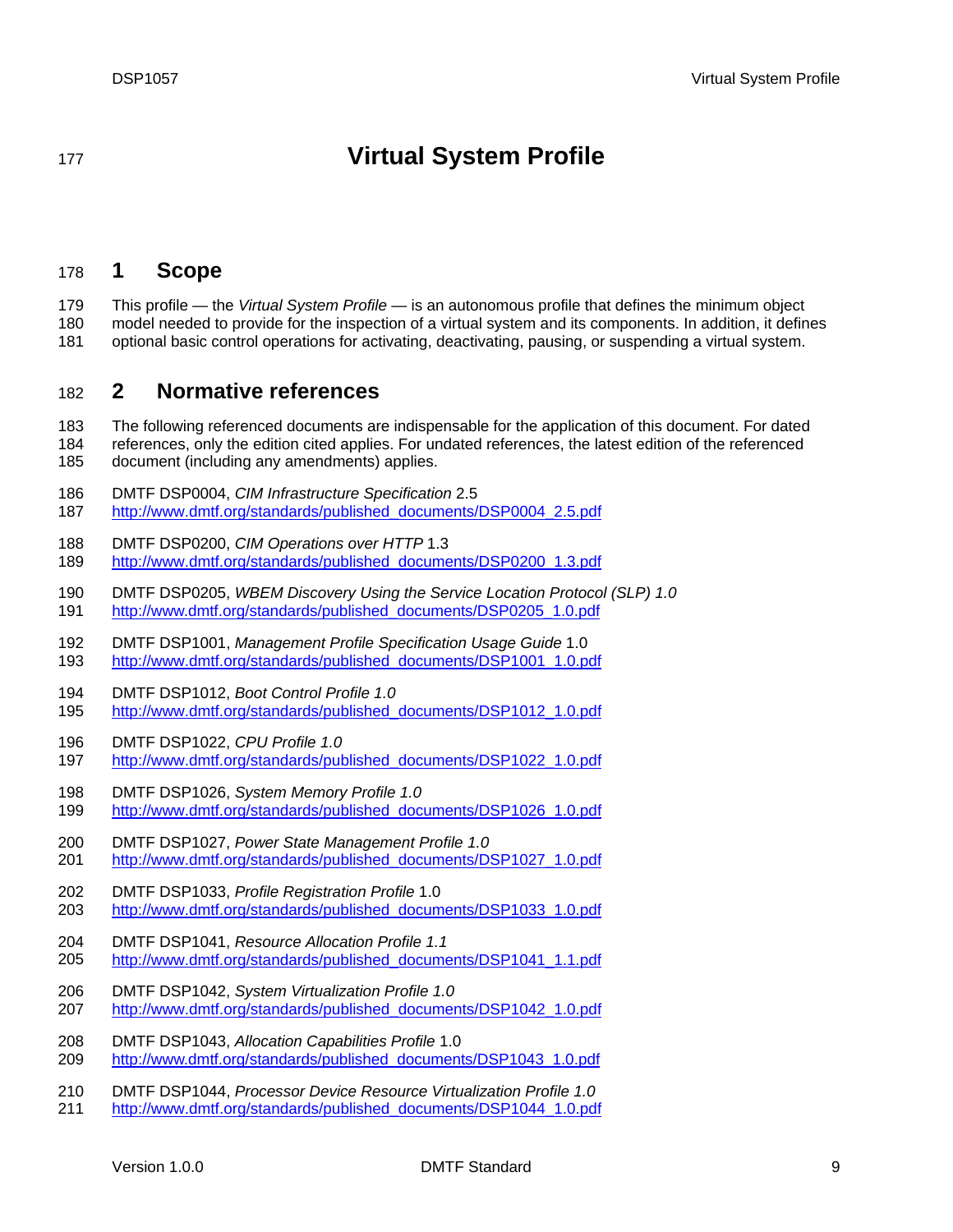- <span id="page-9-0"></span>212 DMTF DSP1045, *Memory Resource Virtualization Profile 1.0*
- 213 [http://www.dmtf.org/standards/published\\_documents/DSP1045\\_1.0.pdf](http://www.dmtf.org/standards/published_documents/DSP1045_1.0.pdf)
- 214 DMTF DSP1047, *Storage Resource Virtualization Profile 1.0*
- 215 [http://www.dmtf.org/standards/published\\_documents/DSP1047\\_1.0.pdf](http://www.dmtf.org/standards/published_documents/DSP1047_1.0.pdf)
- <span id="page-9-1"></span>216 DMTF DSP1052, *Computer System Profile 1.0*  217 [http://www.dmtf.org/standards/published\\_documents/DSP1052\\_1.0.pdf](http://www.dmtf.org/standards/published_documents/DSP1052_1.0.pdf)
- <span id="page-9-2"></span>218 DMTF DSP1059, *Generic Device Resource Virtualization Profile 1.0*
- 219 [http://www.dmtf.org/standards/published\\_documents/DSP1059\\_1.0.pdf](http://www.dmtf.org/standards/published_documents/DSP1059_1.0.pdf)
- 220 ISO/IEC Directives, Part2:2004, *Rules for the structure and drafting of International Standards*,
- 221 <http://isotc.iso.org/livelink/livelink.exe?func=ll&objId=4230456&objAction=browse&sort=subtype>

### 222 **3 Terms and definitions**

- 223 For the purposes of this document, the following terms and definitions apply. For the purposes of this 224 document, the terms and definitions given in [DSP1033](#page-8-0), [DSP1001,](#page-8-0) and [DSP1052](#page-9-0) also apply.
- 225 **3.1**
- 226 **can**
- 227 used for statements of possibility and capability, whether material, physical, or causal
- 228 **3.2**
- 229 **cannot**
- 230 used for statements of possibility and capability, whether material, physical, or causal
- 231 **3.3**
- 232 **conditional**
- 233 indicates requirements strictly to be followed in order to conform to the document and from which no de-
- 234 viation is permitted when the specified conditions are met
- 235 **3.4**
- 236 **mandatory**
- 237 238 indicates requirements strictly to be followed in order to conform to the document and from which no deviation is permitted
- 239 **3.5**
- 240 **may**
- 241 indicates a course of action permissible within the limits of the document
- 242 **3.6**
- 243 **need not**
- 244 indicates a course of action permissible within the limits of the document
- 245 **3.7**
- 246 **optional**
- 247 indicates a course of action permissible within the limits of the document
- 248 **3.8**
- 249 **referencing profile**
- 250 indicates a profile that owns the definition of this class and can include a reference to this profile in its
- 251 "Related Profiles" table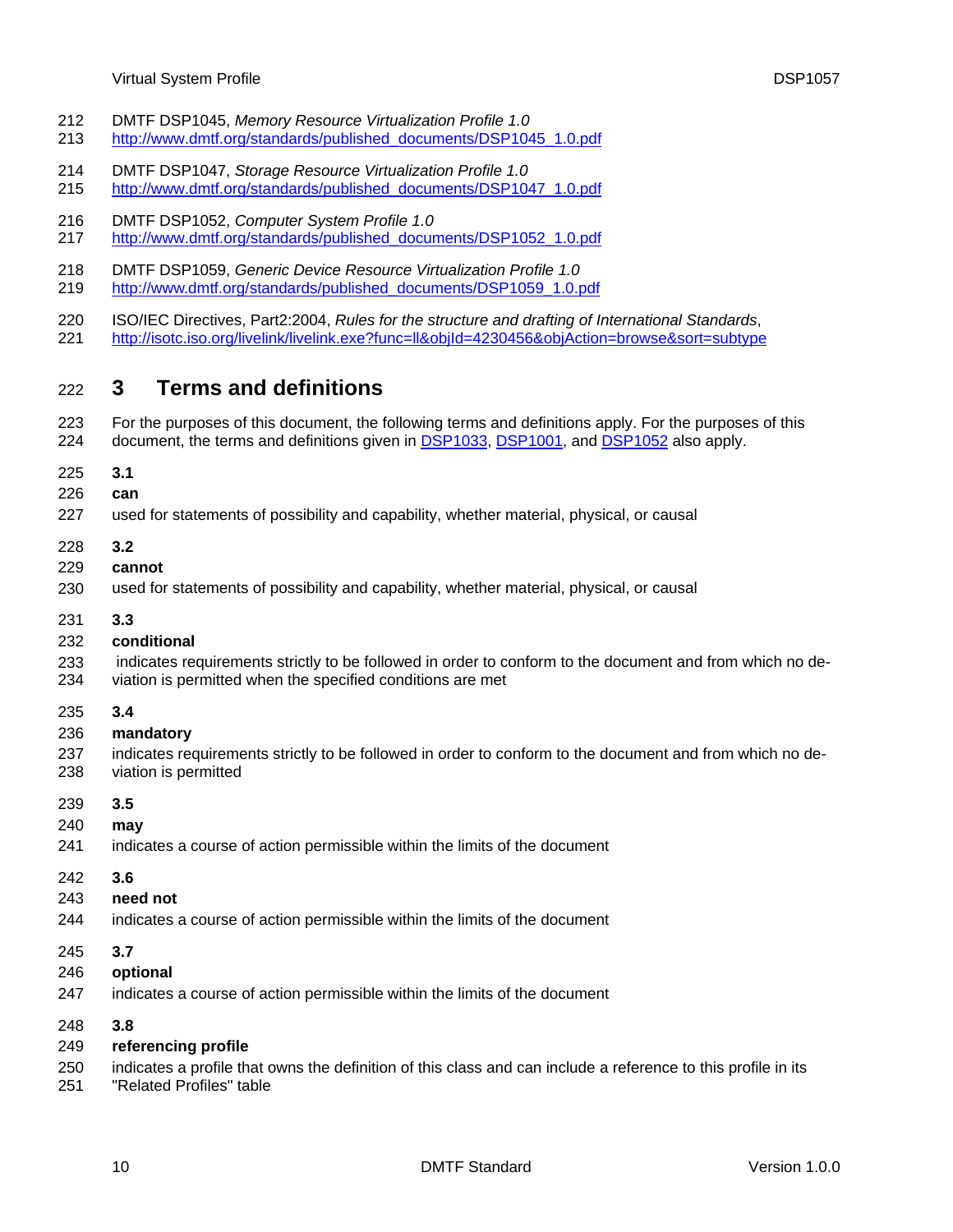<span id="page-10-0"></span>

| 252 | 3.9                                                                                                       |
|-----|-----------------------------------------------------------------------------------------------------------|
| 253 | shall                                                                                                     |
| 254 | indicates requirements strictly to be followed in order to conform to the document and from which no de-  |
| 255 | viation is permitted                                                                                      |
| 256 | 3.10                                                                                                      |
| 257 | shall not                                                                                                 |
| 258 | indicates requirements strictly to be followed in order to conform to the document and from which no de-  |
| 259 | viation is permitted                                                                                      |
| 260 | 3.11                                                                                                      |
| 261 | should                                                                                                    |
| 262 | indicates that among several possibilities, one is recommended as particularly suitable, without mention- |
| 263 | ing or excluding others, or that a certain course of action is preferred but not necessarily required     |
| 264 | 3.12                                                                                                      |
| 265 | should not                                                                                                |
| 266 | indicates that a certain possibility or course of action is deprecated but not prohibited                 |
| 267 | 3.13                                                                                                      |
| 268 | unspecified                                                                                               |
| 269 | indicates that this profile does not define any constraints for the referenced CIM element                |
| 270 | 3.14                                                                                                      |
| 271 | implementation                                                                                            |
| 272 | a set of CIM providers that realize the classes specified by this profile                                 |
| 273 | 3.15                                                                                                      |
| 274 | client                                                                                                    |
| 275 | an application that exploits facilities specified by this profile                                         |
| 276 | 3.16                                                                                                      |
| 277 | virtualization platform                                                                                   |
| 278 | virtualizing infrastructure provided by a host system enabling the deployment of virtual systems          |
| 279 | 3.17                                                                                                      |
| 280 | <b>WBEM</b> service                                                                                       |
| 281 | an abstract class for WBEM services such as the ObjectManager, providers, CIM repositories, or any        |
| 282 | other WBEM Server component. It is a type of service that provides associated capabilities and details    |
| 283 | about the component.                                                                                      |
| 284 | 4<br>Symbols and abbreviated terms                                                                        |
| 285 | 4.1                                                                                                       |
| 286 | <b>CIM</b>                                                                                                |
| 287 | <b>Common Information Model</b>                                                                           |
| 288 | 4.2                                                                                                       |
| 289 | <b>RASD</b>                                                                                               |
| 290 | CIM_ResourceAllocationSettingData                                                                         |

- 291 **4.3**
- 292 **SLP**
- 293 service location protocol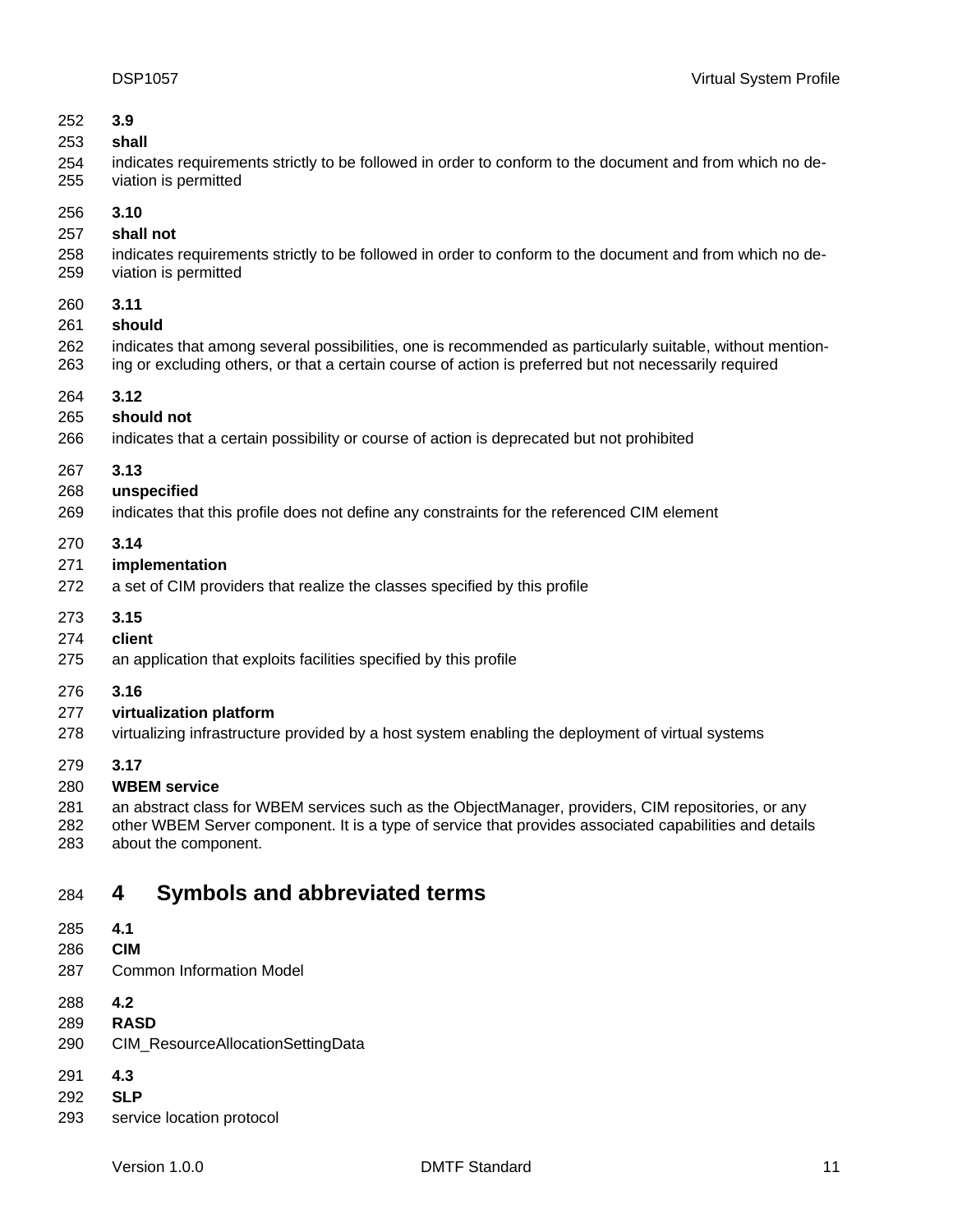<span id="page-11-0"></span>

| 294    | 4.4   |
|--------|-------|
| 295    | VS    |
| $\sim$ | - - - |

- 296 virtual system
- 297 **4.5**
- 298 **VSSD**
- 299 CIM\_VirtualSystemSettingData

## 300 **5 Synopsis**

- 301 **Profile Name:** Virtual System
- 302 **Version:** 1.0.0
- 303 **Organization:** DMTF
- 304 **CIM Schema Version:** 2.22
- 305 **Central Class:** CIM\_ComputerSystem
- 306 **Scoping Class:** CIM\_ComputerSystem

307 308 309 This profile is an autonomous profile that defines the minimum object model needed to provide for the inspection of a virtual system and its components. In addition, it defines optional basic control operations for activating, deactivating, pausing, or suspending a virtual system.

- 310 311 The instance of the CIM\_ComputerSystem class representing a virtual system shall be the central instance and the scoping instance of this profile.
- 312 [Table 1](#page-11-1) lists related profiles that this profile depends on, or that may be used in context of this profile.
- 313 [DSP1052](#page-9-0) lists additional related profiles; these relationships are not further specified in this profile.
- 

### <span id="page-11-1"></span>314 **Table 1 – Related profiles**

| <b>Profile Name</b>    | Organizati Version<br><b>on</b> |     | <b>Relationship</b> | <b>Description</b>                                                                                                                                                           |
|------------------------|---------------------------------|-----|---------------------|------------------------------------------------------------------------------------------------------------------------------------------------------------------------------|
| Profile Registration   | <b>DMTF</b>                     | 1.0 | Mandatory           | The profile that specifies registered profiles.                                                                                                                              |
| <b>Computer System</b> | <b>DMTF</b>                     | 1.0 | Specialization      | The abstract autonomous profile that speci-<br>fies the minimum object model needed to<br>define a basic computer system.                                                    |
| Power State Management | <b>DMTF</b>                     | 1.0 | Optional            | The component profile that specifies an ob-<br>ject model needed to describe and manage<br>the power state of server systems.                                                |
| <b>Boot Control</b>    | <b>DMTF</b>                     | 1.0 | Optional            | The component profile that specifies an ob-<br>ject model that represent boot configurations,<br>including boot devices and computer system<br>settings used during booting. |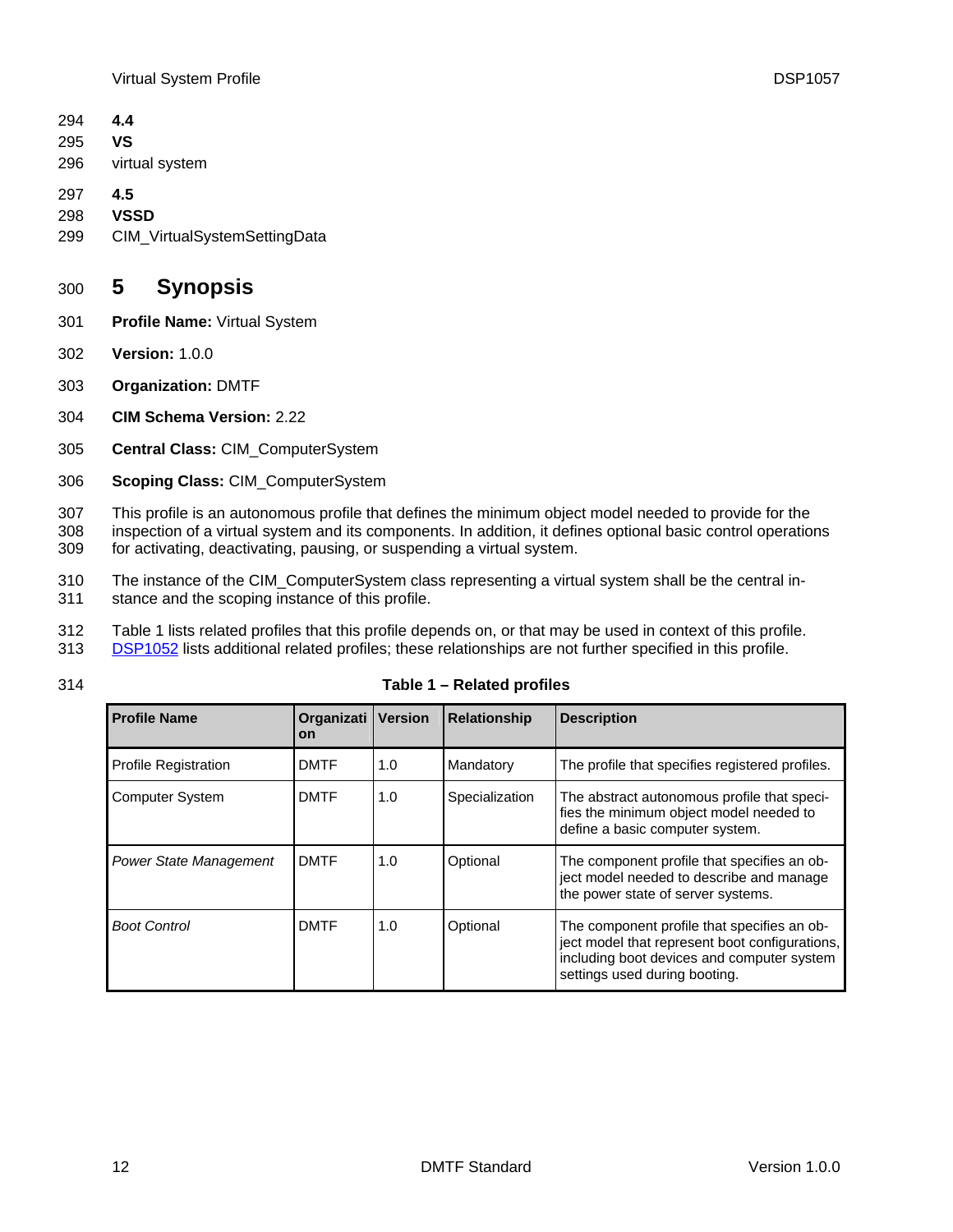### <span id="page-12-0"></span>315 **6 Description**

This profile (DSP1057, Virtual System Profile) specializes [DSP1052](#page-9-0) (*[Computer System](#page-9-1) Profile)* that defines the minimum top-level object model needed to define a basic computing platform. The primary design objective applied by this profile is that a virtual system and its components appear to a client in the same way as a non-virtual system. Typical management tasks such as enumerating, analyzing, controlling, or configuring a system should be enabled without requiring the client to understand specific aspects of virtual systems. 316 317 318 319 320 321

### 322 **6.1 Profile relationships**

- 323 This profile (DSP1057) is complementary to [DSP1042](#page-8-0) (*[System Virtualization](#page-8-4) Profile)*:
- 324 325 326 327 • This profile focuses on virtualization aspects that relate to virtual systems and their virtual resources, such as modeling the *structure* of virtual systems and their resources. The profile introduces the concept of virtual system configurations allowing the inspection of virtual system configuration and state information.
- [DSP1042](#page-8-0) focuses on virtualization aspects that relate to host systems and their resources, such as modeling the *relationships* between host resources and virtual resources. Further it addresses virtualization-specific tasks such as the creation or modification of virtual systems and their configurations. 328 329 330 331
- 332 333 [Figure 1](#page-13-1) shows a structure of profiles. For example, an implementation that instruments a virtualization platform may implement some of the following profiles:
- 334 • This profile (DSP1057)
- 335 This profile enables the inspection of and basic operations on virtual systems.
- 336 [DSP1042](#page-8-0)
- [DSP1042](#page-8-0) enables the inspection of host systems, their capabilities, and their services for creation and manipulation of virtual systems. 337 338
- 339 • Resource-type-specific profiles
- 340 341 342 343 Resource-type-specific profiles enable the inspection and operation of resources for one particular resource type. They apply to both virtual and host resources; they do not cover virtualization-specific aspects of resources. A client may exploit resource-type-specific management profiles for the inspection and manipulation of virtual and host resources in a similar manner.
- 344 • Resource allocation profiles
- 345 346 Resource allocation profiles enable the inspection of existing resource allocations and of host and other resources available for allocation. Resource allocation profiles are based on [DSP1041](#page-8-0) and [DSP1043,](#page-8-0) and they are scoped by [DSP1042](#page-8-0). A client may exploit resource allocation profiles to inspect all of the following: 347 348
- 349 the allocation of resources
- 350 351 – the allocation dependencies that virtual resources have on host resources and resource pools
- 352 the capabilities describing possible values for resource allocations
- 353 – the capabilities describing the mutability of resource allocations
- [DSP1059](#page-9-0) (*[Generic Device Resource Virtualization](#page-9-2) Profile*) is a resource-type-independent resource allocation profile that specifies the management of the allocation of basic virtual resources. For some resource types, specific resource allocation profiles are defined that address resource-type-specific allocation aspects and capabilities. 354 355 356 357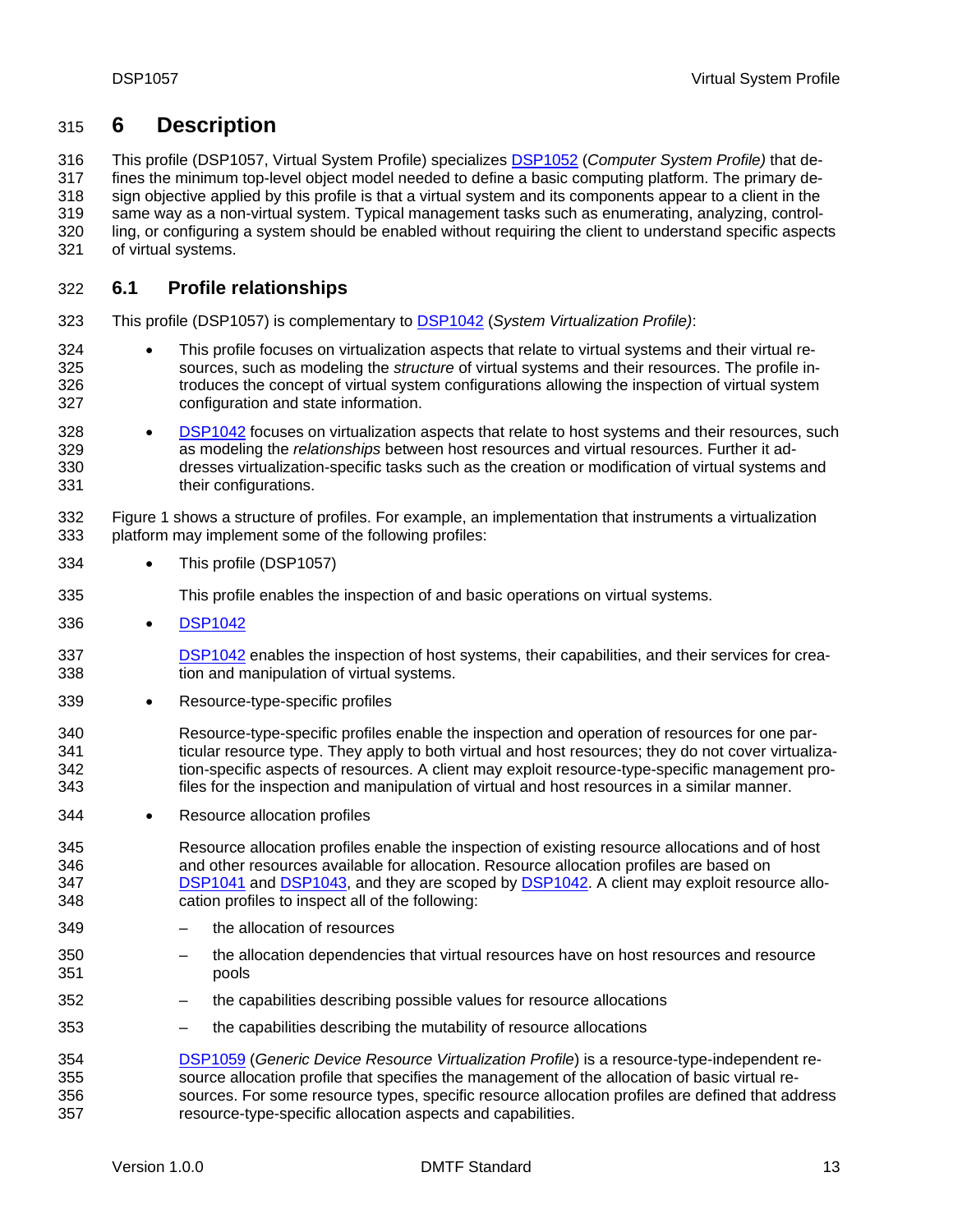### <span id="page-13-0"></span>Virtual System Profile **DSP1057**



<span id="page-13-1"></span>359 **Figure 1 – Profiles related to system virtualization**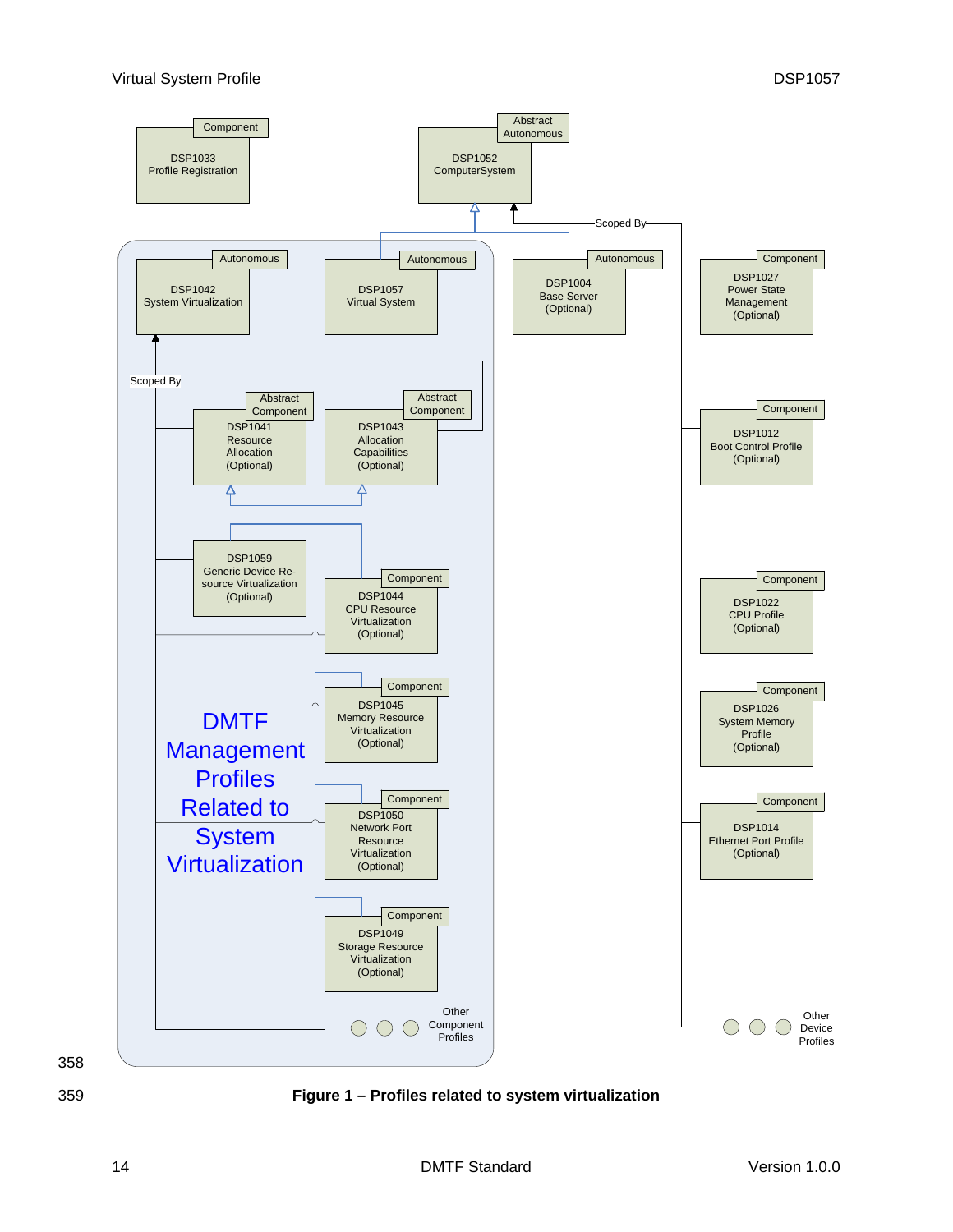#### <span id="page-14-0"></span>360 **6.2 Virtual system class schema**

361 362 363 [Figure 2](#page-14-1) shows the class schema of this profile. It outlines the elements that are owned or specialized by this profile, as well as the dependency relationships between elements of this profile and other profiles. For simplicity in diagrams the prefix CIM\_ has been removed from class and association names.

[DSP1052](#page-9-0) references additional classes in its class diagram that outline relationships with certain 364

resources, services, and protocol endpoints. This profile (DSP1057) provides no specialization of these dependencies. For that reason they are not shown in the class diagram. For details, refer to **[DSP1052](#page-9-0)** 365 366

and to the component profiles referenced there. 367



<span id="page-14-1"></span>368 369

### **Figure 2 – Virtual System Profile: Class diagram**

- 370 This profile specifies the use of the following classes and associations:
- 371 the CIM ComputerSystem class to represent virtual systems
- 372 373 • the CIM RegisteredProfile class and the CIM ElementConformsToProfile association to model conformance with this profile
- 374 375 • the CIM\_ReferencedProfile association to model dependencies between this profile and resource-type-specific resource allocation profiles
- 376 377 378 • the CIM\_EnabledLogicalElementCapabilities class and the CIM\_ElementCapabilities association to model capabilities of a virtual system such as characteristics of certain properties or the set of potential state transitions
- 379 380 • the CIM\_VirtualSystemSettingData class to model virtualization-specific aspects of a virtual system
- 381 382 383 • the CIM\_VirtualSystemSettingDataComponent association to model the aggregation of instances of the CIM\_ResourceAllocationSettingData class to one instance of the CIM\_VirtualSystem-SettingData class, forming a virtual system configuration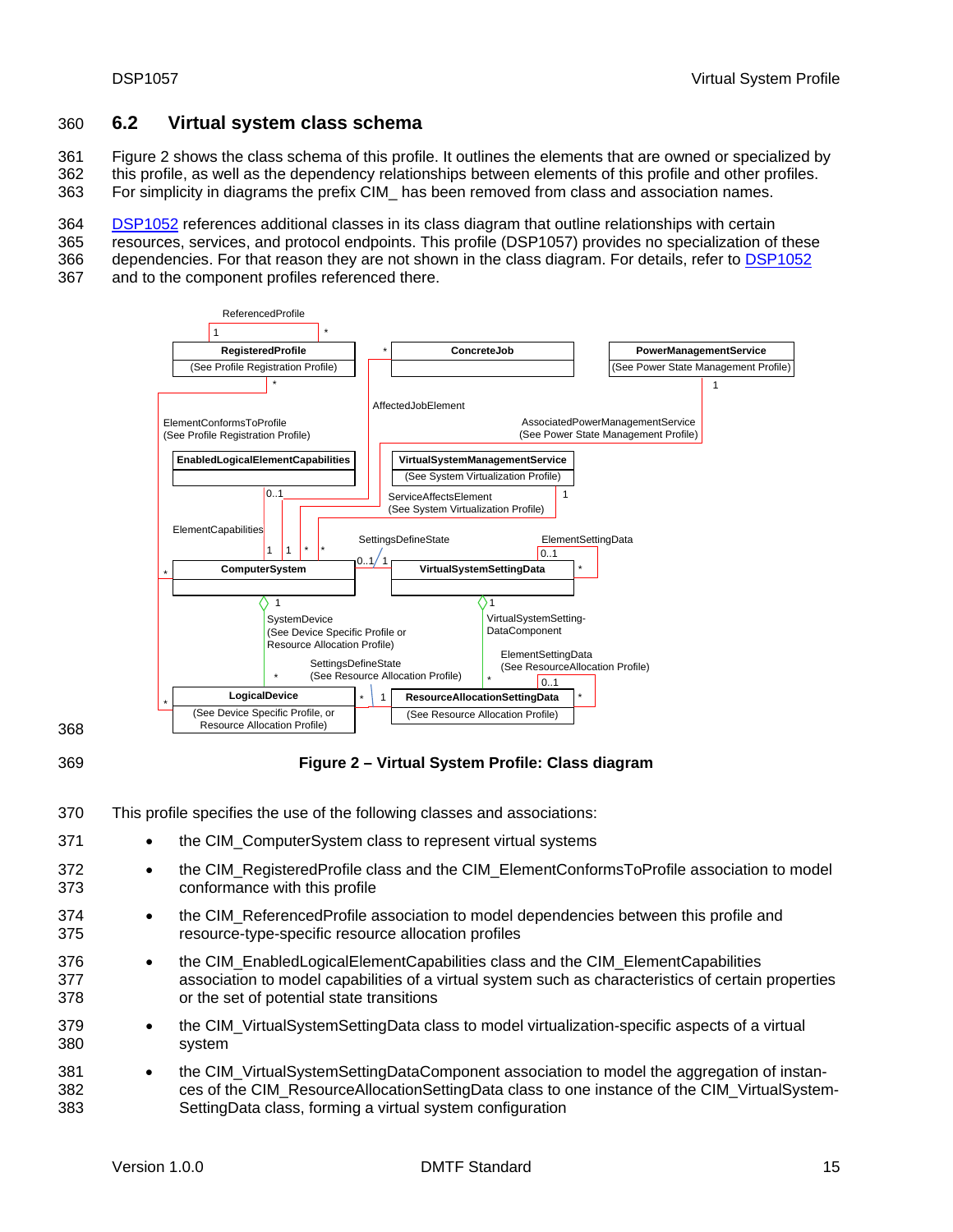- <span id="page-15-0"></span>384 385 386 • the CIM SettingsDefineState association to model the relationship between an instance of the CIM\_ComputerSystem class representing a virtual system and an instance of the CIM\_Virtual-SystemSettingData class representing virtualization specific aspects of that virtual system
- 387 388 • the CIM ElementSettingData association to model the relationship between an element and configuration data applicable to the element
- 389 390 391 • the CIM\_ConcreteJob class and the CIM\_AffectedJobElement association to model a mechanism that allows tracking of asynchronous tasks resulting from operations such as the optional RequestStateChange( ) method applied to instances of the CIM\_ComputerSystem class

392 393 394 In general, any mention of a class in this document means the class itself or its subclasses. For example, a statement such as "an instance of the CIM\_LogicalDevice class" implies an instance of the CIM\_LogicalDevice class or a subclass of the CIM\_LogicalDevice class.

395 For information about modeling concepts applied in this profile, see [Annex A](#page-48-1).

#### 396 397 **6.3 Virtual system concepts: Definition, instance, representation, and configuration**

398 399 400 401 402 403 The term *virtual system definition* refers to a virtualization platform's internal description of a virtual system and its virtual resources. A typical realization of a virtual system definition is an entry within a configuration file with a set of formal configuration statements. The virtual system definition may be regarded as the recipe that a virtualization platform uses in the process of creating a virtual system instance. Except for persistent resource allocations, a virtual system definition does not cause the reservation or consumption of resources.

404 405 406 407 The term *virtual system instance* refers to a virtualization platform's internal representation of the virtual system and its components. A typical realization of a virtual system instance is a set of interrelated data structures in memory. During instantiation all elements of a virtual system instance are allocated such that the virtual system is enabled to perform tasks.

408 409 410 411 412 413 414 The term *virtual system representation* refers to the set of CIM class instances that represent the current state of a virtual system instance. A virtual system representation consists of one top-level instance of the CIM\_ComputerSystem class and a set of aggregated instances of the CIM\_LogicalDevice class. The state of the system and logical devices is thus represented by the set of property values in these instances. Virtualization specific state is not yet represented; for that purpose the next paragraph introduces a virtualization specific state extension to the virtual system representation. The presence of instances of the CIM\_LogicalDevice class within the virtual system representation is controlled by specializations of [DSP1041](#page-8-0). The specializations describe how instances of the CIM\_LogicalDevice class are added or removed from the virtual system representation as virtual resources are allocated or deallocated. 415 416 417

- 418 419 420 421 The term *virtual system configuration* refers to an aggregation of instances of the CIM\_SettingData class: One top-level instance of the CIM\_VirtualSystemSettingData class and a set of aggregated instances of the CIM\_ResourceAllocationSettingData class. This profile specifies the use of virtual system configurations for two principal purposes:
- 422 423 • Virtual system configurations are used for the representation of configuration information, in particular for the representation of virtual system definitions.
- 424 425 426 427 428 429 430 • Virtual system configurations are used for the representation of virtualization specific "State" that extends the virtual system representation. A single "state" virtual system configuration is associated to a virtual system. Elements of the "state" virtual system configuration extend corresponding elements of the virtual system representation with virtualization-specific properties. A variety of virtual system configurations may be associated with the "state" configuration via the CIM\_Element-SettingData association. An example is the representation of the virtual system definition by a separate "Defined" virtual system configuration.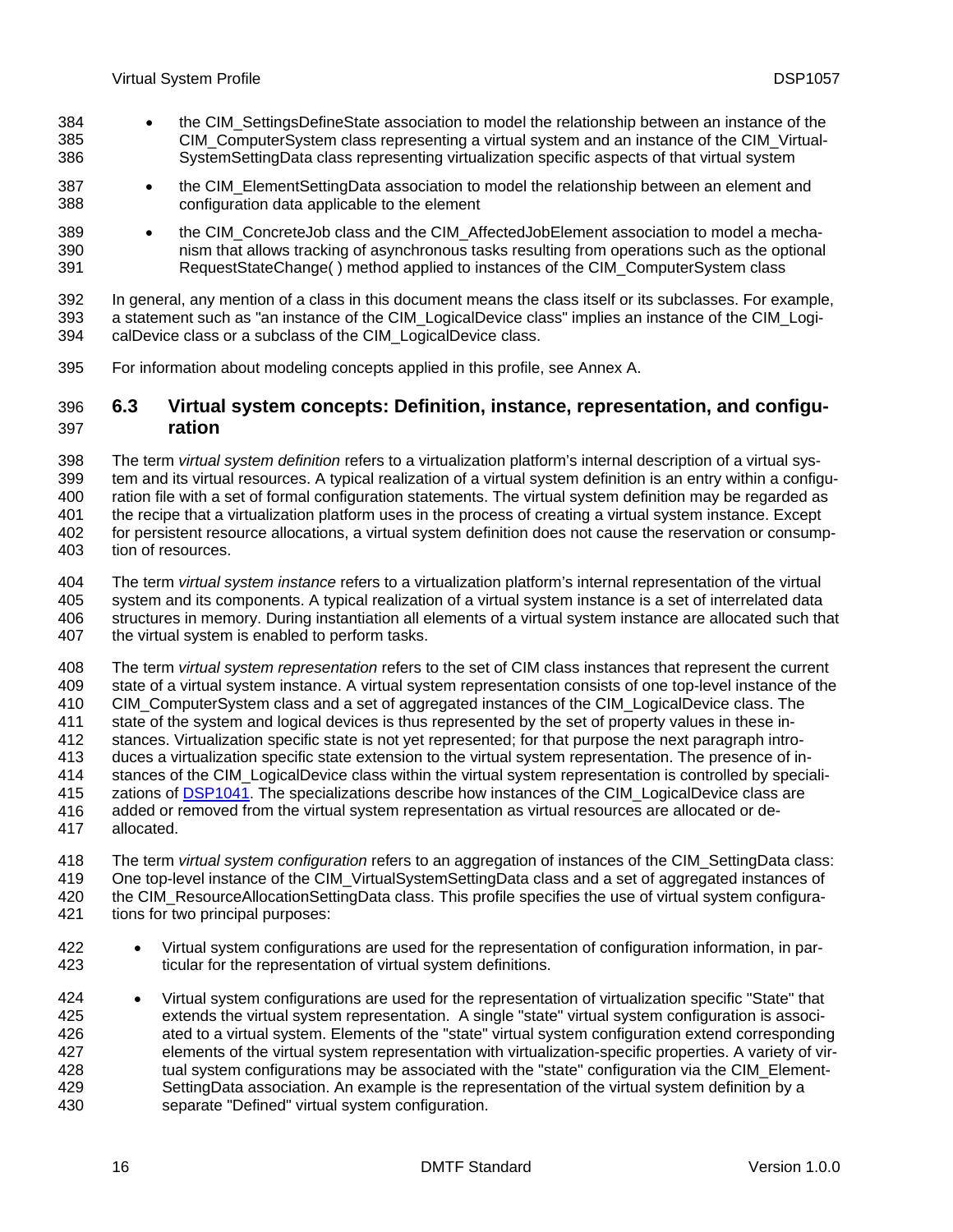<span id="page-16-0"></span>431 Virtualization platforms may support modifications on virtual system definitions or virtual system instances

432 through various means, for example through direct configuration file editing, through a command-line in-

terface, through a program interface, or through a CIM-based interface as modeled in [DSP1042](#page-8-0). Regardless of the mechanism used to effect a modification on a virtual system definition or a virtual system in-433 434

stance that modification becomes visible to clients through the CIM model view defined in this profile 435

- (DSP1057), as expressed by the respective virtual system configuration or the virtual system representa-436
- tion. 437

#### 438 **6.4 Virtual system states and transitions**

439 440 441 This subclause informally describes virtual system states and virtual system state transitions. Clause [7](#page-20-1) normatively specifies how states and state transitions are observed, and a mechanism for the initiation of state transitions.

#### <span id="page-16-1"></span>442 **6.4.1 Virtual system states**

443 444 This subclause describes various virtual system states and their semantics. Normative requirements for the observation of virtual system states are specified in [7.1.1.](#page-20-2)

### <span id="page-16-2"></span>445 **6.4.1.1 Semantics of the "defined" state**

446 447 448 449 450 In the "defined" state a virtual system is defined at the virtualization platform, but the virtual system and its virtual resources need not be instantiated by the virtualization platform. A virtual system in the "defined" state is not enabled to perform tasks. In this state the virtual system does not consume any resources of the virtualization platform, with the exception of persistent resource allocations that remain allocated regardless of the virtual system state. An example is virtual disk allocations.

### <span id="page-16-3"></span>451 **6.4.1.2 Semantics of the "active" state**

452 453 454 455 456 457 458 In the "active" state a virtual system is instantiated at the virtualization platform. Generally the virtual resources are enabled to perform tasks. For example, virtual processors of the virtual system are enabled to execute instructions. Other virtual resources are enabled to perform respective resource-type-specific tasks. Nevertheless some virtual resources may not be enabled to perform tasks for various reasons like for example missing resource allocation. A virtual system is considered to be in the "active" state as soon a transition is initiated from another state, and as long as a transition from the "active" state to another state is not yet complete. Examples are the activation and deactivation of virtual systems.

### <span id="page-16-4"></span>459 **6.4.1.3 Semantics of the "paused" state**

460 461 462 In the "paused" state the virtual system and its virtual resources remain instantiated and resources remain allocated as in the "active" state, but the virtual system and its virtual resources are not enabled to perform tasks.

### <span id="page-16-5"></span>463 **6.4.1.4 Semantics of the "suspended" state**

464 465 466 467 In the "suspended" state the state of the virtual system and its virtual resources are stored on non-volatile storage. The system and its resources are not enabled to perform tasks. It is implementation-dependent whether virtual resources continue to be represented by instances of the CIM\_LogicalDevice class even if some or all resources allocated to the virtual resources were de-allocated.

### <span id="page-16-6"></span>468 **6.4.1.5 Vendor-defined states**

469 470 Additional vendor-defined states for virtual systems are possible. This profile specifies mechanisms allowing the observation of vendor-defined states, but does not specify vendor-specific state semantics.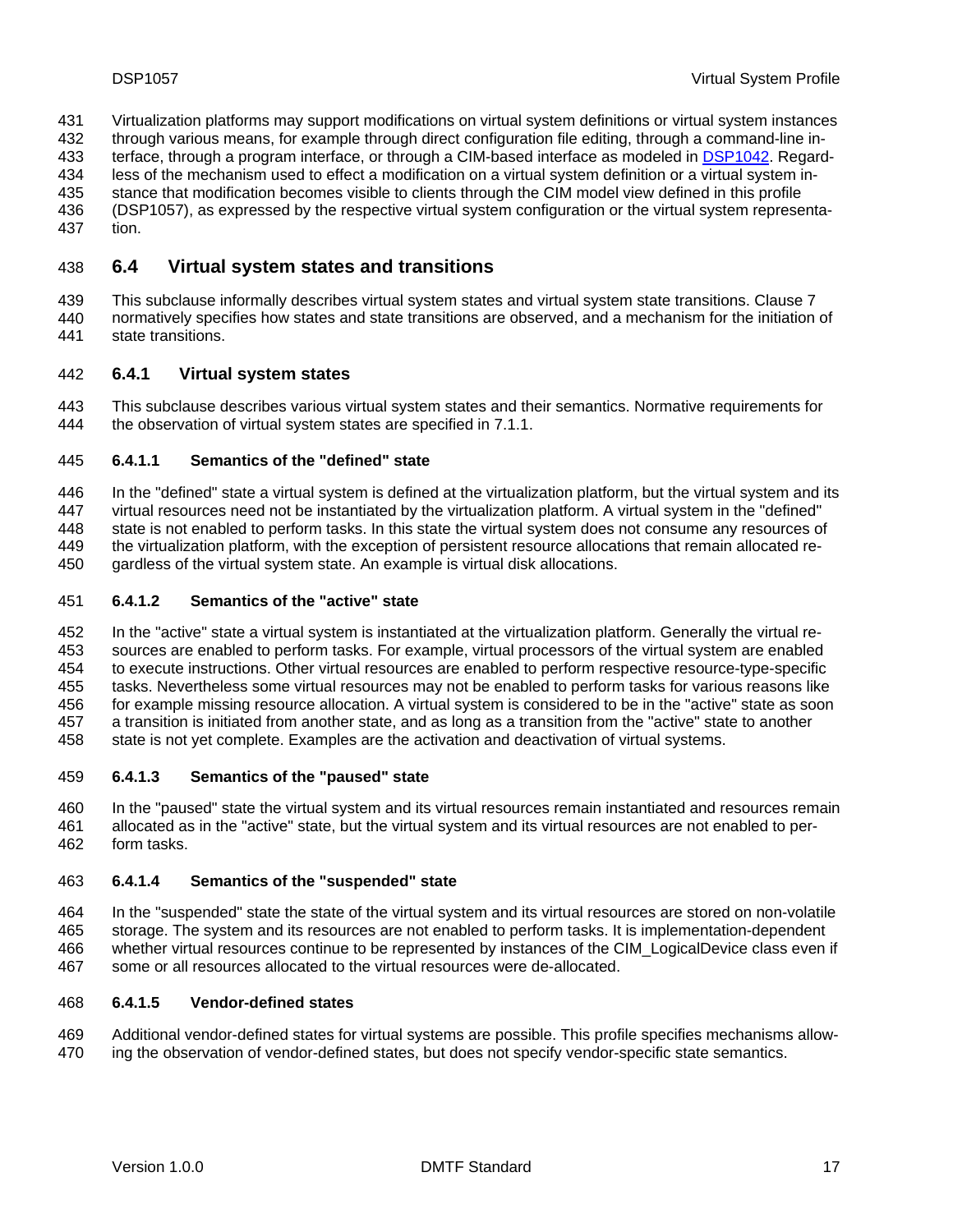### <span id="page-17-1"></span><span id="page-17-0"></span>471 **6.4.1.6 Semantics of the "unknown" state**

472 "unknown" is a pseudo-virtual system state indicating that the present virtual system state cannot be de-

473 474 termined. For example, the implementation may not be able to contact the virtualization platform hosting the virtual system because of networking problems.

#### 475 **6.4.2 Virtual system state transitions**

- 476 477 This subclause describes various virtual system state transitions and their semantics. Normative requirements for the observation of virtual system state transitions are specified in [7.1.2.](#page-21-1)
- 478 A virtual system state transition is the process of changing the state of a virtual system from an initial
- 479 480 state to a target state. It is implementation-dependent, at which point a state transition becomes visible through the CIM model.

### <span id="page-17-2"></span>481 **6.4.2.1 The "define" state transition**

482 483 This is a virtualization-specific operation addressing the definition of new virtual system within a virtualization platform. It is described in the *[System Virtualization](#page-8-4) Profile* and is named here for completeness only.

### <span id="page-17-3"></span>484 **6.4.2.2 Semantics of the "activate" state transition**

485 486 487 While performing the "activate" state transition from the "defined" state, missing resources are allocated according to the virtual system definition, the virtual system and its virtual resources are instantiated and enabled to perform tasks.

488 While performing an "activate" state transition from the "suspended" state back to the "active" state any

- 489 490 resources that were de-allocated during the transition to and while the system was in the "suspended" state are re-allocated, all virtual resources are restored to their previous state and the virtual system is re-
- 491 enabled to perform tasks, continuing from the point before the system was suspended.

492 493 494 495 In both cases it is possible that some virtual resources were not instantiated for various reasons. For example, a resource backing the virtual resource might not be available. In this case it is implementation dependent whether the whole activation fails or whether the activation continues with a reduced set of resources.

496 497 498 While performing an "activate" state transition from the "paused" state back to the "active" state the virtual system and its resources are re-enabled to perform tasks continuing from the point before the system was paused.

### <span id="page-17-4"></span>499 **6.4.2.3 Semantics of the "deactivate" state transition**

500 501 502 503 504 While performing the "deactivate" state transition the virtual system and its virtual resources are disabled to perform tasks, non-persistent virtual resources are released, their backing resources are de-allocated, and the virtual system instance is removed from the virtualization platform. If a "deactivate" state transition originates from the "suspended" state, previously saved state information of virtual system and resources is removed. The virtual system remains defined at the virtualization platform.

505 506 NOTE The "deactivate" transition is assumed to be disruptive with respect to the virtual system and its components performing tasks.

### <span id="page-17-5"></span>507 **6.4.2.4 Semantics of the "pause" state transition**

508 While performing the "pause" state transition the virtual system and its virtual resources are disabled to

509 510 perform tasks. The virtual system and its virtual resources remain instantiated with their backing resources allocated.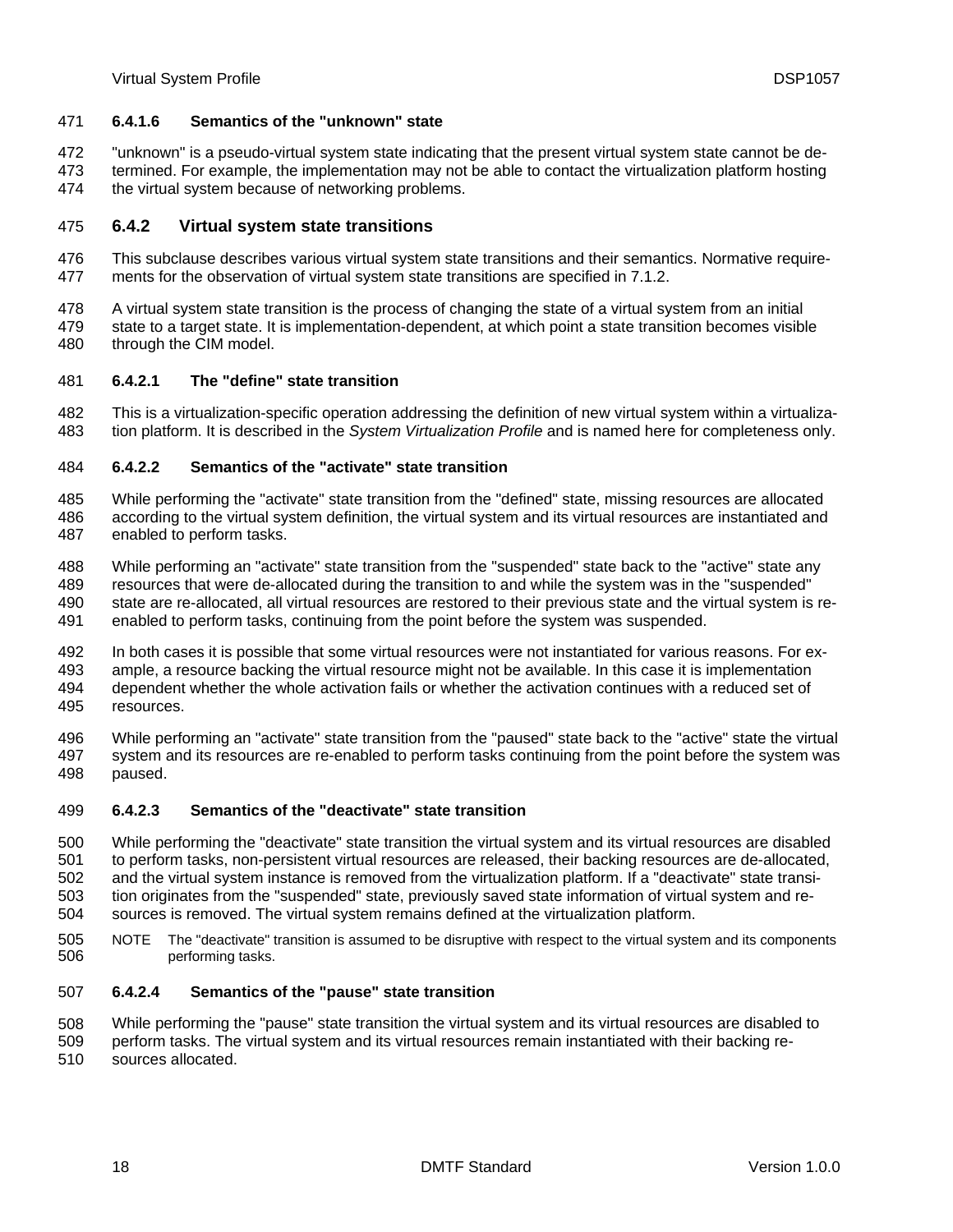### <span id="page-18-1"></span><span id="page-18-0"></span>511 **6.4.2.5 Semantics of the "suspend" state transition**

512 While performing the "suspend" state transition the virtual system and its virtual resources are disabled to

513 514 perform tasks and the state of the virtual system and its resources are saved to non-volatile storage. Resources may be de-allocated.

### <span id="page-18-2"></span>515 **6.4.2.6 Semantics of the "shut down" state transition**

516 517 518 519 While performing the "shut down" state transition from the "active" state, the software that is executed by the virtual system is notified to shut down. It is assumed that the software then terminates all its tasks and terminates itself. Subsequent steps of the "shut down" state transition should be the same as for the "deactivate" state transition.

### <span id="page-18-3"></span>520 **6.4.2.7 Semantics of the "reboot" state transition**

521 522 While performing the "reboot" state transition, the software that is executed by the virtual system is notified to re-cycle or re-boot. Virtual resources remain instantiated with their backing resources allocated.

### <span id="page-18-4"></span>523 **6.4.2.8 Semantics of the "reset" state transition**

- 524 525 526 Logically the "reset" state transition consists of a "deactivate" state transition followed by an "activate" state transition, except that resource are not de-allocated during deactivation and thus need not be reallocated during activation..
- 527 528 529 NOTE The "reset" transition is assumed to be disruptive with respect to the virtual system and its components performing tasks, and state information of the virtual system and its resources may be lost, including state information saved during a previous "Suspend" state transition.

#### 530 **6.4.3 Summary of virtual system states and virtual system state transitions**

531 [Figure 3](#page-19-1) summarizes virtual system states that are assumed by this profile and possible state transitions

- 532 between those states. Further, [Figure 3](#page-19-1) shows the mapping of virtual system states to properties of the
- 533 CIM\_ComputerSystem class and the CIM\_AssociatedPowerManagementService association.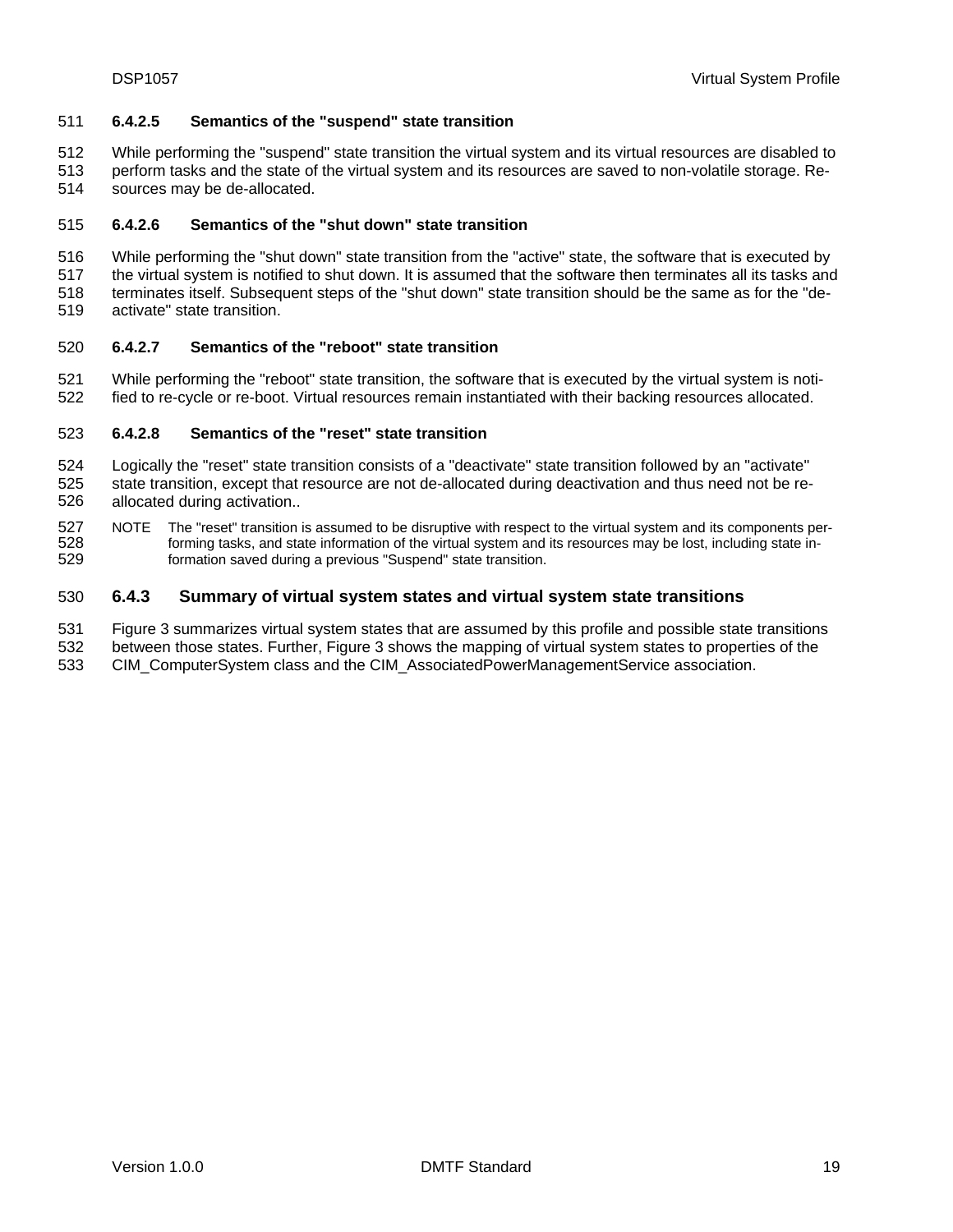<span id="page-19-1"></span><span id="page-19-0"></span>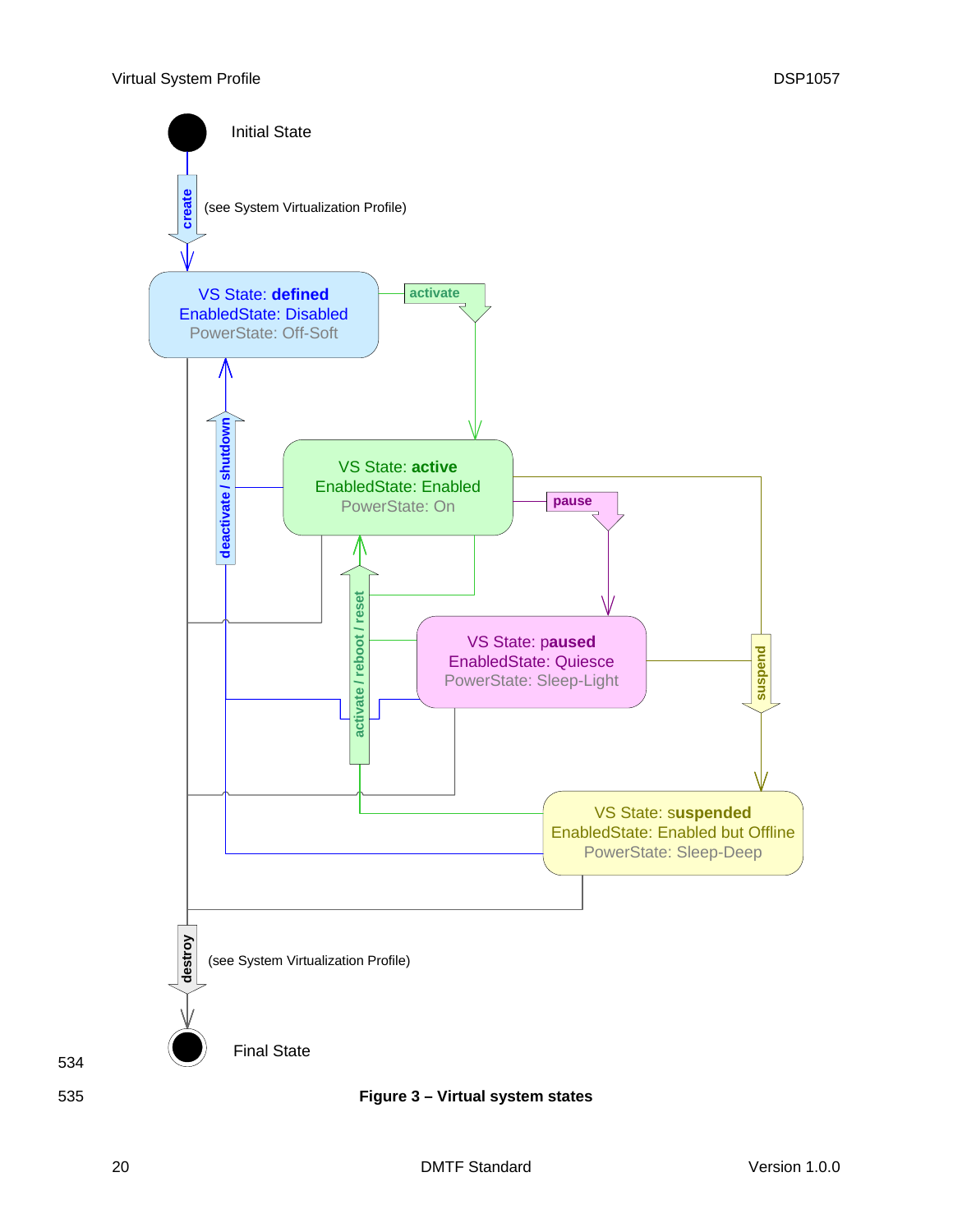### <span id="page-20-1"></span><span id="page-20-0"></span>536 **7 Implementation**

537 538 This clause details the requirements related to classes and their properties for implementations of this profile. The CIM Schema descriptions for any referenced element and its sub-elements apply.

539 540 The list of all methods covered by this profile is in clause [8.](#page-29-1) The list of all properties covered by this profile is in clause [10](#page-41-1).

541 In references to CIM Schema properties that enumerate values, the numeric value is normative and the

542 descriptive text following it in parenthesis is informational. For example, in the statement "If an instance of

543 544 the CIM\_VirtualSystemManagementCapabilities class contains the value 3 (DestroySystemSupported) in an element of the SynchronousMethodsSupported[] array property", the "value 3" is normative text and

545 "(DestroySystemSupported)" is descriptive text.

#### 546 **7.1 Virtual system**

547 The CIM\_ComputerSystem class shall be used to represent virtual systems. One instance of the

548 549 CIM\_ComputerSystem class shall exist for each virtual system that is conformant to this profile, regardless of its state.

550 551 This subclause and its secondary subclauses apply to instances of the CIM\_ComputerSystem class that represent virtual systems.

#### <span id="page-20-2"></span>552 **7.1.1 CIM\_ComputerSystem.EnabledState property**

553 554 555 556 557 The EnabledState property shall be implemented and used as the primary means to support the observation of virtual system state (see [6.4.1\)](#page-16-1). Note that as a particular virtual system state is observed through the value of the EnabledState property a state transition to a different state may already be in progress; this issue is resolved by modeling the observation of state transitions through the value of the RequestedState property (see [7.1.2\)](#page-21-1).

558 559 The "defined" and "active" states as defined in [6.4.1](#page-16-1) shall be implemented; support of additional states is optional.

560 [Table 2](#page-20-3) provides the normative mapping of virtual system states to values of the EnabledState property.

561 The value of the EnabledState property shall be set depending on the state of the virtual system. For ex-

562 ample, if a virtual system is in the "active" state then the EnabledState property should have a value of 2

563 (Enabled), but may have a value of 8 (Deferred) or 4 (Shutting Down) if respective conditions apply, as

564 defined by the description of the CIM\_EnabledLogicalElement class in the CIM Schema.

<span id="page-20-3"></span>565

### **Table 2 – Observation of virtual system states**

| Observation of<br>virtual system state  | Requirement | <b>CIM_ComputerSystem</b><br><b>EnabledState Property Value</b>   | <b>CIM AssociatedPower-</b><br><b>ManagementSer-</b><br>vice.PowerState Property<br><b>Value (Optional)</b> |
|-----------------------------------------|-------------|-------------------------------------------------------------------|-------------------------------------------------------------------------------------------------------------|
| "defined"<br>(See 6.4.1.1)              | Mandatory   | 3 (Disabled)                                                      | $8(Off - Soft)$<br>$6$ (Off $-$ Hard)                                                                       |
| "active"<br>(See 6.4.1.2)               | Mandatory   | 2 (Enabled)<br>4 (Shutting Down)<br>8 (Deferred)<br>10 (Starting) | 2 (On)                                                                                                      |
| "paused"<br>(Optional)<br>(See 6.4.1.3) | Optional    | 9 (Quiesce)                                                       | 3 (Sleep - Light)                                                                                           |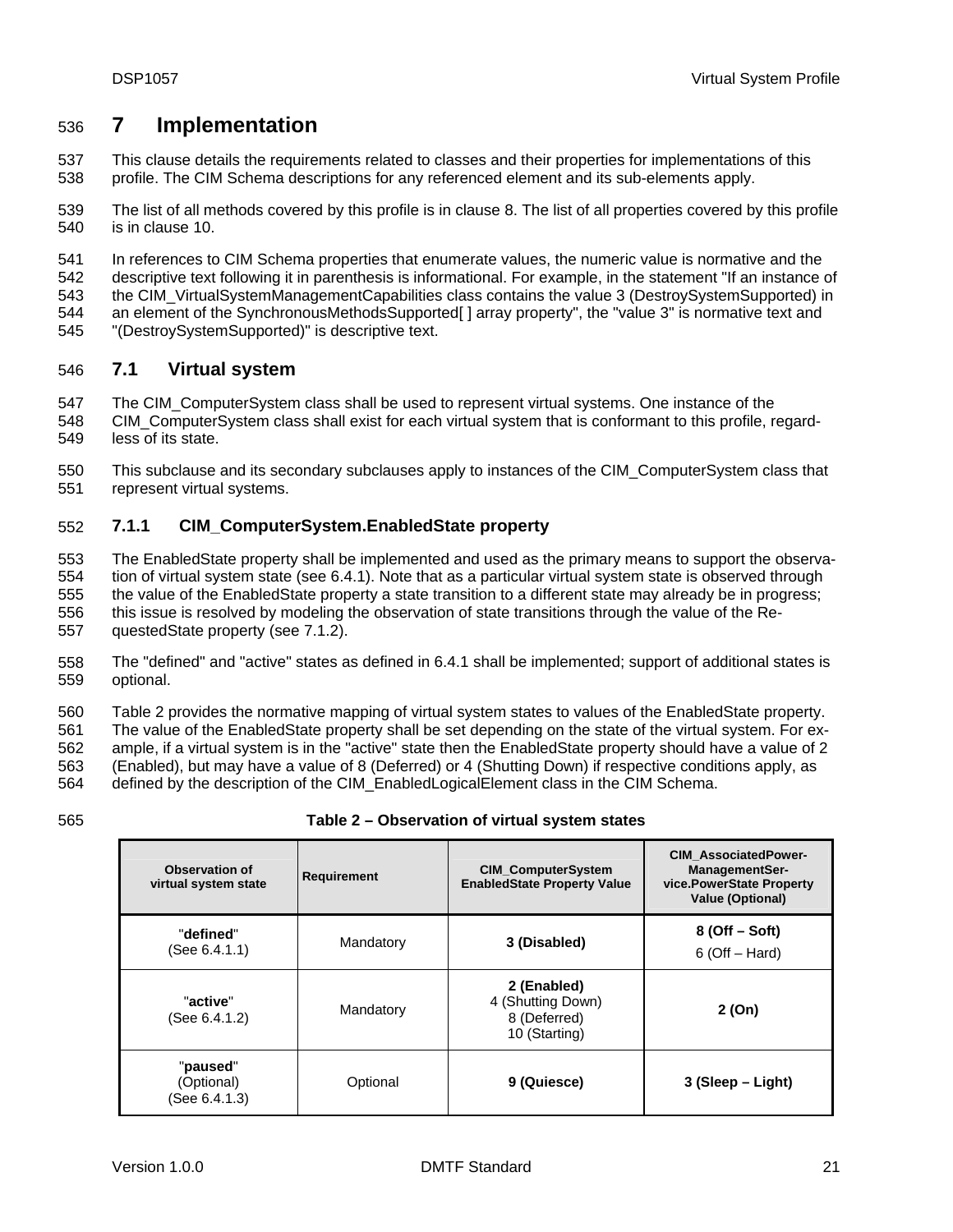<span id="page-21-0"></span>

| <b>Observation of</b><br>virtual system state                                                                                | <b>Requirement</b> | <b>CIM_ComputerSystem</b><br><b>EnabledState Property Value</b> | <b>CIM AssociatedPower-</b><br><b>ManagementSer-</b><br>vice.PowerState Property<br><b>Value (Optional)</b> |  |  |
|------------------------------------------------------------------------------------------------------------------------------|--------------------|-----------------------------------------------------------------|-------------------------------------------------------------------------------------------------------------|--|--|
| "suspended"<br>(Optional)<br>(See 6.4.1.4)                                                                                   | Optional           | 6 (Enabled but Offline)                                         | 4 (Sleep – Deep)<br>7 (Hibernate (Off – Soft))                                                              |  |  |
| Vendor Defined<br>(Optional)<br>(See 6.4.1.5)                                                                                | Optional           | 1 (Other)                                                       | 1 (Other)<br>or<br>$(0x7FFF-0xFFFF)$                                                                        |  |  |
| "unknown"<br>(Optional)<br>(See 6.4.1.6)                                                                                     | Optional           | 0 (Unknown)                                                     | n/a                                                                                                         |  |  |
| Unspecified<br>(Values shall not be used<br>by conformant implemen-<br>tations.)                                             | Not supported      | 5 (Not Applicable)<br>7 (In Test)                               | n/a                                                                                                         |  |  |
| NOTE Preferred values of the EnabledState property are shown in bold face; other possible values are shown in regular style. |                    |                                                                 |                                                                                                             |  |  |

The use of the values in the "CIM\_AssociatedPowerManagementService.PowerState Property Value (Optional)" column listed in [Table 2](#page-20-3) is described in [7.7.1](#page-29-2) . 566 567

568 569 570 571 572 573 NOTE This profile clearly distinguishes between the observation of virtual system state (as defined in this subclause) and client state management (as defined in [7.6\)](#page-28-1). In particular with respect to the observation of virtual system state no mechanism is specified for determining a supported subset of virtual system states; instead any virtual system state as defined by [Table 2](#page-20-3) is possible. Opposed to that the set of state transitions that may be effected through client state management is modeled in [7.6](#page-28-1) through the CIM\_EnabledLogical-ElementCapabilities class.

#### <span id="page-21-1"></span>574 **7.1.2 CIM\_ComputerSystem.RequestedState property**

575 576 577 578 The RequestedState property shall be implemented. The RequestedState property shall be used to indicate whether the observation of virtual system state transitions is implemented, and if the observation of virtual system state transitions is implemented the property shall indicate ongoing virtual system state transitions.

- 579 The following provisions apply:
- 580 581 • If the observation of virtual system state transitions is not implemented, the RequestedState property shall be set to a value of 12 (Not Applicable).
- 582 583 584 • If the observation of one or more virtual system state transitions is implemented, the value of the RequestedState property shall be used to facilitate the observation of virtual system state transitions. The following provisions apply:
- 585 – The RequestedState property shall not have a value of 12 (Not Applicable).
- 586 587 588 – The RequestedState property shall have a value designating the most recently requested state transition according to [Table 3](#page-22-1). For example, if a virtual system is performing an "Activate" state transition, then the RequestedState property shall have a value of 2 (Enabled).
- 589 590 591 592 593 594 – If a state transition completes successfully, the value of the EnabledState property shall reflect the "To" virtual system state as defined by [Table 3](#page-22-1), using values as defined by [Table](#page-20-3)  [2](#page-20-3). For example, if a virtual system has successfully performed an "activate" state transition, then it shall be in the "active" virtual system state and show a value of 2 (Enabled) for the EnabledState property. The RequestedState property shall maintain the value designating the most recently requested state transition according to [Table 3](#page-22-1).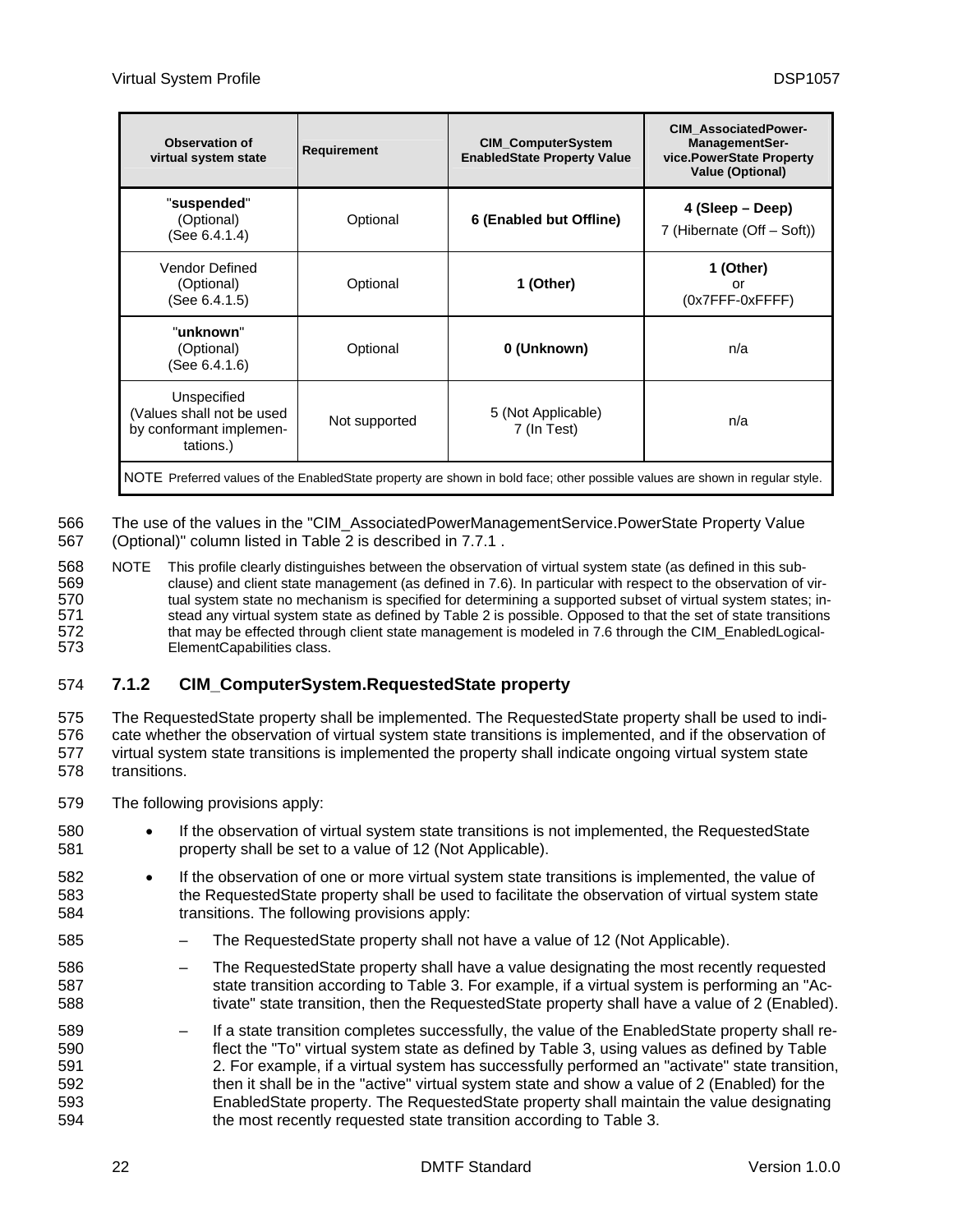- <span id="page-22-0"></span>595 596 597 – If a state transition fails, the value of the EnabledState property shall represent the current state of the virtual system as defined by [Table 2.](#page-20-3) The RequestedState property shall have a value of 5 (No Change).
- 598 599 – If the implementation is unable to access information about the most recent or pending state transition the RequestedState property shall have a value of 5 (No Change).
- 600 601 602 NOTE State transitions may be observed even if client state management as described in [7.6](#page-28-1) is not implemented. For example, a state transition might be initiated by means inherent to the virtualization platform, or it might be triggered during activation of the virtualization platform itself.

603 604 [Table 3](#page-22-1) provides the normative mapping of virtual system state transitions to values of the Requested-State property and the RequestedState parameter.

<span id="page-22-1"></span>605

| <b>Observation of Virtual</b><br><b>System Transition</b>                                                                      | <b>Requirement</b> | "From"<br><b>Virtual System</b><br><b>State</b> | "To"<br><b>Virtual System</b><br><b>State</b> | <b>RequestedState</b><br><b>Property and</b><br><b>Parameter Value</b>                         | <b>RequestPowerSt</b><br>ateChange():<br><b>Property Value</b> |
|--------------------------------------------------------------------------------------------------------------------------------|--------------------|-------------------------------------------------|-----------------------------------------------|------------------------------------------------------------------------------------------------|----------------------------------------------------------------|
| Observation of<br>state transitions<br>not supported                                                                           | n/a                | n/a                                             | n/a                                           | 12 (Not Applicable)                                                                            | n/a                                                            |
| "define"<br>(Optional)<br>(See 6.4.2.1)                                                                                        | Optional           | No CIM_Com-<br>puterSystem<br>instance          | "Defined"                                     | Not applicable.<br>For definition of virtual systems see the<br>System Virtualization Profile. |                                                                |
| "activate"<br>(Optional)<br>(See 6.4.2.2)                                                                                      | Optional           | "Defined"<br>"Paused"<br>"Suspended"            | "Active"                                      | 2 (Enabled)                                                                                    | 2(On)                                                          |
| "deactivate"<br>(Optional)<br>(See 6.4.2.3)                                                                                    | Optional           | "Active"<br>"Paused"<br>"Suspended"             | "Defined"                                     | 3 (Disabled)                                                                                   | $8$ (Off $-$ Soft)                                             |
| "pause"<br>(Optional)<br>(See 6.4.2.4)                                                                                         | Optional           | "Active"                                        | "Paused"                                      | 9 (Quiesce)                                                                                    | 3 (Sleep-Light)                                                |
| "suspend"<br>(Optional)<br>(See 6.4.2.5)                                                                                       | Optional           | "Active"<br>"Paused"                            | "Suspended"                                   | 6 (Offline)                                                                                    | 4 (Sleep -Deep)                                                |
| "shut down"<br>(Optional)<br>(See 6.4.2.6)                                                                                     | Optional           | "Active"<br>"Paused"<br>"Suspended"             | "Defined"                                     | 4 (Shut Down)                                                                                  | $8$ (Off $-$ Soft)                                             |
| "reboot"<br>(Optional)<br>(See 6.4.2.7)                                                                                        | Optional           | "Active"<br>"Paused"<br>"Suspended"             | "Active"                                      | 10 (Reboot)                                                                                    | 5 (Power Cycle<br>$(Off - Soft)$                               |
| "reset"<br>(Optional)<br>(See 6.4.2.8)                                                                                         | Optional           | "Active"<br>"Paused"<br>"Suspended"             | "Active"                                      | 11 (Reset)                                                                                     | 9 (Power Cycle<br>$(Off - Hard))$                              |
| Information about<br>recent or pending<br>state transitions not<br>available                                                   | Optional           | n/a                                             | n/a                                           | 5 (No Change)                                                                                  | n/a                                                            |
| NOTE Preferred values of the RequestedState property are shown in bold face; other possible values are shown in regular style. |                    |                                                 |                                               |                                                                                                |                                                                |

610 611

NOTE This profile clearly distinguishes between the observation of virtual system state transitions (as defined in this subclause) and client state management (as defined in [7.6\)](#page-28-1). In particular, with respect to the observation of virtual system state transitions, no mechanism is specified for determining a supported subset of virtual system state transitions; instead any virtual system state transition as defined by [Table 3](#page-22-1) is possible. Opposed to that, the set of state transitions that may be effected through client state management is modeled in [7.6](#page-28-1) through the CIM\_EnabledLogicalElementCapabilities class.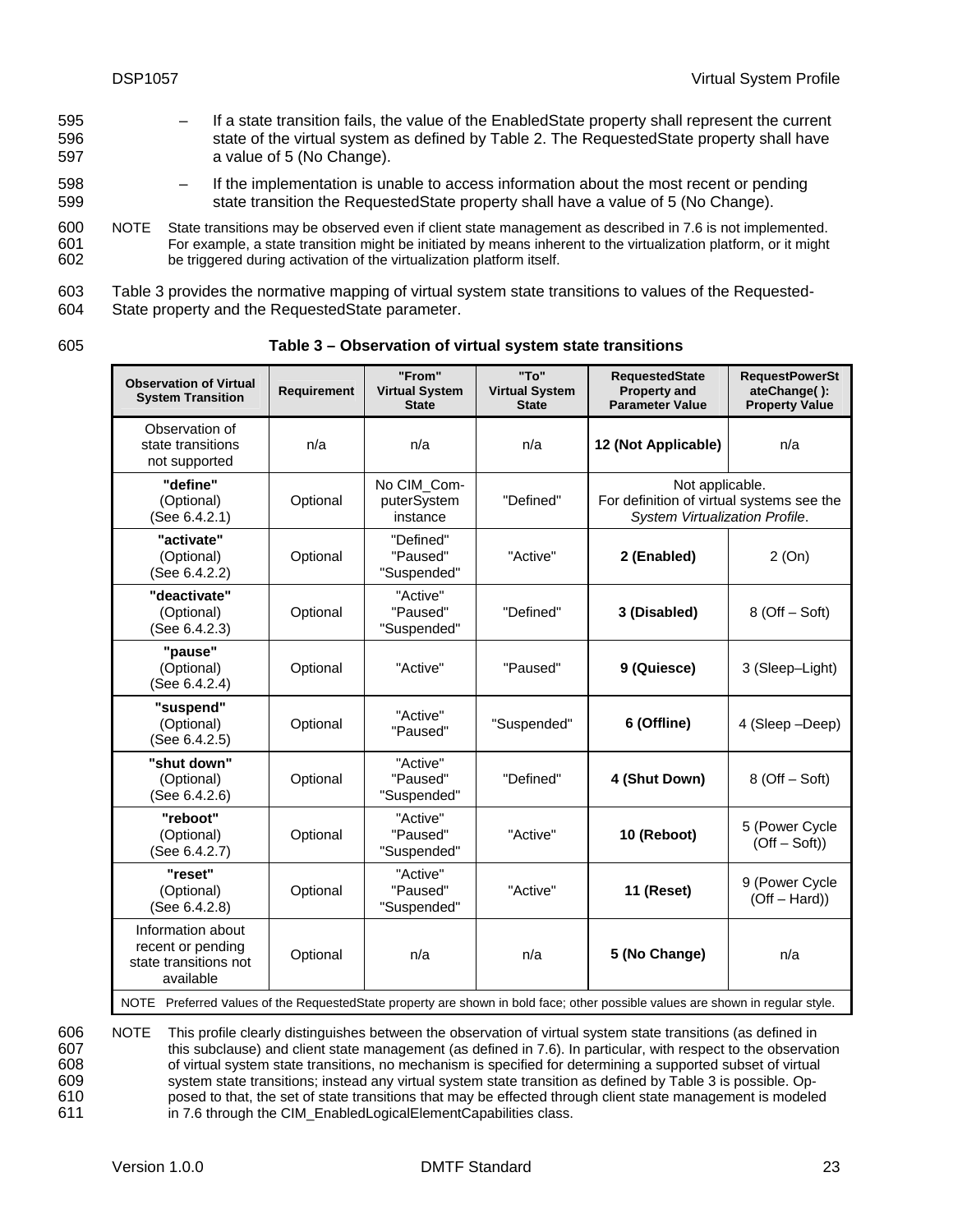### <span id="page-23-0"></span>612 **7.2 Virtual resource**

- 613 Resources in system representations are specified by resource-type-specific profiles such as [DSP1052](#page-9-0) or
- [DSP1026.](#page-8-0) These resource-type-specific profiles may be implemented for one or more types of virtual resources, omitting optional elements that model physical aspects. 614 615
- 616 Most resource-type-specific profiles specify that logical resources are represented by instances of the
- 617 CIM\_LogicalDevice class, and are aggregated into a virtual system representation using the
- 618 CIM SystemDevice association. This profile specifies the use of virtual system configurations for the ex-
- 619 tension of virtual system representations with virtualization-specific properties.

#### 620 **7.3 Virtual system configuration**

#### 621 **7.3.1 Structure**

- 622 A virtual system configuration shall consist of one instance of the CIM\_VirtualSystemSettingData class as
- 623 the top-level object, and zero or more instances of the CIM\_ResourceAllocationSettingData class. The
- 624 CIM\_VirtualSystemSettingDataComponent association shall be used to associate the instance of the
- 625 CIM\_VirtualSystemSettingData class with aggregated instances of the CIM\_ResourceAllocationSetting-
- 626 Data class (see [Figure 4](#page-23-1)).





627

<span id="page-23-1"></span>

**Figure 4 – Virtual system representation and virtual system configuration** 

#### <span id="page-23-2"></span>629 **7.3.2 The "state" virtual system configuration**

630 631 632 There shall be exactly one "state" virtual system configuration representing the virtualization specific state of the virtual system. Elements of the "state" virtual system configuration add virtualization-specific properties to related elements in the virtual system representation. Elements of the "state" virtual system con-

633 figuration shall have the same lifecycle as their counterparts in the virtual system representation.

634 635 636 The top-level instance of the CIM\_VirtualSystemSettingData class in the "state" virtual system configuration shall be associated to the instance of the CIM\_ComputerSystem class that represents the virtual system through an instance of the CIM\_SettingsDefineState association.

637 638 NOTE 1 See [A.3](#page-49-1) for a description of how the presence of instances of CIM classes and of property values within instances may depend on the virtual system state.

639 640 NOTE 2 If [DSP1041](#page-8-0) is implemented for a particular resource type, it may require additional instances of the CIM\_SettingsDefineState association connecting instances of the CIM\_ResourceAllocationSettingData class in the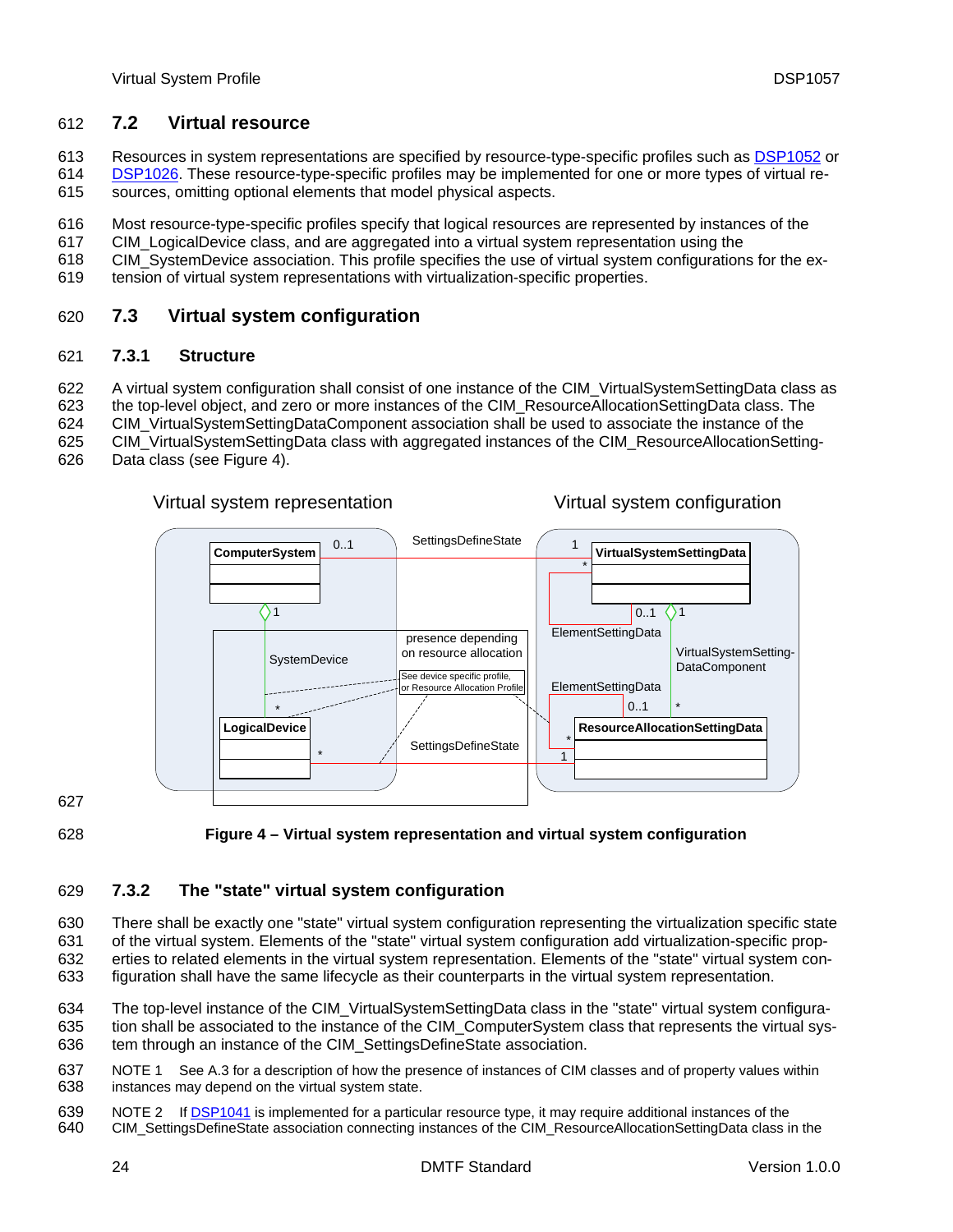<span id="page-24-0"></span>641 642 "State" virtual system configuration to related instances of the CIM\_LogicalDevice class in the virtual system representation.

#### <span id="page-24-3"></span>643 **7.3.3 The "defined" virtual system configuration**

644 645 646 647 648 There shall exactly be one "defined" virtual system configuration representing the virtual system definition. The top-level instance of the CIM\_VirtualSystemSettingData class in the "defined" virtual system configuration shall be associated to the top-level instance of the CIM VirtualSystemSettingData class in the "state" virtual system configuration through the CIM\_ElementSettingData association with the IsDefault property set to a value of 1 (Is Default).

- 649 650 The "Defined" virtual system configuration shall be present at all times regardless of the virtual system state.
- 651 652 NOTE An implementation may coincide the "defined" virtual system configuration and the "state" virtual system configuration; see [7.3.4](#page-24-1) .

If [DSP1041](#page-8-0) is implemented for a particular resource type, it may require additional instances of the CIM\_ElementSettingData association to connect instances of the CIM\_ResourceAllocationSettingData 653 654

class in the "State" virtual system configuration with their counterparts in the "defined" virtual system con-655

figuration. The presence of these association instances is not required or defined by this profile (DSP1057). However, this profile requires that any instances of the CIM\_ElementSettingData association 656 657

that are required by **[DSP1041](#page-8-0)** shall have an attribute set that is consistent with the attribute set of the in-658

stance of the CIM\_ElementSettingData association that associates the top-level instances of the 659

CIM\_VirtualSystemSettingData class. 660

#### <span id="page-24-1"></span>661 662 **7.3.4 Implementation approaches for "state" and "defined" virtual system configuration**

663 664 665 666 667 Implementations are not required to support separate virtual system configurations for the representation of virtual system definition and virtual system instance: Implementations may apply either a dual-configuration implementation approach (see [7.3.4.1\)](#page-24-2) or a single-configuration implementation approach (see [7.3.4.2\)](#page-25-1); an implementation shall not mix the two implementation approaches. For a detailed instancebased description, see [Annex B.](#page-51-1)

### <span id="page-24-2"></span>668 **7.3.4.1 Dual-configuration implementation approach**

669 This approach is applicable for implementations that support separate configurations for the representa-

670 671 tion of the virtual system definition and the virtual system instance. This approach allows the modeling of divergent modifications on definition and instance.

672 673 674 With this dual-configuration approach, the "defined" and the "state" virtual system configurations shall be composed of unique instances of the CIM\_VirtualSystemSettingData class and the CIM\_ResourceAllocationSettingData class in each configuration.

- 675 676 For the top-level instance of the CIM\_VirtualSystemSettingData class in the "state" virtual system configuration the following provisions apply:
- 677 678 It shall be associated to the instance of the CIM\_ComputerSystem class in the virtual system representation through an instance of the CIM\_SettingsDefineState association
- 679 680 • It shall be associated to its counterpart in the "defined" virtual system configuration through an instance of the CIM\_ElementSettingData association where
- 681 – the value of the IsDefault property shall be set to according to [7.3.11](#page-26-1)
- 682 – the value of the IsNext property shall be set to according to [7.3.12](#page-27-1)
- 683 684 685 • It shall be associated to any instance of the CIM ResourceAllocationSettingData class that is part of the "state" virtual system configuration via an instance of the CIM\_VirtualSystemSetting-DataComponent association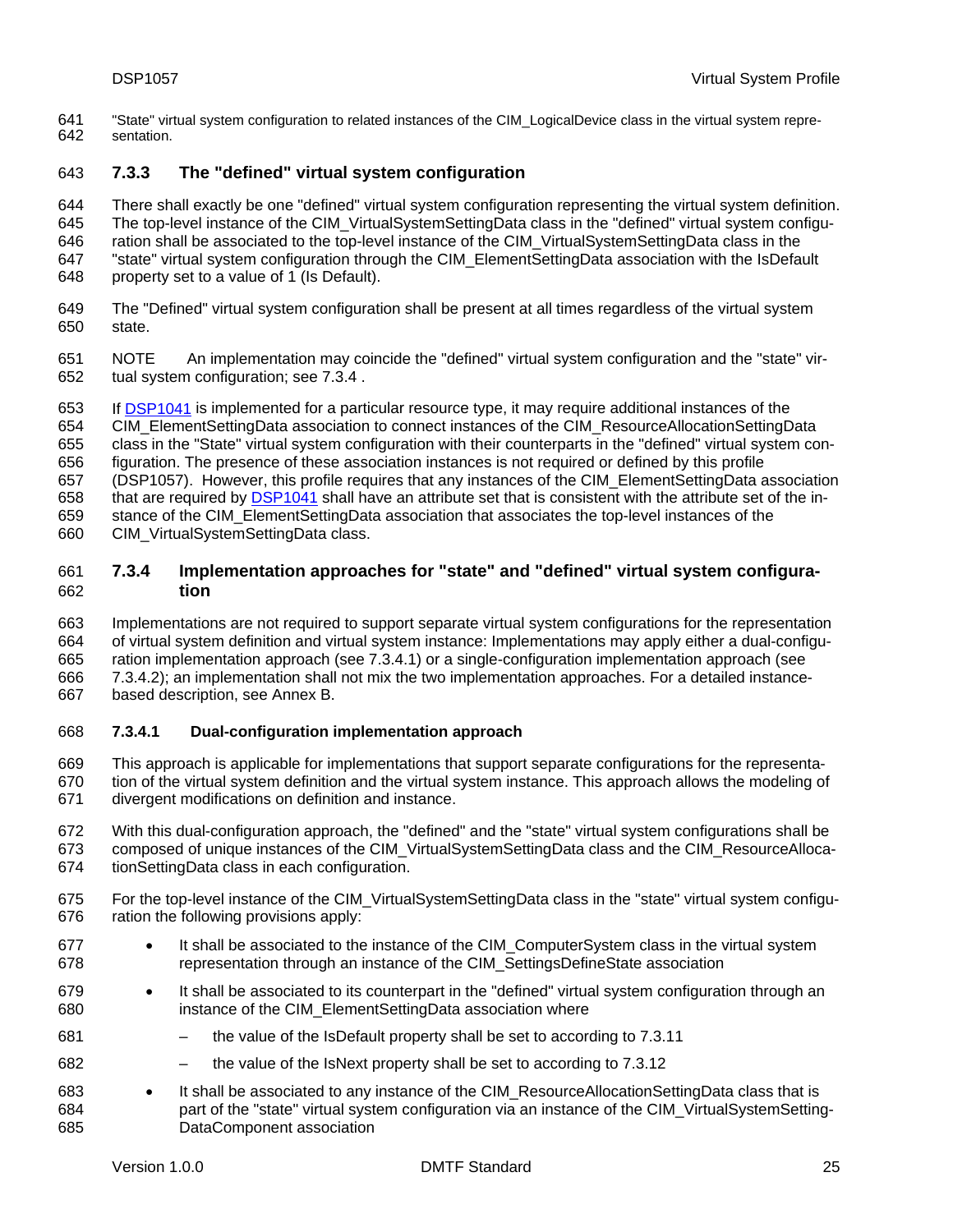<span id="page-25-0"></span>[DSP1041](#page-8-0) or profiles based on [DSP1041](#page-8-0) may require compliance to similar conditions with respect to in-686

- stances of the CIM\_ResourceAllocationSettingData class and the CIM\_LogicalDevice class. If resources are allocated or de-allocated, respective instances of the CIM\_ResourceAllocationSettingData class shall be added to or removed from the "State" virtual system configuration along with the associations referring to them. 687 688 689 690
- 691 692 NOTE The values of the properties within the instances of the CIM\_ElementSettingData association depend on the virtual system state and/or on the resource allocation state.

### <span id="page-25-1"></span>693 **7.3.4.2 Single-configuration implementation approach**

- 694 695 This approach is applicable for implementations that do not support separate configurations for the representation of the virtual system definition and virtual system instance.
- 696 697 698 With this approach, instances of the CIM\_VirtualSystemSettingData class and the CIM\_ResourceAllocationSettingData class are shared for both the "defined" virtual system configuration and the "state" virtual system configuration.
- 699 700 For the top-level instance of the CIM\_VirtualSystemSettingData class in the single virtual system configuration the following provisions apply:
- 701 702 • It shall be associated to the instance of the CIM ComputerSystem class in the virtual system representation through an instance of the CIM\_SettingsDefineState association
- 703 704 • It shall be associated to itself through an instance of the CIM\_ElementSettingData association where
- 705 – the value of the IsDefault property shall be set to according to [7.3.11](#page-26-1)
- 706 – the value of the IsNext property shall be set to according to [7.3.12](#page-27-1)
- 707 708 709 • It shall be associated to any instance of the CIM\_ResourceAllocationSettingData class that is part of the single virtual system configuration via an instance of the CIM\_VirtualSystemSetting-DataComponent association
- [DSP1041](#page-8-0) or profiles based on [DSP1041](#page-8-0) may require compliance to similar conditions with respect to instances of the CIM\_ResourceAllocationSettingData class and the CIM\_LogicalDevice class, such that as resources are allocated or de-allocated, respective instances of the CIM\_SettingsDefineState association and the CIM\_ElementSettingData association are required to be added to or removed from instances of 710 711 712 713
- the CIM\_ResourceAllocationSettingData class. 714
- 715 716 NOTE The values of the properties within the instances of the CIM\_ElementSettingData association depend on the virtual system state and/or on the resource allocation state.

#### 717 **7.3.5 Other types of virtual system configurations**

- 718 Additional virtual system configurations may be associated to the "state" virtual system configuration
- 719 through the CIM\_ElementSettingData association. For details about the "next" configuration (the configu-
- 720 ration that will be used during the next activation of the virtual system), see [7.3.12.](#page-27-1)

#### <span id="page-25-2"></span>721 **7.3.6 CIM\_VirtualSystemSettingData.Caption property**

- 722 The implementation of the Caption property is optional.
- 723 If the Caption property is implemented, the provisions in this subclause apply.
- 724 If the Caption property is implemented for the CIM\_ComputerSystem class, the value of the Caption
- 725 property in the instance of the CIM\_VirtualSystemSettingData class in the "state" virtual system configura-
- 726 tion of a virtual system shall be identical to the value of the Caption property in the instance of the
- 727 CIM\_ComputerSystem class representing the virtual system.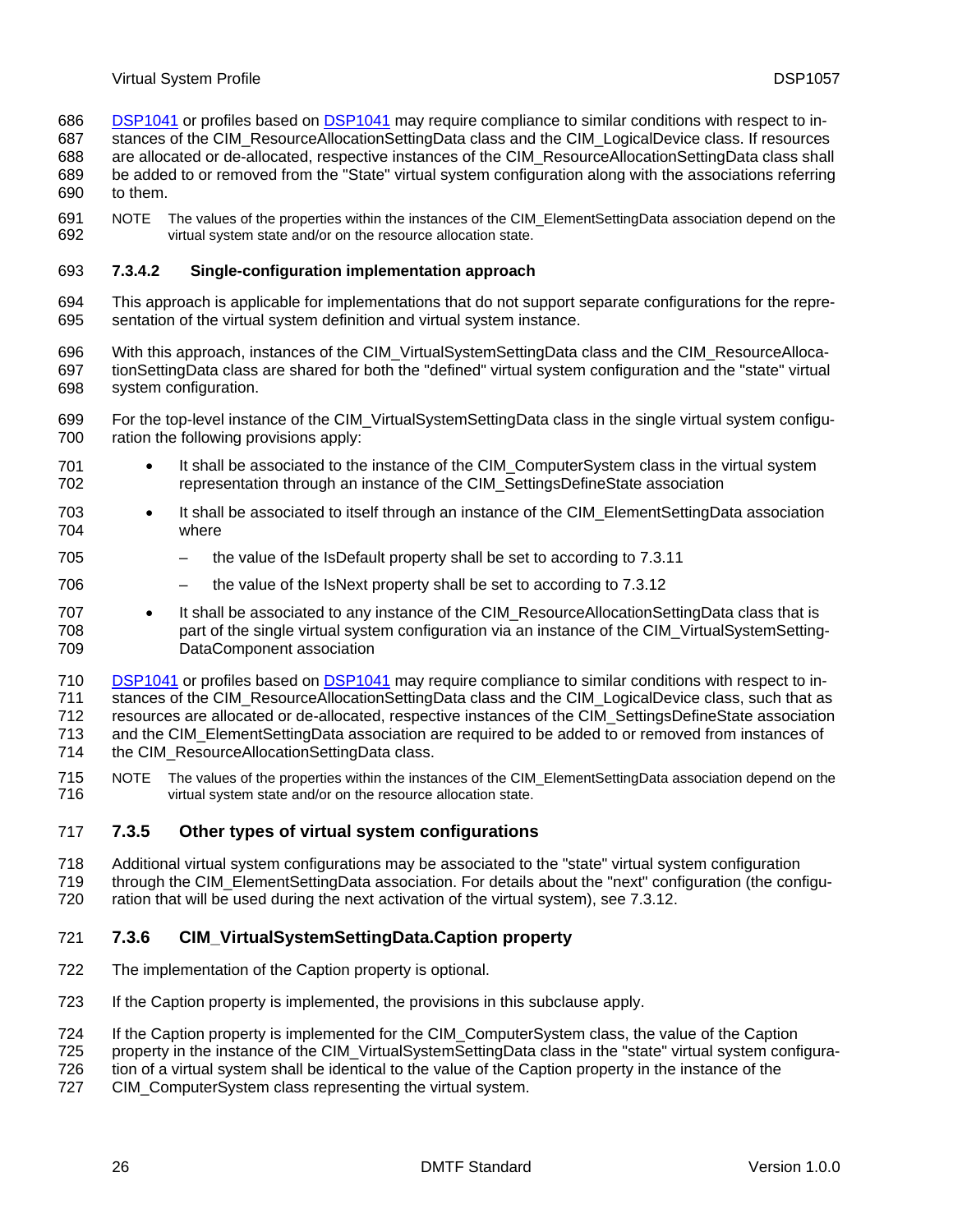#### <span id="page-26-2"></span><span id="page-26-0"></span>728 **7.3.7 CIM\_VirtualSystemSettingData.Description property**

- 729 The implementation of the Description property is optional.
- 730 If the Description property is implemented, the provisions in this subclause apply.
- 731 The value of the Description property in the instance of the CIM\_VirtualSystemSettingData class in the
- 732 "state" virtual system configuration of a virtual system shall be identical to the value of the description
- 733 property in the instance of the CIM\_ComputerSystem class representing the virtual system.

#### <span id="page-26-3"></span>734 **7.3.8 CIM\_VirtualSystemSettingData.ElementName property**

- 735 736 The value of the ElementName property reflects a name for the virtual system configuration assigned by an end-user or administrator.
- 737 If the ElementName property is implemented for the CIM\_ComputerSystem class, the value of the Ele-
- 738 mentName property in the instance of the CIM\_VirtualSystemSettingData class in the "state" virtual sys-
- 739 tem configuration of a virtual system shall be identical to the value of the ElementName property in the
- 740 instance of the CIM\_ComputerSystem class representing the virtual system.

#### <span id="page-26-4"></span>741 **7.3.9 CIM\_VirtualSystemSettingData.VirtualSystemIdentifier property**

- 742 The implementation of the VirtualSystemIdentifier property is optional.
- 743 If the VirtualSystemIdentifier property is implemented, the provisions in this subclause apply.
- 744 745 The value of the VirtualSystemIdentifier property reflects a name for the virtual system assigned by the implementation during virtual system creation. A typical example is a human-readable user ID.
- 746 The value of the VirtualSystemIdentifier property shall be unique for each instance of the
- 747 748 CIM\_VirtualSystemSettingData class that represents a virtual system (or its definition) within the scope of a host system.

#### <span id="page-26-5"></span>749 **7.3.10 CIM\_VirtualSystemSettingData.VirtualSystemType property**

- 750 The implementation of the VirtualSystemType property is optional.
- 751 If the VirtualSystemType property is implemented, the provisions in this subclause apply.
- 752 The value of the VirtualSystemType property reflects a specific type for the virtual system.
- 753 754 NOTE The VirtualSystemType property is defined primarily for programmatic use rather than for conveying a virtual system type to end-users.
- 755 756 Restrictive conditions may be implied by a virtual system type; these conditions are implementationdependent and are not specified in this profile. For example, a system type of "OS1 Container" might be defined indicating that a virtual system of that type is used to run an operating system named "OS1". An-
- 757 758 other example might be a system type of "CommunicationController", indicating that the virtual system
- 759 runs special-purpose software enabling it to act as a communication server.
- 760 761 The virtual system type may change during the lifetime of the virtual system. For example, a change may be effected through the use of inherent management facilities available with the virtualization platform or
- 762 through facilities defined by [DSP1042](#page-8-0) that enable a client to modify virtual system configurations.

#### <span id="page-26-1"></span>763 **7.3.11 CIM\_ElementSettingData.IsDefault property**

764 The IsDefault property shall be implemented. Each top-level CIM\_VirtualSystemSettingData instance in a

765 "state" virtual system configuration and the top-level CIM\_VirtualSystemSettingData instance in the re-

766 767 lated "defined" virtual system configuration shall be associated through an instance of the CIM\_Element-SettingData association. The value of the IsDefault property shall be used to designate the "defined" vir-

768 tual system configuration among all configurations associated with the "state" virtual system configuration.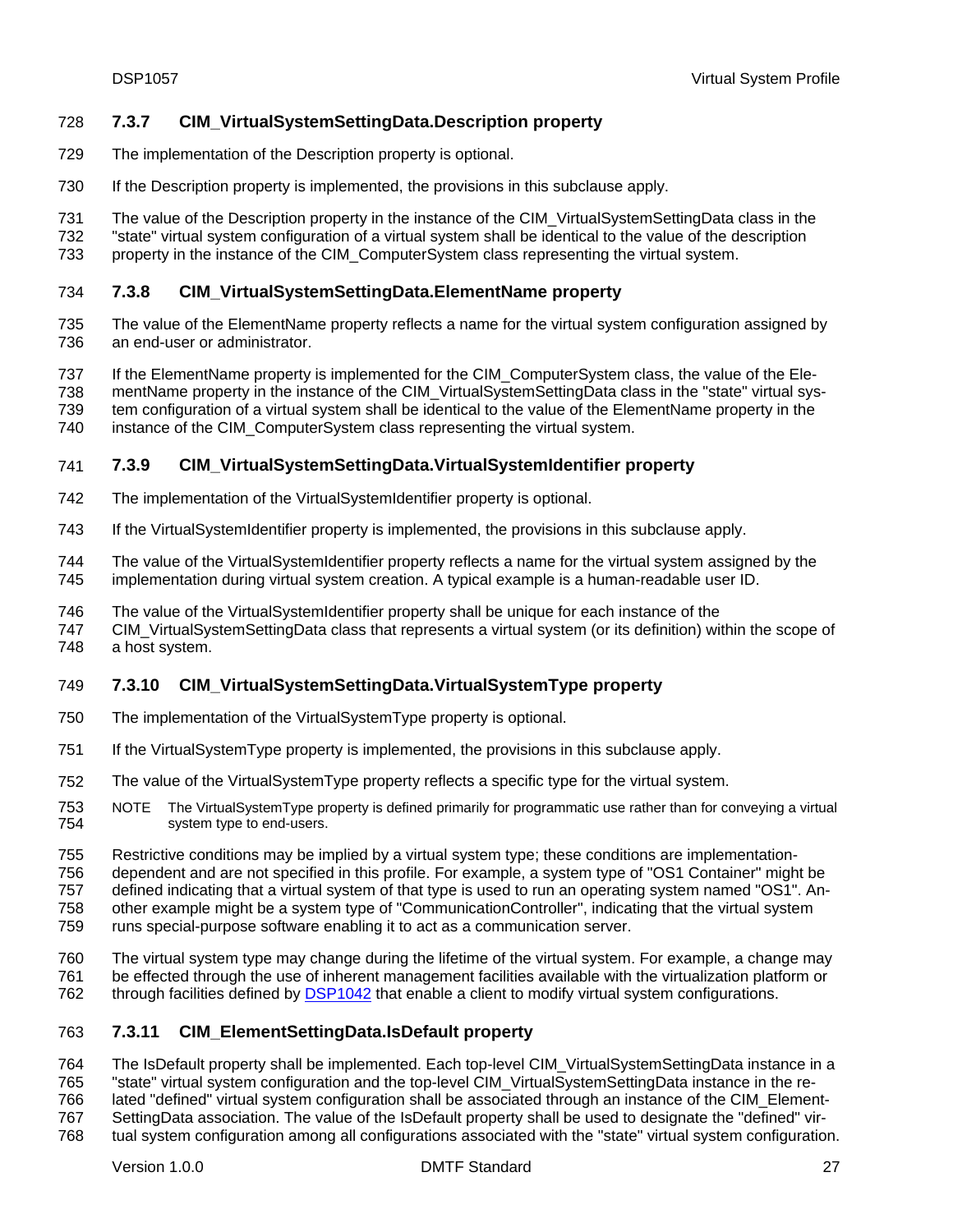- <span id="page-27-0"></span>769 The value of the IsDefault property shall be set as follows:
- 770 771 • The IsDefault property shall have a value of 1 (Is Default) if the related virtual system configuration is the "defined" virtual system configuration.
- 772 • In all other cases, the IsDefault property shall have a value of 2 (Is Not Default).
- 773 • The IsDefault property shall not have a value of 0 (Unknown).
- 774 775 776 777 • In the set of all virtual system configurations that are associated to a top-level instance of the CIM\_VirtualSystemSettingData class in a "state" virtual system configuration exactly one configuration shall be referenced by an instance of the CIM\_ElementSettingData association with a value of 1 (Is Default) for the IsDefault property.
- 778 779 The "defined" virtual system configuration is the fall-back default that shall be used for virtual system activation if no other configuration is marked through the IsNext property.

#### <span id="page-27-1"></span>780 **7.3.12 CIM\_ElementSettingData.IsNext property**

- 781 The implementation of the IsNext property is optional.
- 782 If the IsNext property is implemented, the provisions in this subclause apply.
- 783 784 785 786 The IsNext property may be used to designate the "next" virtual system configuration. The "next" virtual system configuration is the virtual system configuration that will be used for the next activation of the virtual system; if no configuration is marked as the "next" virtual system configuration, the "default" virtual system configuration is used for the next activation.
- 787 788 789 790 If the IsNext property is implemented, the value of the IsNext instances of the CIM\_ElementSettingData association associating a top-level instance of the CIM\_VirtualSystemSettingData class in a "state" virtual system configuration and a top-level instance of the CIM\_VirtualSystemSettingData class in a related virtual system configuration shall be set as follows:
- 791 • The IsNext property shall have one of the following values:
- 792 793 – a value of 0 (Unknown) if it is not known whether the referenced virtual system configuration will be used for the next activation
- 794 795 – a value of 1 (Is Next) if the referenced virtual system configuration is established to be used for subsequent activations of the virtual system
- 796 797 798 – a value of 3 (Is Next For Single Use) if the referenced virtual system configuration is established to be used for just the next activation of the virtual system in preference of the default and or the persistently established next configuration.
- 799 800 – In all other cases the IsNext property shall have a value of 2 (Is Not Next). In this case the "default" virtual system configuration is used for the next virtual system activation.
- 801 802 • In the set of all virtual system configurations that are associated with a top-level instance of the CIM\_VirtualSystemSettingData class in a "state" virtual system configuration, there shall be
- 803 804 – at most one configuration that is referenced by an instance of the CIM\_ElementSettingData association with a value of 1 (Is Next)
- 805 806 807 – at most one configuration that is referenced by an instance of the CIM\_ElementSettingData association with a value of 3 (Is Next For Single Use) for the IsNext property. This configuration shall be given preference over one that is designated with a value of 1 (Is Next).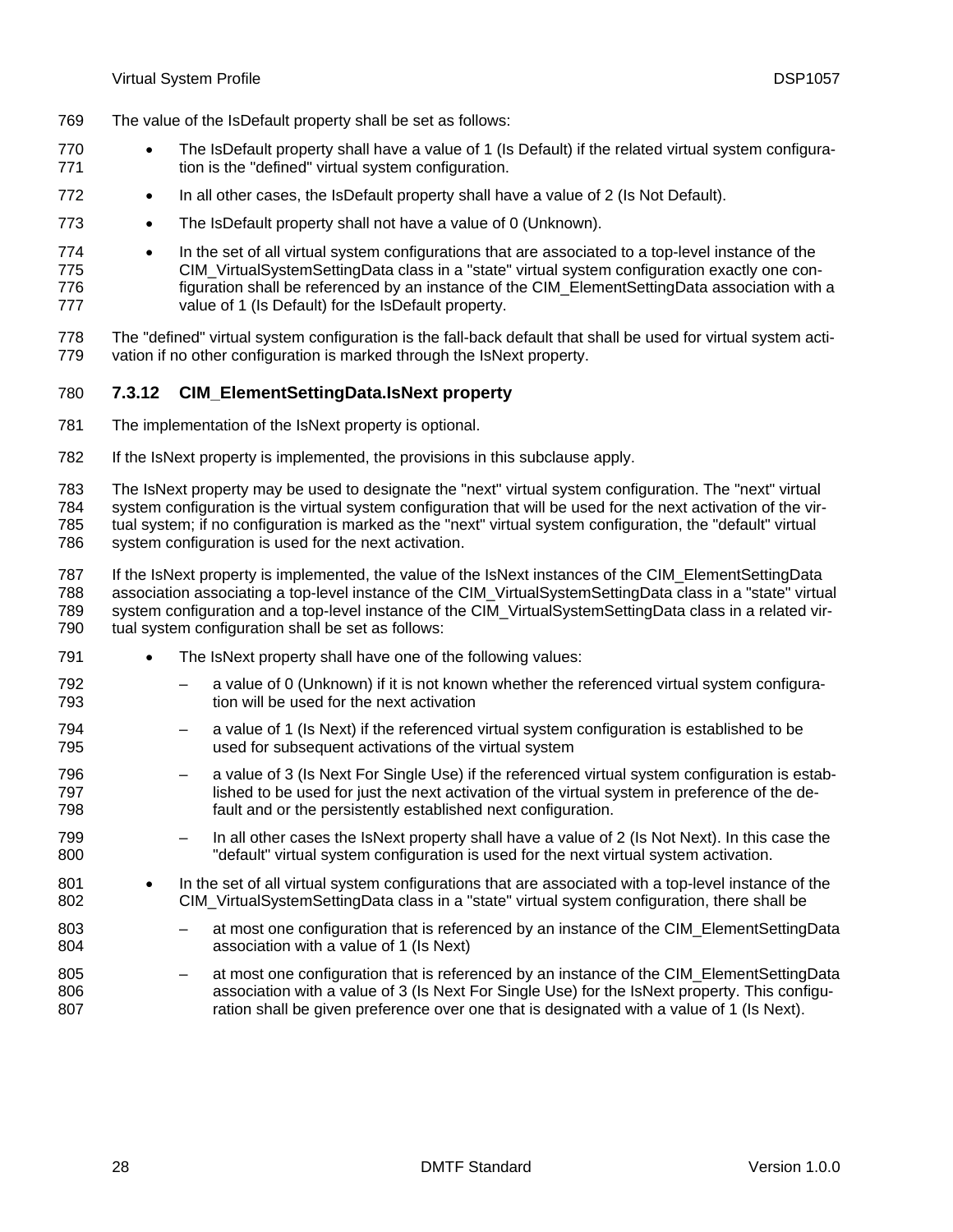#### <span id="page-28-0"></span>808 **7.4 Profile registration**

#### 809 **7.4.1 This profile**

810 811 812 813 814 The implementation of this profile shall be indicated by an instance of the CIM\_RegisteredProfile class in the CIM Interop namespace. Each instance of the CIM\_ComputerSystem class that represents a virtual system manageable through this profile shall be a central instance of this profile by associating it to the instance of the CIM\_RegisteredProfile class through an instance of the CIM\_ElementConformsToProfile association.

#### <span id="page-28-3"></span>815 **7.4.2 Scoped profiles**

816 For scoped profiles the following conditions shall be met:

- 817 818 819 • The instance of the CIM RegisteredProfile class that represents the implementation of this profile and instances of the CIM\_RegisteredProfile class that represent an implementation of the scoped profile shall be associated through instances of the CIM\_ReferencedProfile association.
- 820 • One of the following conditions shall be met:
- 821 822 823 824 a) Instances of the CIM\_ElementConformsToProfile association shall associate any central instance of the scoped profile that is associated to the central instance of this profile through the CIM\_SystemDevice association, and the instance of the CIM\_RegisteredProfile class that represents an implementation of the scoped profile.
- 825 826 827 828 b) No instances of the CIM\_ElementConformsToProfile association shall associate any central instance of the scoped profile that is associated to the central instance of this profile through the CIM\_SystemDevice association, and the instance of the CIM\_RegisteredProfile class that represents an implementation of the scoped profile.

#### 829 **7.5 Capabilities**

### <span id="page-28-2"></span>830 **7.5.1.1 CIM\_EnabledLogicalElementCapabilities.RequestedStatesSupported property**

831 832 833 834 835 The RequestedStatesSupported property shall not have a value of NULL. An empty array indicates that client state management is not implemented. A non-empty array indicates that client state management is implemented for a particular virtual system and lists the supported state transitions. The list of supported state transitions depends on the current virtual system state. The subset of state transitions that are supported for each state is implementation dependent. The maximal set is defined by [Table 3](#page-22-1).

836 837 NOTE The value of this property is volatile. It may change at any time, including the cases where an empty list changes to a non-empty list and vice versa.

#### <span id="page-28-1"></span>838 **7.6 Client state management**

- 839 The implementation of client state management is conditional.
- 840 Condition: The CIM\_ComputerSystem instance that represents a virtual system is associated through the
- 841 CIM\_ElementCapabilities association to an instance of the CIM\_EnabledLogicalElementCapabilities
- 842 class, and in that instance the value the RequestedStatesSupported property is a non-empty array.
- 843 If client state management is implemented, the provisions in this subclause apply.
- 844 845 Client state management comprises the facilities provided by the implementation that enable a client to request virtual system state transitions.
- 846 If client state management is implemented, an implementation shall do all of the following:
- 847 848 849 • implement the CIM\_EnabledLogicalElementCapabilities class according to [7.5.1.1](#page-28-2) to indicate the availability of client state management support, and the set of state transitions that are applicable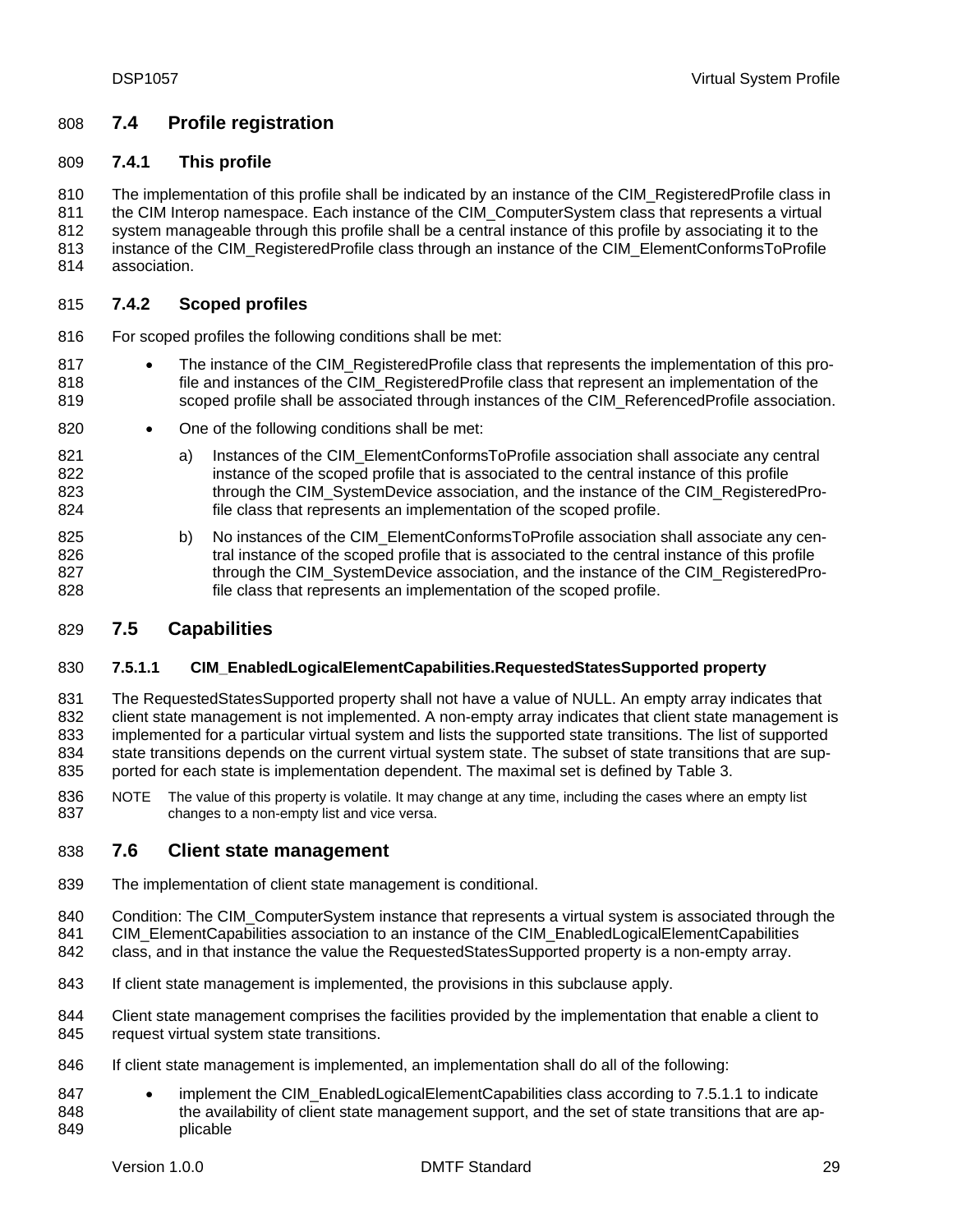- <span id="page-29-0"></span>850 • implement method RequestStateChange()
- if it implements [DSP1027](#page-8-0) for virtual systems, implement the RequestPowerStateChange() method 851 852

#### <span id="page-29-3"></span>853 **7.7 Power state management**

- 854 The implementation of power state management is optional.
- 855 If power state management is implemented, the provisions in this subclause apply.
- The implementation of power state management requires the implementation of [DSP1027](#page-8-0). [DSP1027](#page-8-0) specifies 856 857
- 858 how to indicate that **DSP1027** is implemented
- 859 860 • how to implement the CIM\_PowerManagementService class and the CIM\_Associated-PowerManagementService association
- If the observation of power states is implemented as specified by **DSP1027**, then the observation of vir-862 tual system states as defined in [7.1.1](#page-20-2) and the observation of virtual system state transitions as defined in 861 [7.1.2](#page-21-1) shall also be implemented. If power state management is implemented as specified by [DSP1027,](#page-8-0) 864 then client state management as specified in [8.1.1](#page-30-1) shall also be implemented. 863
- NOTE The implementation of [DSP1027](#page-8-0) in the context of virtual systems is intended to support clients that use facilities specified by **DSP1027** in preference of facilities specified in this profile (DSP1057). For example, 865 such clients may use the CIM\_AssociatedPowerManagementService.PowerState property in favor of the CIM\_ComputerSystem.EnabledState property to determine the virtual system state, or may use the CIM\_PowerManagementService.RequestPowerStateChange( ) method in favor of the CIM\_EnabledLogical-Element.RequestStateChange( ) method to effect virtual system state transitions. 866 867 868 869 870

#### <span id="page-29-2"></span>871 **7.7.1 CIM\_AssociatedPowerManagementService.PowerState property**

- 872 The implementation of the PowerState property is conditional.
- 873 Condition: All of the following
- 874 Client state management is implemented (see [7.5.1.1\)](#page-28-2)
- 875 **DSP1027** is implemented.
- 876 If the PowerState property is implemented, the provisions in this subclause apply.

877 878 879 880 The CIM\_AssociatedPowerManagmentService association shall be used to convey the virtual system state in addition to the CIM\_ComputerSystem.EnabledState property. In this case, the PowerState property shall contain a value that corresponds to the virtual system state as defined in [Table 2](#page-20-3). For example, if the virtual system state is "active", then the PowerState property shall have a value of 2 (On).

A client preferring to use mechanisms defined by [DSP1027](#page-8-0) may translate the value of the PowerState property of an instance of the CIM\_AssociatedPowerManagementService association that is referring to an instance of the CIM ComputerSystem class representing a virtual system by translating that value 881 882 883

according to [Table 2.](#page-20-3) For example, if the PowerState property has a value of 2 (On), then a client shall 884 885 conclude that the virtual system state is "active".

### <span id="page-29-1"></span>886 **8 Methods**

887 888 This clause details the requirements for supporting intrinsic CIM operations and extrinsic methods for the CIM elements defined by this profile.

889 The CIM Schema descriptions for any referenced method and its parameters apply.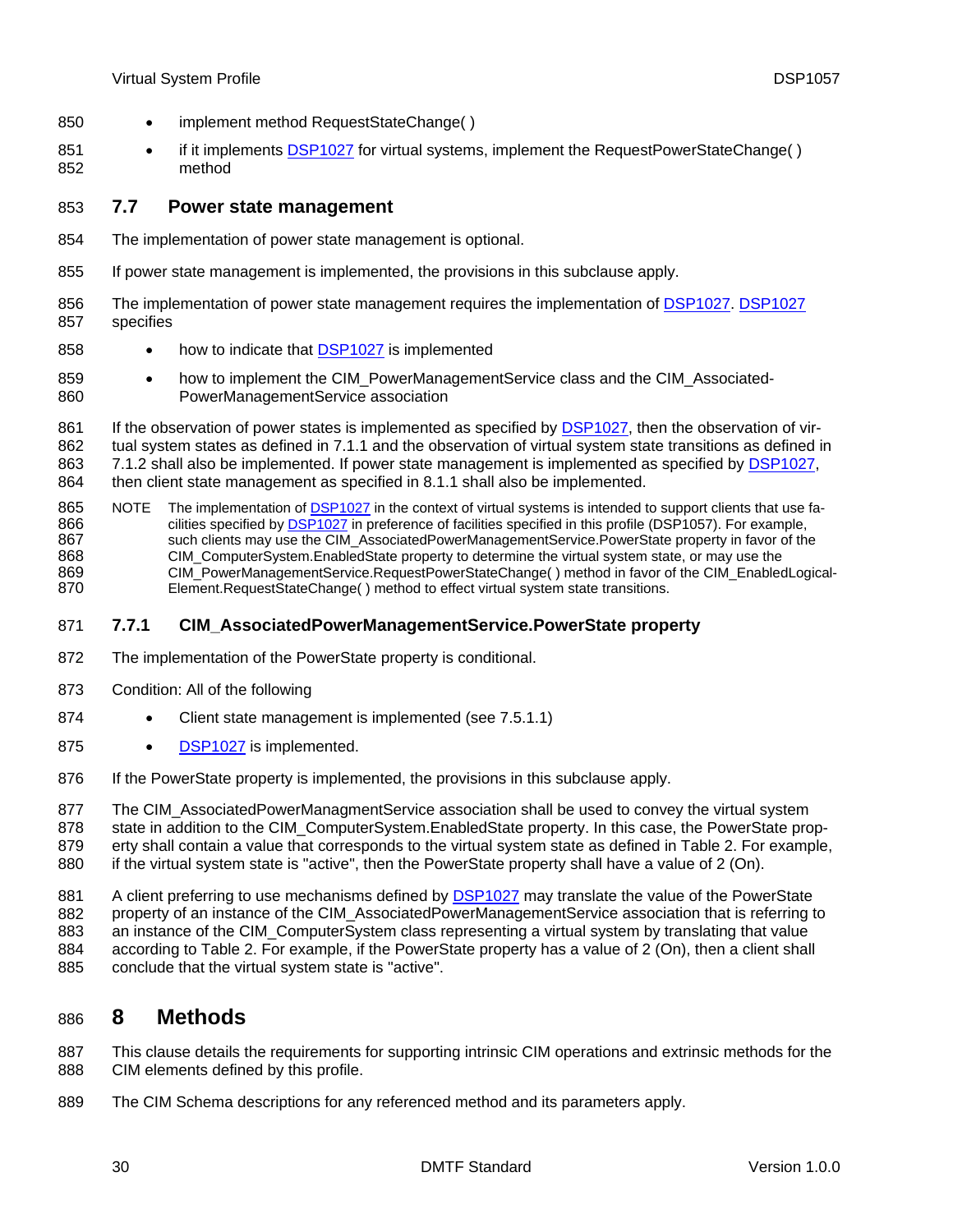#### <span id="page-30-4"></span><span id="page-30-0"></span>890 **8.1 Extrinsic methods**

#### <span id="page-30-1"></span>891 **8.1.1 CIM\_ComputerSystem.RequestStateChange( ) method**

- 892 The implementation of the RequestStateChange( ) method is conditional.
- 893 Condition: Client state management is implemented (see [7.6\)](#page-28-1).
- 894 If the RequestStateChange( ) method is implemented, the provisions in this subclause apply.

895 896 Detailed requirements for the CIM\_ComputerSystem.RequestStateChange( ) method are specified in [Table 4](#page-30-2).

<span id="page-30-2"></span>897

### **Table 4 – CIM\_ComputerSystem.RequestStateChange( ) method: Parameters**

| <b>Qualifiers</b> | <b>Name</b>    | Type                | <b>Description/Values</b>                                                                                                         |
|-------------------|----------------|---------------------|-----------------------------------------------------------------------------------------------------------------------------------|
| IN                | RequestedState | uint16              | The requested virtual system state transition<br>according to the transformation defined in<br>Table 3.                           |
| <b>OUT</b>        | Job            | CIM ConcreteJob REF | A reference to the job that performs the task<br>(NULL if the task is completed on return).                                       |
| ΙN                | TimeoutPeriod  | datetime            | A timeout period that specifies the maximum<br>amount of time that the client expects the<br>transition to the new state to take. |

- For return code values, see the CIM Schema description of this method in the CIM\_EnabledLogical-Element class. 898 899
- 900 No standard messages are defined.

#### <span id="page-30-5"></span>901 **8.1.2 CIM\_PowerManagementService.RequestPowerStateChange( ) method**

- 902 The implementation of the RequestPowerStateChange( ) method is conditional.
- 903 Condition: All of the following
- 904 • Client state management is implemented (see [7.5.1.1\)](#page-28-2)
- 905 **DSP1027** is implemented.
- 906 If the RequestPowerStateChange( ) method is implemented, the provisions in this subclause apply.

907 908 909 The RequestPowerStateChange( ) method shall enable the request of virtual system state transitions through this alternative method. Detailed requirements for the CIM\_PowerManagementService.Request-StateChange( ) method are specified in [Table 5](#page-30-3).

<span id="page-30-3"></span>910 **Table 5 – CIM\_PowerManagementService.RequestPowerStateChange( ) method: Parameters** 

| <b>Qualifiers</b> | <b>Name</b>    | Type                             | <b>Description/Values</b>                                                                                                                                        |
|-------------------|----------------|----------------------------------|------------------------------------------------------------------------------------------------------------------------------------------------------------------|
| IN                | PowerState     | uint16                           | See 8.1.2.1.                                                                                                                                                     |
| IN                | ManagedElement | CIM_ComputerSystem<br><b>REF</b> | See 8.1.2.2.                                                                                                                                                     |
| IN                | Time           | datetime                         | See 8.1.2.3.                                                                                                                                                     |
| <b>OUT</b>        | Job            | CIM ConcreteJob REF              | A reference to the job that performs<br>the task (null if the task is completed<br>on return). For details, see the CIM<br>Schema description of this parameter. |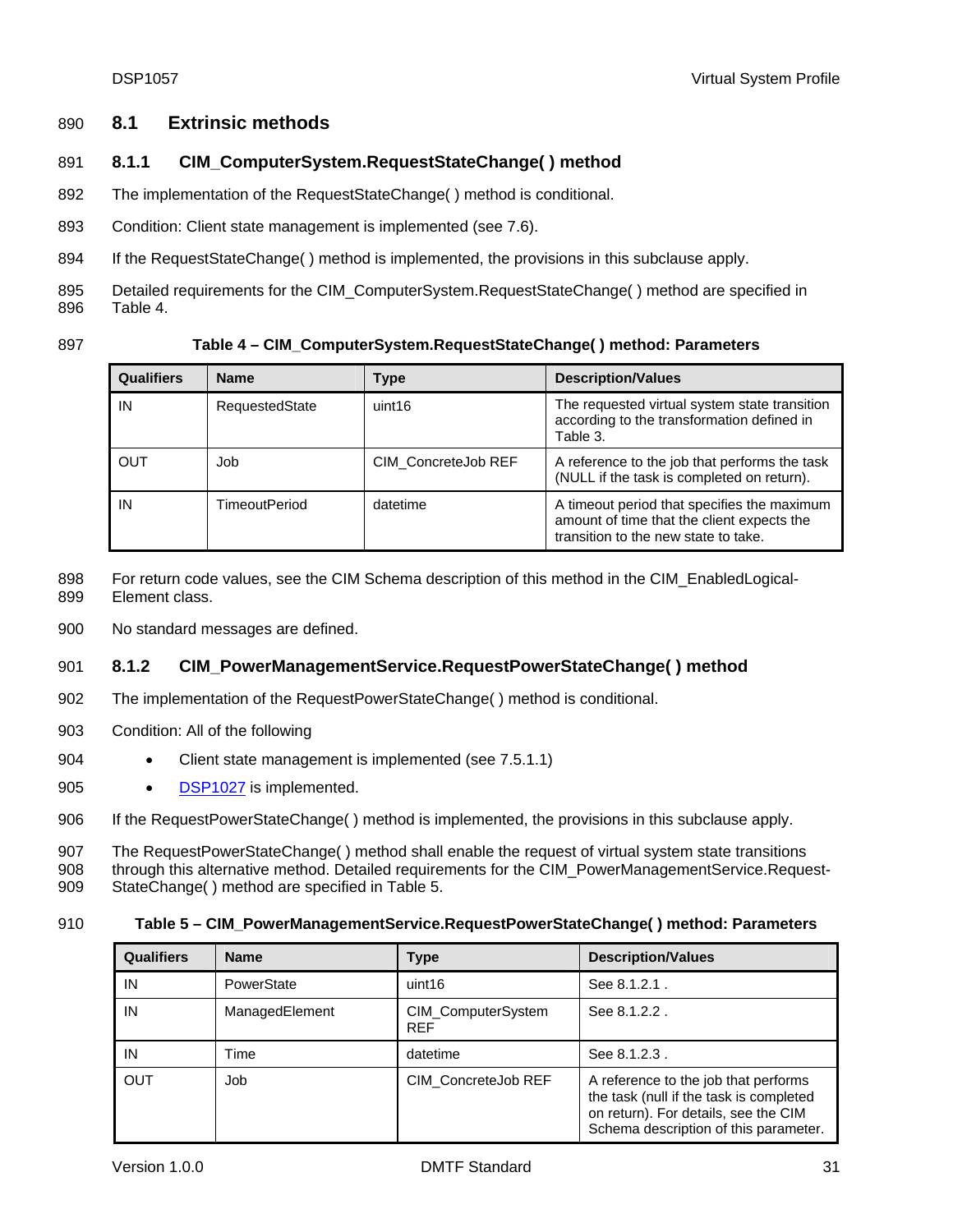- <span id="page-31-0"></span>911 912 For return code values, see the CIM Schema description of this method in the CIM\_PowerManagement-Service class.
- 913 No standard messages are defined.

### <span id="page-31-1"></span>914 **8.1.2.1 PowerState parameter**

915 The PowerState parameter encodes the requested new virtual system state.

916 The translation defined by [Table 3](#page-22-1) shall be used to interpret values of the PowerState parameter of the

917 CIM\_PowerManagementService.RequestPowerStateChange( ) method as a request for a virtual system

- 918 state transition. For example, if value "On" is specified on a particular power state change request for a
- 919 virtual system, then an "activate" state transition shall be performed.

### <span id="page-31-2"></span>920 **8.1.2.2 ManagedElement parameter**

921 922 The value of the ManagedElement parameter shall be used to identity the virtual system to which the operation applies.

### <span id="page-31-3"></span>923 **8.1.2.3 Time parameter**

- 924 The implementation of the Time parameter is optional.
- 925 If the Time parameter is implemented, the provisions in this subclause apply.
- 926 The Time parameter shall indicate the point in time when the power state shall be set.

#### <span id="page-31-4"></span>927 **8.2 Profile conventions for operations**

- 928 The default list of operations for all classes is:
- 929 GetInstance( )
- 930 EnumerateInstances()
- 931 EnumerateInstanceNames()
- 932 For classes that are referenced by an association, the default list also includes
- 933 Associators( )
- 934 AssociatorNames( )
- 935 References( )
- 936 ReferenceNames( )

#### 937 **8.2.1 CIM\_ComputerSystem**

- 938 All operations in the default list in [8.2](#page-31-4) shall be implemented as defined in [DSP0200](#page-8-0).
- 939 NOTE Related profiles may define additional requirements on operations for the profile class.

#### 940 **8.2.2 CIM\_ConcreteJob**

- 941 All operations in the default list in [8.2](#page-31-4) shall be implemented as defined in [DSP0200](#page-8-0).
- 942 NOTE Related profiles may define additional requirements on operations for the profile class.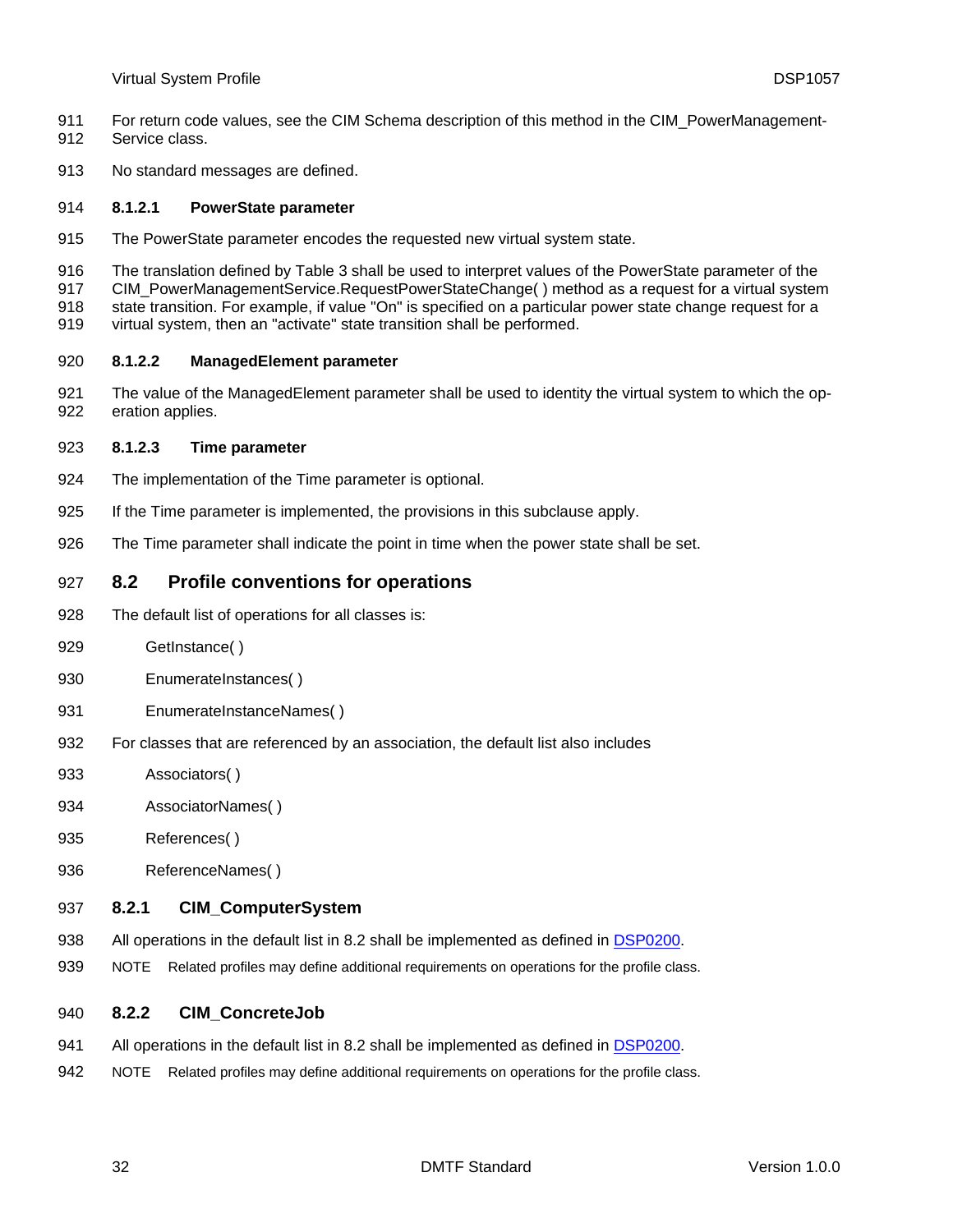### <span id="page-32-0"></span>943 **8.2.3 CIM\_ElementSettingData**

- 944 All operations in the default list in [8.2](#page-31-4) shall be implemented as defined in [DSP0200](#page-8-0).
- 945 NOTE Related profiles may define additional requirements on operations for the profile class.

#### 946 **8.2.4 CIM\_EnabledLogicalElementCapabilities**

- 947 All operations in the default list in [8.2](#page-31-4) shall be implemented as defined in [DSP0200](#page-8-0).
- 948 NOTE Related profiles may define additional requirements on operations for the profile class.

#### 949 **8.2.5 CIM\_ReferencedProfile**

- 950 All operations in the default list in [8.2](#page-31-4) shall be implemented as defined in [DSP0200](#page-8-0).
- 951 NOTE Related profiles may define additional requirements on operations for the profile class.

#### 952 **8.2.6 CIM\_RegisteredProfile**

- 953 All operations in the default list in [8.2](#page-31-4) shall be implemented as defined in [DSP0200](#page-8-0).
- 954 NOTE Related profiles may define additional requirements on operations for the profile class.

#### 955 **8.2.7 CIM\_VirtualSystemSettingData**

- 956 All operations in the default list in [8.2](#page-31-4) shall be implemented as defined in [DSP0200](#page-8-0).
- 957 NOTE Related profiles may define additional requirements on operations for the profile class.

#### 958 **8.2.8 CIM\_VirtualSystemSettingDataComponent**

- 959 All operations in the default list in [8.2](#page-31-4) shall be implemented as defined in [DSP0200](#page-8-0).
- 960 NOTE Related profiles may define additional requirements on operations for the profile class.

### 961 **9 Use-cases**

962 963 The following use-cases and object diagrams illustrate use of this profile*.* They are for informational purposes only and do not introduce behavioral requirements for implementations of the profile.

#### 964 **9.1 Virtual system detection and inspection**

- 965 This set of use cases describes how a client can
- 966 • discover virtual systems
- 967 • determine the state and properties of a virtual system
- 968 • determine the "defined" virtual system configuration
- 969 • determine the virtual system structure
- 970 • determine resource type support
- 971 • detect and inspect the boot configuration for the virtual system

#### <span id="page-32-1"></span>972 **9.1.1 Discover conformant virtual systems using SLP**

973 974 This use case describes how to locate instances of the CIM\_ComputerSystem class that represent virtual systems that are central instances of this profile*.* This is a two-step process: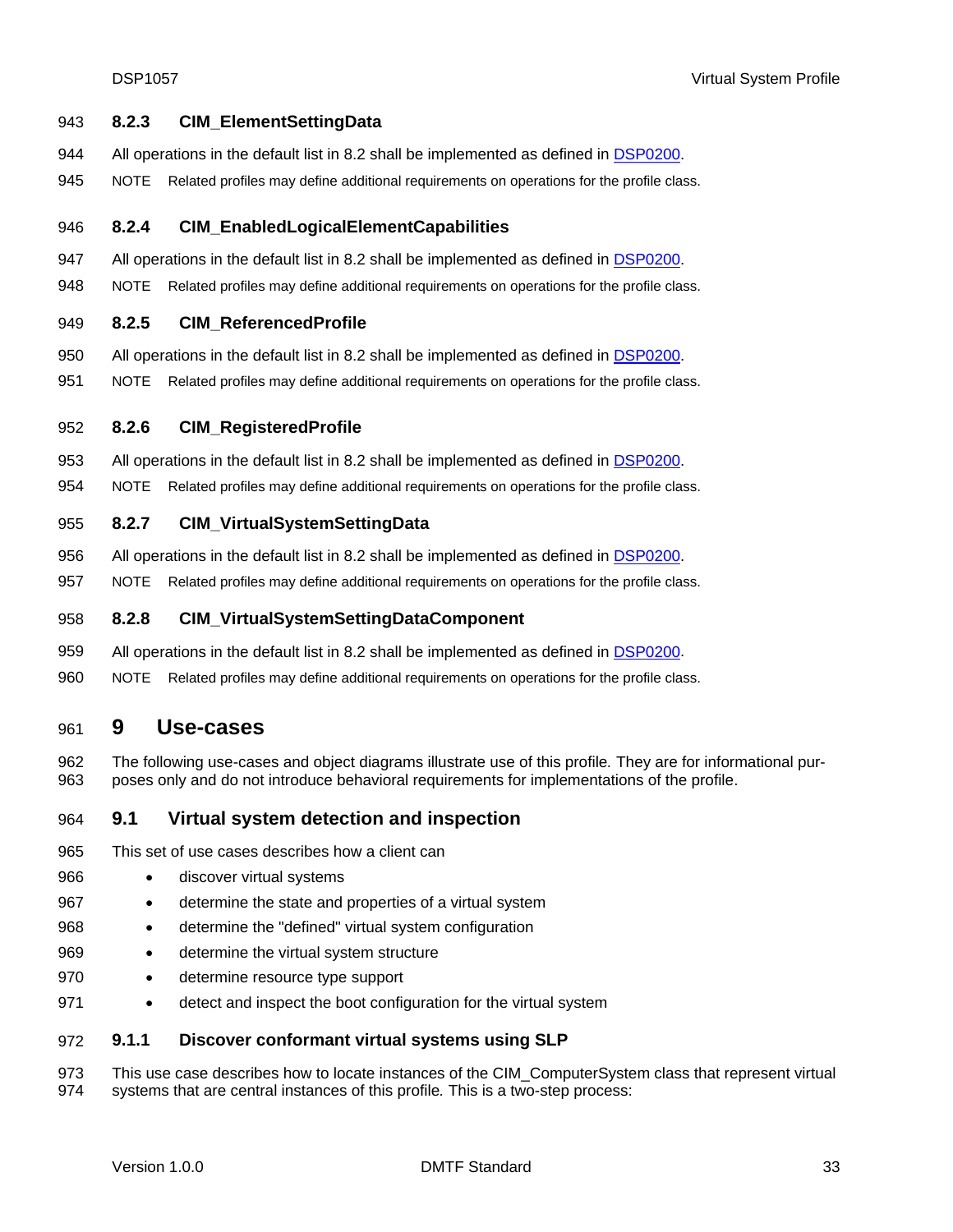- <span id="page-33-1"></span><span id="page-33-0"></span>975 976 977 978 1) The service location protocol (SLP) is used to locate WBEM services where this profile is implemented. A WBEM service using SLP facilities provides information about itself to SLP in form of an SLP service template. The service template may contain information about the set of profiles that is implemented at the WBEM service.
- 979 980 2) Normal CIM enumeration and association resolution is used to find instances of the CIM\_ComputerSystem class that represent central instances of this profile.

981 982 983 **Assumption:** This profile is registered at least one WBEM service that maintains a registration with a SLP Directory Agent; the registration included information about registered profiles. The client is able to make SLP calls and invoke intrinsic CIM operations.

- 984 985 A client can locate instances of the CIM\_ComputerSystem class that represent virtual systems that are central instances of this profile as follows:
- 986 1) The client invokes the SLPFindSrvs( ) SLP function:
- 987 – The value of the srvtype parameter is set to "service:wbem"
- 988 The value of the scopelist parameter is set to "default"
- 989 990 – The value of the filter parameter is set to "(RegisteredProfilesSupported=DMTF:Virtual System)"
- 991 The result is a list of URLs that identify WBEM services where this profile is implemented.
- 992 993 2) The client contacts each of the WBEM services and enumerates or queries the CIM\_RegisteredProfile class.
- 994 995 996 997 998 • As input, the client needs to use the address information of one server obtained in step [1\)](#page-33-1) and issue the intrinsic EnumerateInstanceNames( ) CIM operation on the CIM\_Registered-Profile class. Alternatively, the client may issue the intrinsic ExecuteQuery CIM operation and specify a where clause that, for example, limits the value ranges for the Registered-Name and RegisteredVersion properties of the CIM\_RegisteredProfile class.
- 999 1000 1001 • As a result, the client receives a list of references to instances of the CIM\_RegisteredProfile class that represent implementations of this profile at the intended target location. On a query operation this list already is limited according to the input selection criteria.
- 1002 1003 1004 3) The client selects one reference and resolves the CIM\_ElementConformsToProfile association from the instance of the CIM\_RegisteredProfile class to instances of the CIM\_ComputerSystem class.
	- As input, the client needs to provide the reference to an instance of the CIM\_Registered-Profile class that was selected from the result set obtained in step 2.
- 1007 1008 As a result, the client receives a list of references referencing instances of the CIM ComputerSystem class that represents virtual systems.
- 1009 1010 **Result:** The result is that the client knows a set of references referencing instances of the CIM\_ComputerSystem class that represent virtual systems that are central instances of this profile.

#### <span id="page-33-2"></span>1011 **9.1.2 Determine a virtual system's state and other properties**

- 1012 1013 **Assumption:** The client has a reference referring to an instance of the CIM\_ComputerSystem class that represents a virtual system that is a central instance of this profile.
- 1014 The client can determine the virtual system's state and other properties as follows:
- 1015 1016 1017 1018 1) The client calls the intrinsic GetInstance( ) CIM operation with the InstanceName parameter referencing the instance of the CIM\_ComputerSystem class that represents the virtual system as the input parameter. As a result the client receives an instance of the CIM\_ComputerSystem class that describes the virtual system.
- 1019 1020 2) The client uses the value of the EnabledState property to determine the virtual system state according to the translation rules specified in [7.1.1](#page-20-2).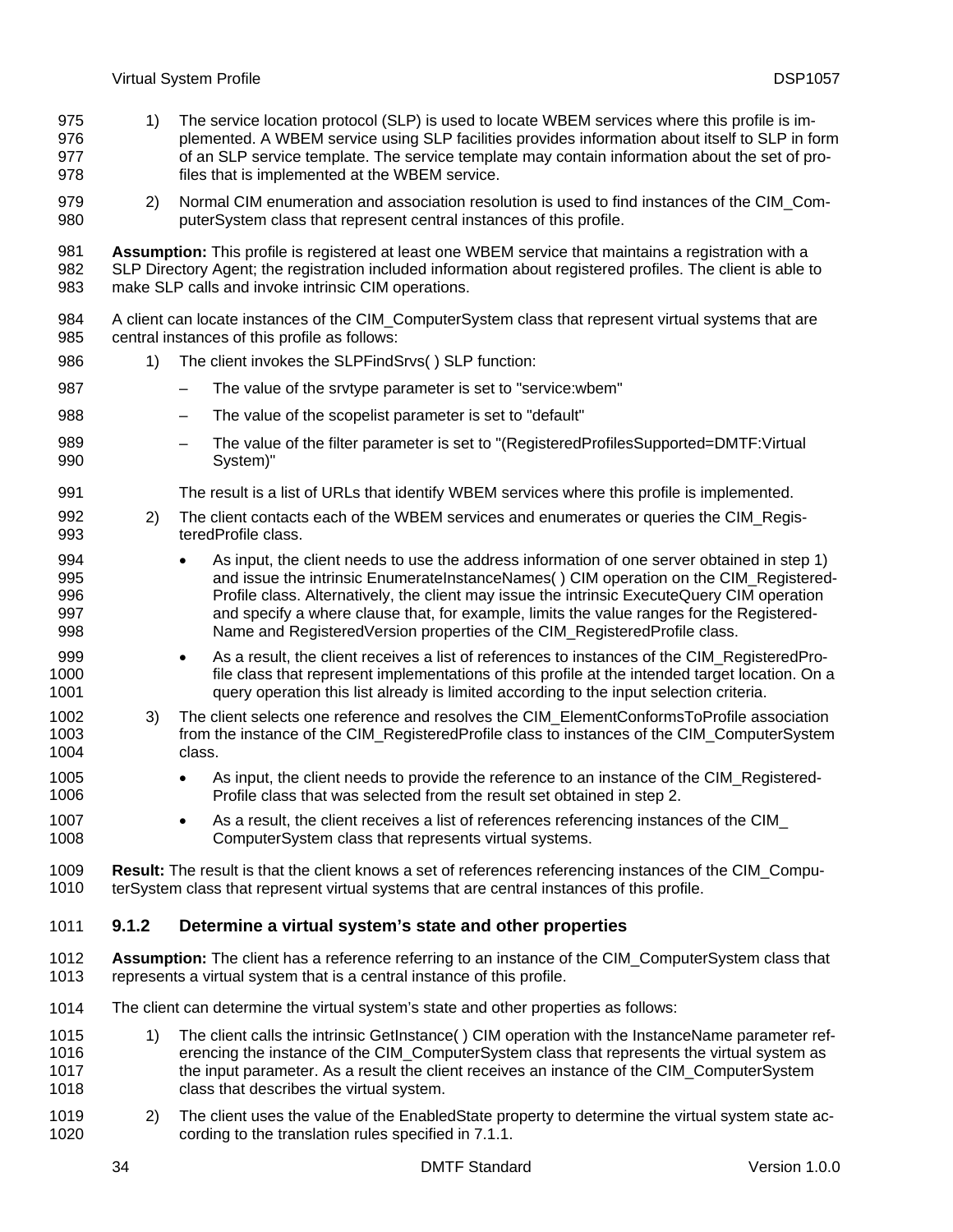<span id="page-34-0"></span>1021 1022 1023 1024 **Result:** The client knows the property set defined by the CIM\_ComputerSystem class describing the affected virtual system, in particular the virtual system state. Many virtual system properties and in particular the virtual system state may change any time; consequently, the result only describes the virtual system at the moment it was provided by the instrumentation.

#### <span id="page-34-2"></span>1025 **9.1.3 Determine the "defined" virtual system configuration**

1026 1027 1028 1029 1030 **Assumption:** The client has a reference referring to an instance of the CIM\_ComputerSystem class that represents a virtual system that is a central instance of this profile. The virtual system is assumed to be configured as shown in [Figure 5](#page-34-1) with the "Virtual system configuration ("defined")" configuration. In this example the implementation applies the dual-configuration implementation approach (see [7.3.4.1](#page-24-2)) as described in [Annex B](#page-51-1).



<span id="page-34-1"></span>1031

**Figure 5 – Sample virtual system configuration** 

- 1033 The client can determine the "defined" virtual system configuration as follows:
- 1034 1035 1036 1) The client resolves the CIM\_SettingsDefineState association from the instance of the CIM\_ComputerSystem class representing the virtual system to the top-level instance of the CIM\_VirtualSystemSettingData class in the "state" Virtual System configuration.
- 1037 1038 1039 1040 1041 1042 2) The client resolves the CIM\_ElementSettingData association from the "state" instance of the CIM\_VirtualSystemSettingData class that represents the virtual aspects of the virtual system to instances of the CIM\_VirtualSystemSettingData class with the constraint that the CIM\_Element-SettingData.IsDefault property has a value of 2 (IsDefault). The result is a reference referring to an instance of the CIM\_VirtualSystemSettingData class that represents the top-level object of the desired virtual system configuration.
- 1043 1044 1045 1046 1047 1048 1049 1050 3) The client obtains the referenced instance of the CIM\_VirtualSystemSettingData class using the intrinsic getInstance( ) CIM operation and analyzes its properties. For example, the client might analyze the VirtualSystemIdentifier property, which reflects the (end-user interpretable) name used for the virtual system ("SystemA" in [Figure 5](#page-34-1)), or the VirtualSystemType property, which reflects a particular virtual system type that the virtualization platform assigned for the respective virtual system ("Default" in [Figure 5\)](#page-34-1). Note that the InstanceID property contains an opaque ID for the instance; the structure of InstanceID values is implementation dependent and not known to clients.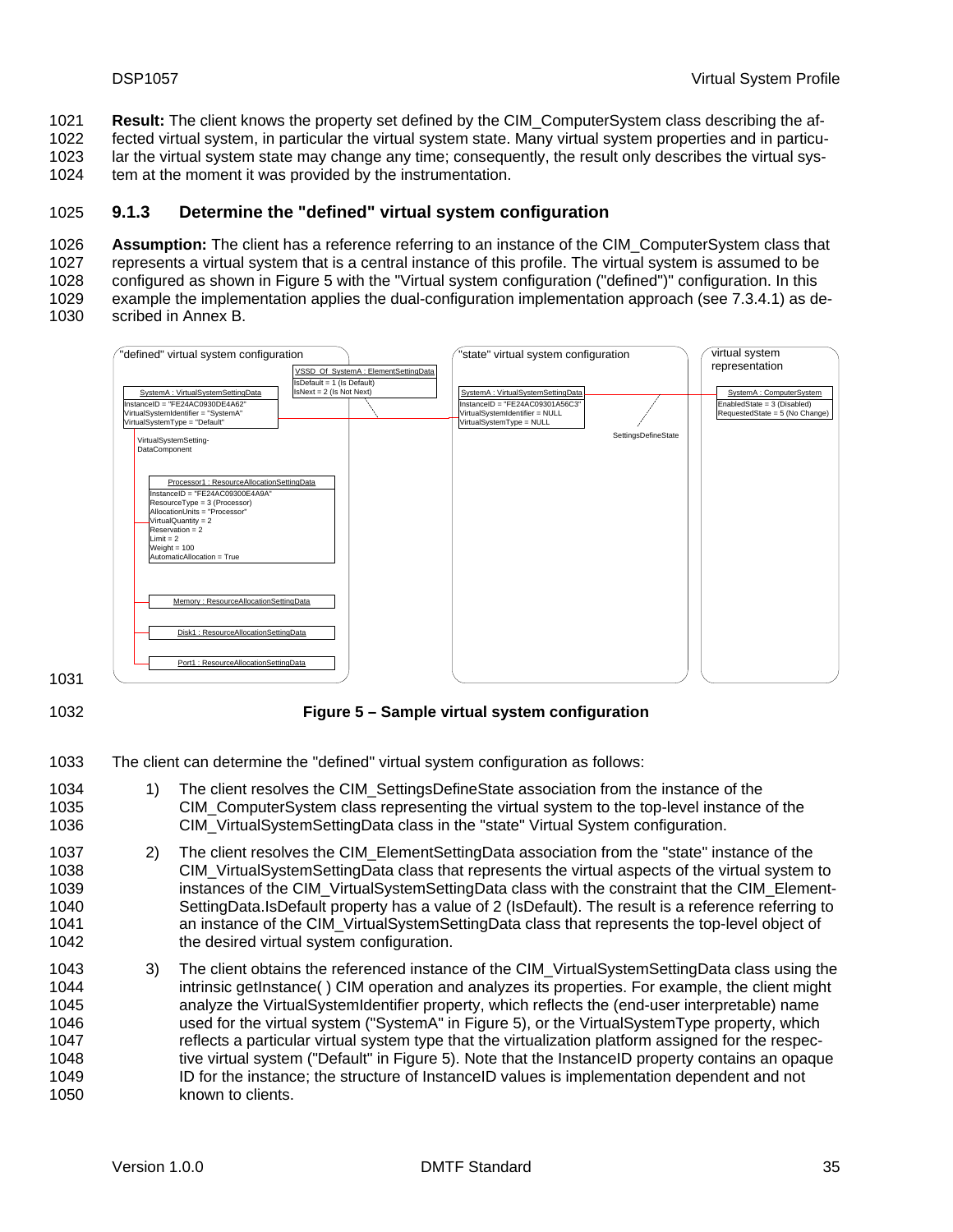- <span id="page-35-0"></span>1051 1052 1053 4) The client resolves the CIM\_VirtualSystemSettingDataComponent association from the instance of the CIM\_VirtualSystemSettingData class to instances of the CIM\_ResourceAllocationSetting-Data class.
- 1054 1055 1056 1057 5) The client obtains instances of the CIM\_ResourceAllocationSettingData class using the intrinsic getInstance( ) CIM operation and analyzes properties of these instances. For example, the client might analyze the Reservation property. The Reservation property reflects the amount of host resource that is allocated for the virtual resource while the virtual system is instantiated.
- 1058 1059 1060 **Result:** The client knows the virtual system configuration in terms of one instance of the CIM\_Virtual-SystemSettingData class and a set of aggregated instances of the CIM\_ResourceAllocationSettingData class.

#### <span id="page-35-2"></span>1061 **9.1.4 Determine the virtual system structure**

- 1062 1063 **Assumption:** The client has a reference referring to an instance of the CIM\_ComputerSystem class that represents a virtual system that is a central instance of this profile.
- 1064 • The virtual system configuration is assumed to be the same as for use case described in [9.1.3.](#page-34-2)
- 1065 • The virtual system is assumed to be in the "active" state.
- 1066 • The virtual system is assumed to be structured as shown in [Figure 6](#page-35-1).
- 1067 1068 1069 • The set of attributes for each logical resource is not shown; this set of attributes depends on the type of logical resource and may be specified in the context of respective resource-type-specific profiles.
- 1070 To avoid cluttering the diagram, an instance of the CIM\_ElementSettingData association between the
- 1071 1072 "defined" and the "state" instance of the CIM\_ResourceAllocationSettingData class is shown for processor configurations only.



<span id="page-35-1"></span>1074 **Figure 6 – Sample virtual system in "active" state**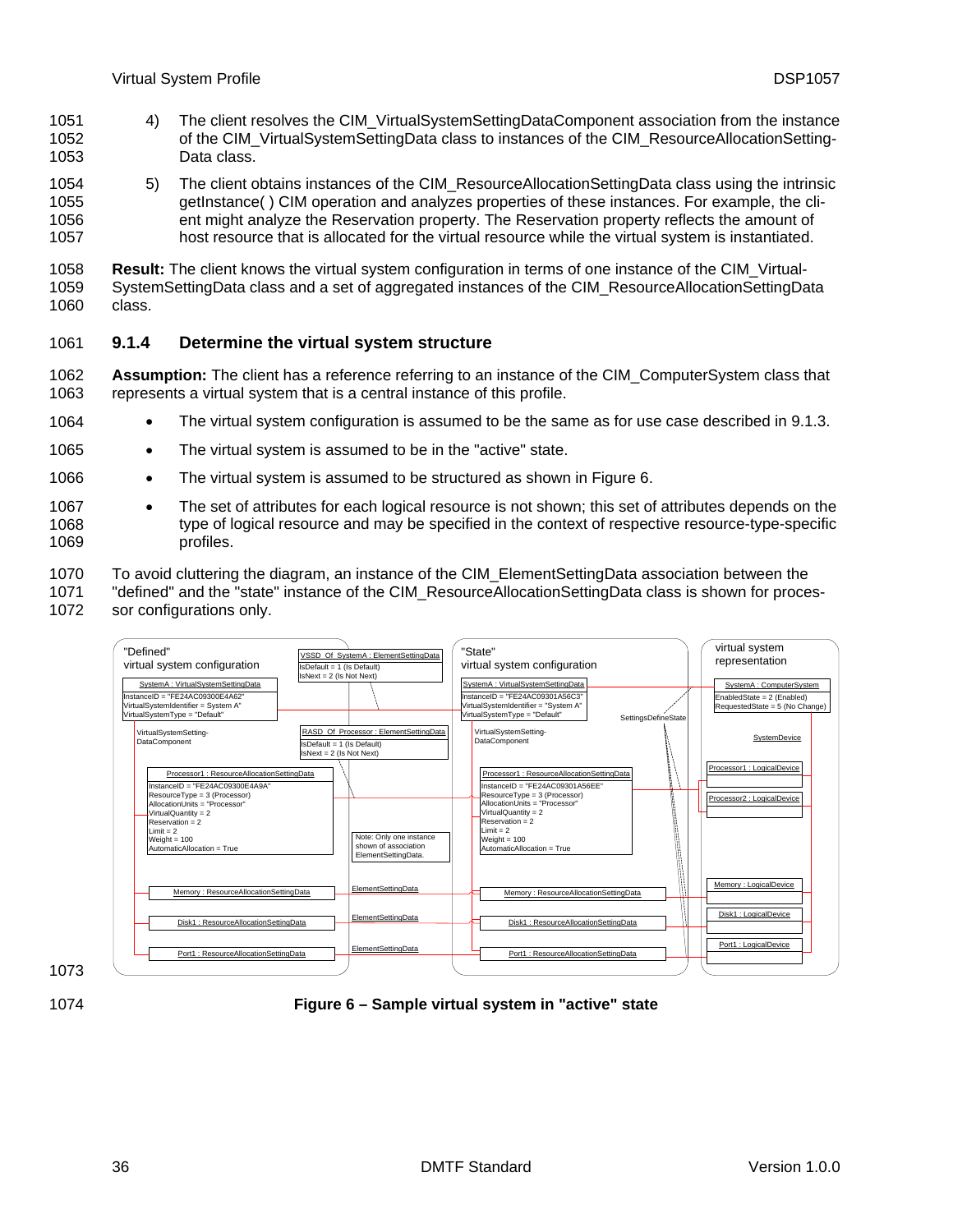- <span id="page-36-0"></span>1075 A client can determine the virtual system structure as follows:
- 1076 1077 1) The client may apply the use case described in [9.1.2](#page-33-2) to obtain state information and other properties of the CIM\_ComputerSystem instance that represents the virtual system.
- 1078 1079 2) The client may apply the use case described in [9.1.3](#page-34-2) to obtain information about the virtual system configuration.
- <span id="page-36-1"></span>1080 1081 3) The client resolves the CIM SystemDevice association from the instance of the CIM Computer-System class that represents the virtual system to instances of the CIM\_LogicalDevice class.
- 1082 1083 4) The client obtains instances of the CIM\_LogicalDevice class that were returned in step [3\)](#page-36-1) and analyzes properties of interest.
- 1084 1085 1086 **Result:** The client knows the virtual system structure as expressed through the virtual system configurations ("defined" and "state") and through the set of objects representing the virtual system and its components.

#### 1087 **9.1.5 Determine resource type support**

1088 This subset of use cases describes how to determine whether implementations of resource-type-specific profiles are present for logical devices in scope of a virtual system. Examples are the [DSP1022](#page-8-0) for the management of virtual processors with the CIM\_Processor class as the central class, or **DSP1026** for the 1089 management of virtual memory with the CIM Memory class as the central class. 1090 1091

1092 [DSP1033](#page-8-0) defines how an implementation of a profile advertises conformance to the profile. For example, 1093 [Figure 7](#page-36-2) shows an instance of the CIM ComputerSystem class named VS1 that is associated to an in-

1094 stance of the CIM\_RegisteredProfile class named RPVS.



<span id="page-36-2"></span>

1096 **Figure 7 – Instance diagram: Profile conformance of scoped resources** 

If profiles addressing the management of scoped resources are implemented, then [DSP1033](#page-8-0) specifies to implement either the "central class profile implementation advertisement methodology" or the "scoped class profile implementation advertisement methodology". 1097 1098 1099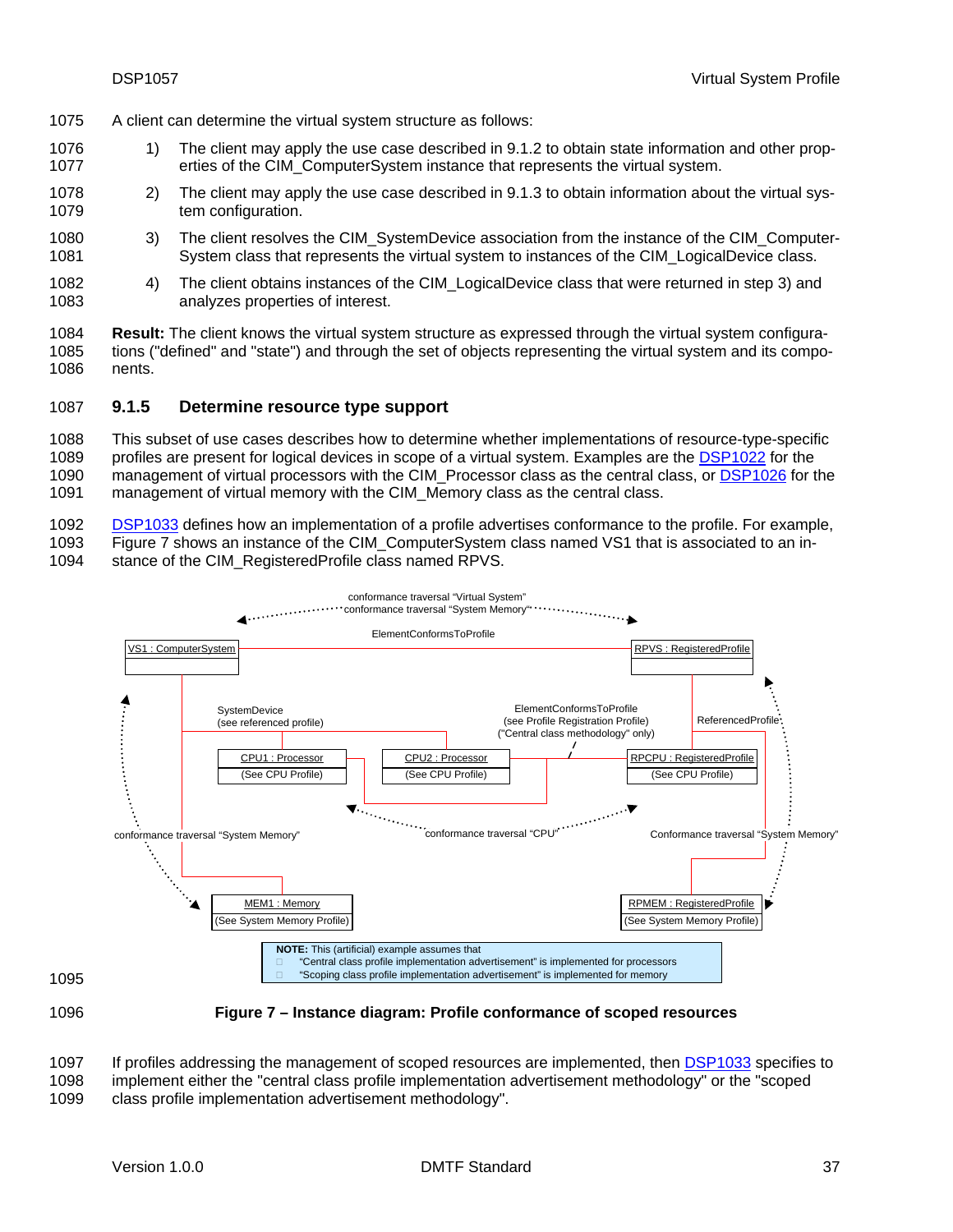- 1100 With the "central class profile implementation advertisement methodology" the approach is straight for-
- 1101 ward: Any central instance of a profile is associated with the respective instance of the
- 1102 CIM\_RegisteredProfile class through the CIM\_ElementConformsToProfile association.

1103 With the "Scoped Class Profile Implementation Advertisement Methodology" the CIM\_ElementConforms-

1104 ToProfile association is not implemented for scoped profiles and resources; instead, conformance of

1105 1106 scoped resources to respective scoped profiles is implied by the presence of scoped instances of the CIM\_RegisteredProfile class.

### 1107 **9.1.5.1 Determine resource type support of scoped resources (central class methodology)**

1108 1109 1110 **Assumption:** The client has a reference referring to an instance of the CIM\_ComputerSystem class that represents a virtual system that is a central instance of this profile; see [9.1.1](#page-32-1). A situation as shown in [Figure 7](#page-36-2) for processors is assumed.

- 1111 1112 The first part of this use case determines the profile implementation advertisement methodology for processors.
- <span id="page-37-0"></span>1113 1114 1115 1) The client resolves the CIM\_ElementConformsToProfile association to locate associated instances of the CIM\_RegisteredProfile class, invoking the intrinsic AssociatorNames() CIM operation as follows:
- 1116 1117 – The value of the ObjectName parameter references the instance of the CIM\_Computer-System class.
- 1118 – The value of the AssocClass parameter is set to "CIM\_ElementConformsToProfile".
- 1119 – The value of the ResultClass parameter is set to "CIM\_RegisteredProfile".
- 1120 1121 1122 – The result is a list of references referring to instances of the CIM\_RegisteredProfile class representing implementations of this profile; if the operation is successful, the size of the result set is 1.
- <span id="page-37-1"></span>1123 1124 2) The client resolves the CIM\_ReferencedProfile association to locate scoped instances of the CIM\_RegisteredProfile class, invoking the intrinsic Associators( ) CIM operation as follows:
- 1125 1126 – The value of the ObjectName parameter is set to the reference referring to the instance of the CIM\_RegisteredProfile class obtained in step [1\).](#page-37-0)
- 1127 – The value of the AssocClass parameter is set to "CIM\_ReferencedProfile".
- 1128 – The value of the ResultClass parameter is set to "CIM\_RegisteredProfile".
- 1129 1130 The result is a list of instances of the CIM\_RegisteredProfile class representing implementations of scoped profiles.
- <span id="page-37-2"></span>1131 1132 3) The client iterates over the list obtained in step [2\)](#page-37-1), selecting only instances where the RegisteredName property has a value of "[CPU"](#page-8-5).
- 1133 The result is a list of instances of the CIM\_RegisteredProfile class that represents imple-1134 mentations of scoped profiles implementing [DSP1022](#page-8-0) ([CPU](#page-8-5) Profile).
- <span id="page-37-3"></span>1135 1136 1137 4) The client resolves the CIM\_ElementConformsToProfile association for each of the instances of the CIM\_RegisteredProfile class from step [3\)](#page-37-2) to locate at least one associated instance of the CIM\_Processor class, invoking the intrinsic Associators( ) CIM operation as follows:
- 1138 1139 – The value of the ObjectName parameter is set to the reference taken from the instance of the CIM\_RegisteredProfile class obtained in step [3\).](#page-37-2)
- 1140 – The value of the AssocClass parameter is set to "CIM\_ReferencedProfile".
- 1141 – The value of the ResultClass parameter is set to "CIM\_Processor".
- 1142 The result is a list of instances of the CIM\_Processor class that are central instances of 1143 **DSP1022**; the list may be empty.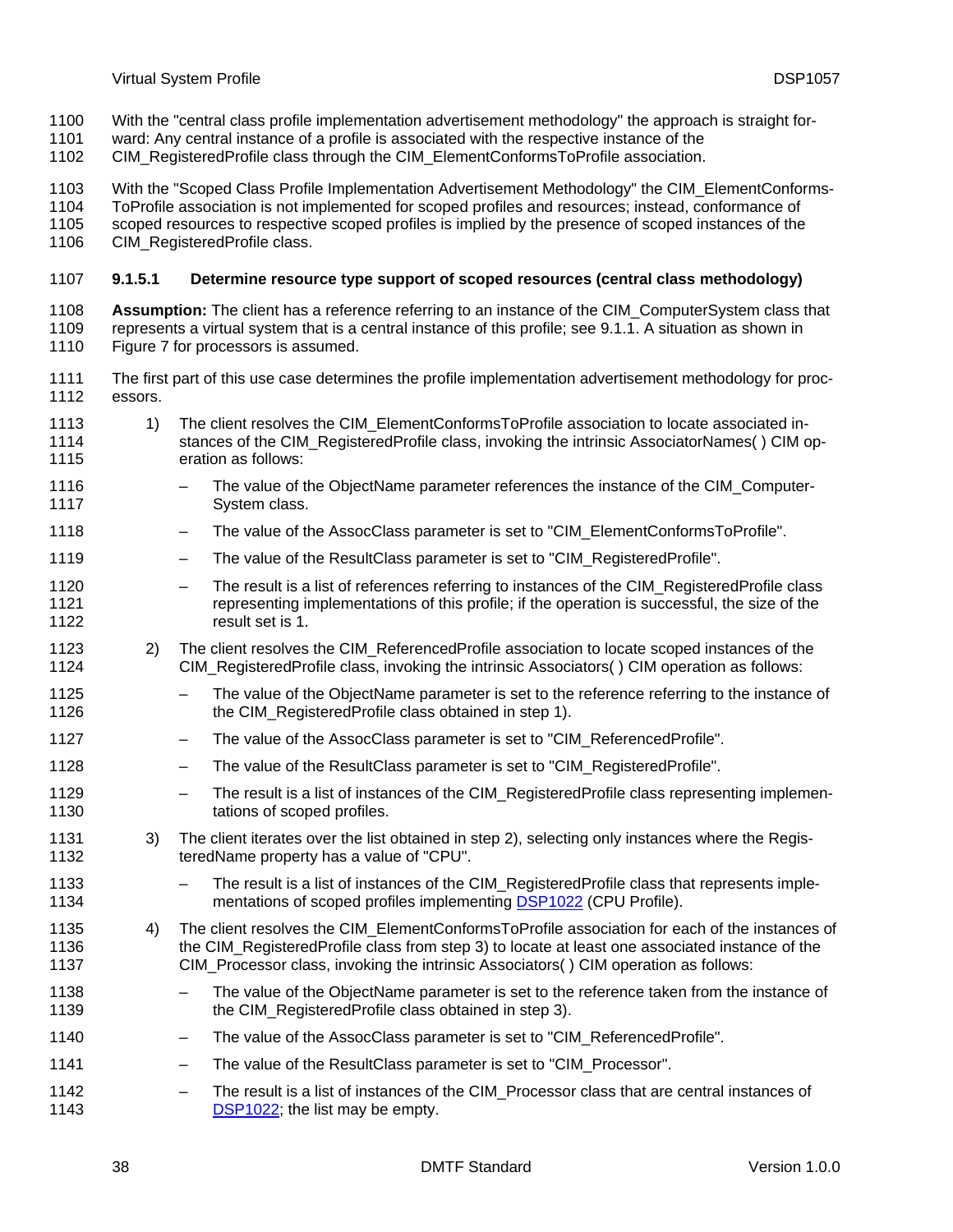- 1144 If for any of the results from step [4\)](#page-37-3) at least one instance of the CIM\_Processor class was detected, then
- 1145 the central class profile implementation advertisement methodology is applied by the implementation with respect to implementations of **DSP1022**; this is the case in this example. If no such instances were de-1146
- tected, then the scoping class profile implementation advertisement methodology would have been ap-1147
- plied. 1148
- At this point the client has validated that [DSP1022](#page-8-0) is implemented as a scoped profile of this profile, and 1149
- that the central class profile implementation advertisement methodology is applied by the implementation 1151 with respect to **[DSP1022](#page-8-0)**. 1150
- 1152 In the second part of this use case it is now the responsibility of the client for any detected scoped in-stance of the CIM\_Processor class to validate that [DSP1022](#page-8-0) is indeed implemented. The use case describes how to locate such instances, and perform the validation: 1153 1154
- <span id="page-38-0"></span>1155 1156 1) Client resolves the CIM\_SystemDevice association from the central instance to associated virtual resources, invoking the intrinsic AssociatorNames( ) CIM operation as follows:
- 1157 1158 – The value of the ObjectName parameter is set referring to the instance of the CIM\_ComputerSystem class.
- 1159 – The value of the AssocClass parameter is set to "CIM\_SystemDevice".
- 1160 – The value of the ResultClass parameter is set to "CIM\_Processor".
- 1161 1162 The result is a list of references referring to scoped instances of the CIM Processor class representing virtual processors.
- 1163 1164 1165 2) For each reference returned by step [1\)](#page-38-0) the client resolves the CIM\_ElementConformsToProfile association to locate associated instances of the CIM\_RegisteredProfile class, invoking the intrinsic Associators( ) CIM operation as follows:
- 1166 1167 – The value of parameter ObjectName is set referring to an instance of the CIM\_Processor class.
- 1168 – The value of the AssocClass parameter is set to "CIM\_ElementConformsToProfile".
- 1169 – The value of the ResultClass parameter is set to "CIM\_RegisteredProfile".
- 1170 The result is a list of instances of the CIM\_RegisteredProfile class; if the operation is successful, the size of the list is either 0 or 1. A size of 1 indicates that a version of [DSP1022](#page-8-0) is implemented for the particular processor; a size of 0 indicates that **[DSP1022](#page-8-0)** is not im-1171 plemented for the particular processor. 1172 1173
- 1174 **Result:** The client knows the set of scoped instances of the CIM\_Processor class that represents proces-sors of the assumed virtual system, and whether the instances are central instances of [DSP1022,](#page-8-0) that is, 1176 whether **[DSP1022](#page-8-0)** is implemented in the context of these instances. 1175
- 1177 **9.1.5.2 Determine resource type support of scoped resources (scoping class methodology)**
- 1178 1179 1180 **Assumption:** The client has a reference referring an instance of the CIM\_ComputerSystem class that represents a virtual system that is a central instance of this profile; see [9.1.1](#page-32-1). A situation as shown in [Figure 7](#page-36-2) for the "Memory" resource type is assumed.
- 1181 1182 The first part of this use case determines the profile implementation advertisement methodology for memory.
- 1183 1184 1185 3) The client resolves the CIM\_ElementConformsToProfile association to locate associated instances of the CIM\_RegisteredProfile class, invoking the intrinsic AssociatorNames( ) CIM operation as follows:
- 1186 1187 – The value of the ObjectName parameter is set to the reference referring to the instance of the CIM\_ComputerSystem class.
- 1188 – The value of the AssocClass parameter is set to "CIM\_ElementConformsToProfile".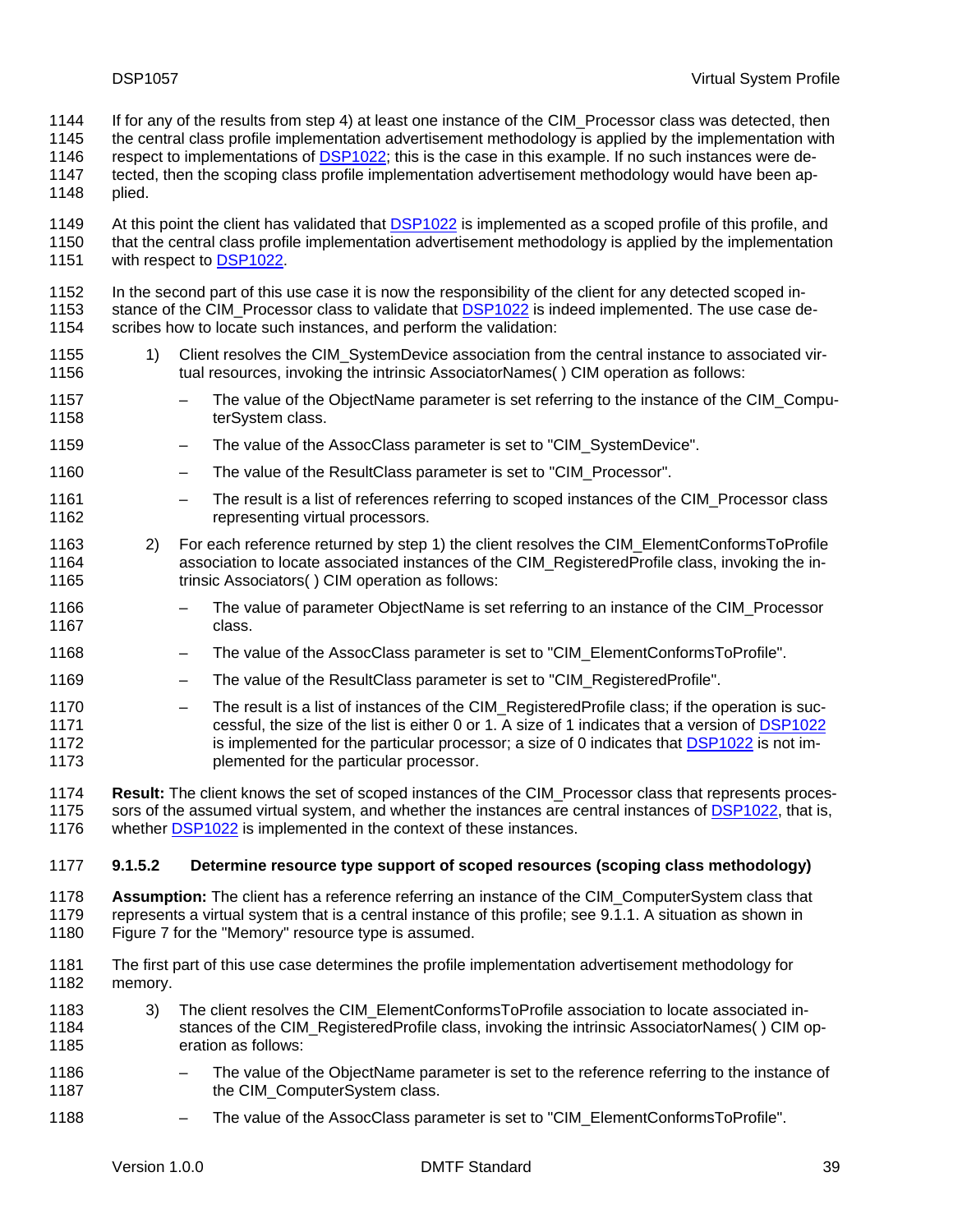<span id="page-39-0"></span>

| 1189                         |    | $\qquad \qquad -$ | The value of the ResultClass parameter is set to "CIM_RegisteredProfile".                                                                                                                                                                                                                                                                                                                                                      |
|------------------------------|----|-------------------|--------------------------------------------------------------------------------------------------------------------------------------------------------------------------------------------------------------------------------------------------------------------------------------------------------------------------------------------------------------------------------------------------------------------------------|
| 1190<br>1191<br>1192         |    |                   | The result is a list of references referring to instances of the CIM_RegisteredProfile class<br>representing implementations of this profile; if the operation is successful, the size of the<br>result set is 1.                                                                                                                                                                                                              |
| 1193<br>1194                 | 4) |                   | The client resolves the CIM_ReferencedProfile association to locate scoped instances of the<br>CIM_RegisteredProfile class, invoking the intrinsic Associators() CIM operation as follows:                                                                                                                                                                                                                                     |
| 1195<br>1196                 |    |                   | The value of parameter ObjectName is set to the reference referring to the instance of the<br>CIM_RegisteredProfile class obtained in step 1).                                                                                                                                                                                                                                                                                 |
| 1197                         |    | $\qquad \qquad -$ | The value of the AssocClass parameter is set to "CIM_ReferencedProfile".                                                                                                                                                                                                                                                                                                                                                       |
| 1198                         |    | —                 | The value of the ResultClass parameter is set to "CIM_RegisteredProfile".                                                                                                                                                                                                                                                                                                                                                      |
| 1199<br>1200                 |    | $\qquad \qquad -$ | The result is a list of instances of the CIM_RegisteredProfile class that represent imple-<br>mentations of scoped profiles.                                                                                                                                                                                                                                                                                                   |
| 1201<br>1202                 | 5) |                   | The client iterates over the list obtained in step 2), selecting only instances where the Regis-<br>teredName property has a value of "System Memory".                                                                                                                                                                                                                                                                         |
| 1203<br>1204                 |    |                   | The result is a list of instances of the CIM_RegisteredProfile class that represents imple-<br>mentations of scoped profiles implementing <b>DSP1026</b> (System Memory Profile).                                                                                                                                                                                                                                              |
| 1205<br>1206<br>1207         | 6) |                   | The client resolves the CIM_ElementConformsToProfile association for each of the instances of<br>the CIM_RegisteredProfile class from step 3) to locate at least one associated instance of the<br>CIM_Memory class, invoking the intrinsic Associators() CIM operation as follows:                                                                                                                                            |
| 1208<br>1209                 |    |                   | The value of the ObjectName parameter is set to the reference taken from the instance of<br>the CIM_RegisteredProfile class obtained in step 3).                                                                                                                                                                                                                                                                               |
| 1210                         |    | $\qquad \qquad -$ | The value of the AssocClass parameter is set to "CIM_ElementConformsToProfile".                                                                                                                                                                                                                                                                                                                                                |
| 1211                         |    | -                 | The value of the ResultClass parameter is set to "CIM_Memory".                                                                                                                                                                                                                                                                                                                                                                 |
| 1212<br>1213                 |    | $\qquad \qquad -$ | The result is a list of instances of the CIM_Memory class that are central instances of the<br>scoped <b>DSP1026</b> . The list may be empty.                                                                                                                                                                                                                                                                                  |
| 1214<br>1215<br>1216<br>1217 |    |                   | If for any of the results from step 6) no instance of the CIM_Memory class was detected, then the scoping<br>class profile implementation advertisement methodology is applied by the implementation with respect to<br>implementations of DSP1026; this is the case in this example. If any such instances were detected, then<br>the central class profile implementation advertisement methodology would have been applied. |
| 1218<br>1219<br>1220         |    |                   | At this point the client has validated that DSP1026 is implemented as a scoped profile of this profile, and<br>that the scoping class profile implementation advertisement methodology is applied by the implementati-<br>on with respect to DSP1026.                                                                                                                                                                          |
| 1221<br>1222                 |    |                   | In the second part of this use case the client now may assume for any detected scoped instance of the<br>CIM_Memory class that DSP1026 is implemented. The use case describes how to locate such instances:                                                                                                                                                                                                                    |
| 1223<br>1224                 | 1) |                   | The client resolves the CIM_SystemDevice association from the central instance to associated<br>virtual resources, invoking the intrinsic AssociatorNames() CIM operation as follows:                                                                                                                                                                                                                                          |
| 1225<br>1226                 |    |                   | The value of the ObjectName parameter is set to the reference referring to the instance of<br>the CIM_ComputerSystem class.                                                                                                                                                                                                                                                                                                    |
| 1227                         |    |                   | The value of the AssocClass parameter is set to "CIM_SystemDevice".                                                                                                                                                                                                                                                                                                                                                            |
| 1228                         |    | $\qquad \qquad -$ | The value of the ResultClass parameter is set to "CIM_Memory".                                                                                                                                                                                                                                                                                                                                                                 |
| 1229<br>1230                 |    |                   | The result is a list of references referring to scoped instances of the CIM_Memory class<br>that represents virtual memory.                                                                                                                                                                                                                                                                                                    |
| 1231<br>1232                 |    |                   | Result: The client knows the set of scoped instances of the CIM_Memory class that represents memory<br>in the assumed virtual system, and that these are central instances of DSP1026.                                                                                                                                                                                                                                         |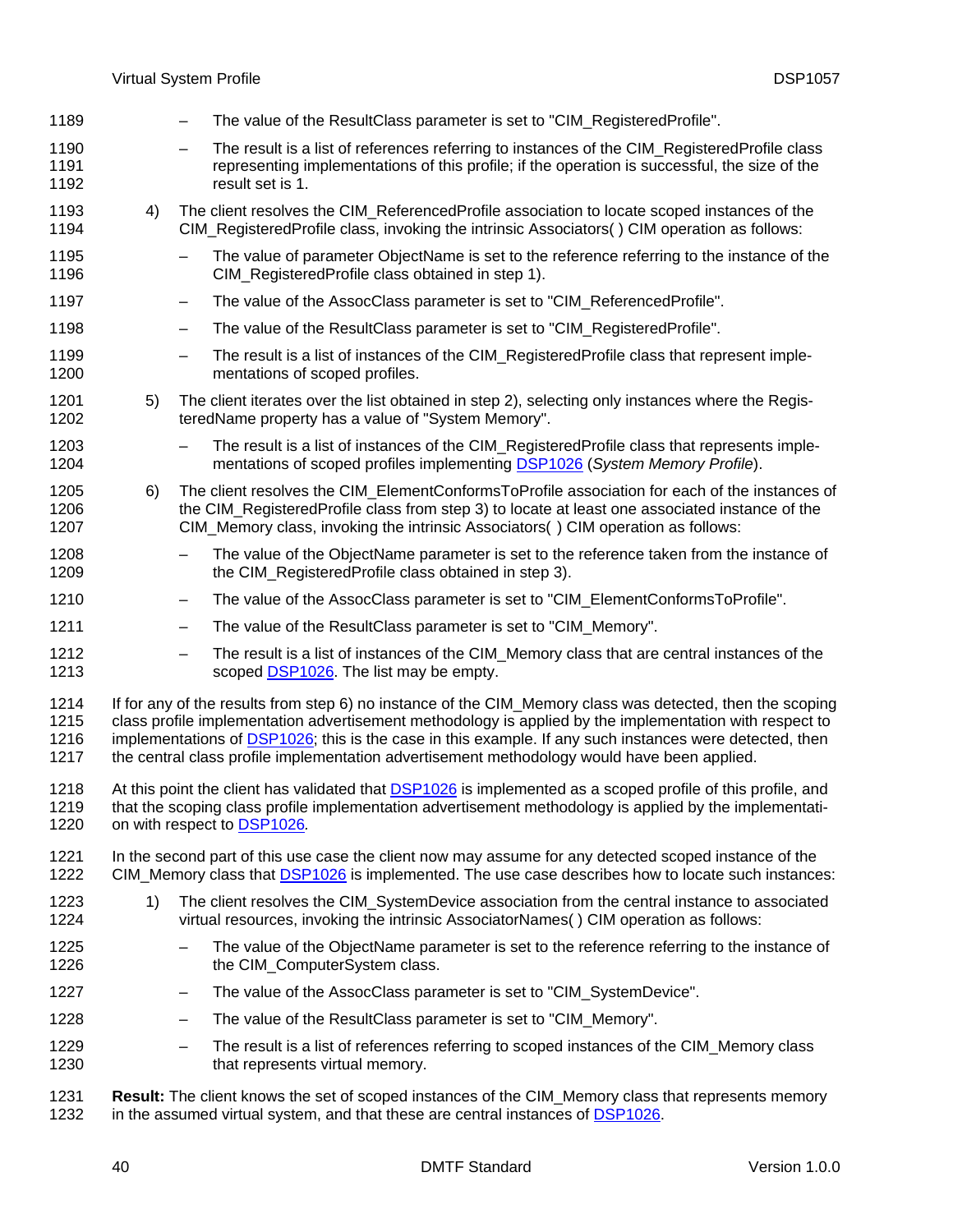#### <span id="page-40-0"></span>1233 **9.1.6 Determine the next boot configuration**

- 1234 1235 **Assumption:** The client has a reference referring to an instance of the CIM\_ComputerSystem class that represents a virtual system that is a central instance of this profile.
- 1236 1237 1238 1) The client resolves the CIM\_ElementSettingData association to find instances of the CIM\_Boot-ConfigSetting class that describe the boot configuration of the virtual system, invoking the intrinsic References( ) CIM operation as follows:
- 1239 1240 – the ObjectName parameter referring to the instance of the CIM\_ComputerSystem class that represents the virtual system
- 1241 – the ResultClass parameter set to a value of "CIM\_ElementSettingData"
- 1242 – the Role parameter set to a value of "ManagedElement"
- 1243 The result of this step is a set of instances of the CIM\_ElementSettingData association.
- 1244 1245 1246 2) The client analyzes the result set of the previous step and selects that instance of the CIM\_ElementSettingData association that has the IsNext property set to a value of 3 (Is Next For Single Use) or, if there is no such instance, that has the IsNext property set to a value of 1 (Is Next).
- 1247 1248 1249 The result of this step is an instance of the CIM\_ElementSettingData association where the SettingData property refers to the instance of the CIM\_BootConfigSetting class that is used for the next boot process.
- 1250 1251 3) The client obtains the instance of the CIM\_BootConfigSetting class, using the intrinsic GetInstance( ) CIM operation with the InstanceName parameter referring to that instance.
- 1252 1253 **Result:** The client knows the boot configuration that is used during the next "Activate" virtual system state transition.

#### 1254 **9.2 Virtual system operation**

1255 1256 This set of use cases describes how a client can perform basic operations on virtual system, like activating, deactivating, pausing or resuming a virtual system.

#### <span id="page-40-2"></span>1257 **9.2.1 Change virtual system state**

- 1258 1259 1260 This use case is a generic use case that describes the generic procedure to effect a virtual system state change. A number of use cases follow that describe the effects on objects and association instances representing virtual systems, their components, and relationships as defined in this profile.
- 1261 1262 1263 **Assumption:** The client has a reference referring to an instance of the CIM\_ComputerSystem class that represents a virtual system that is a central instance of this profile. The client intends to effect a virtual system state transition. (For a list of virtual system state transitions defined by this profile, see [Table 3](#page-22-1).)
- <span id="page-40-1"></span>1264 1265 1266 1) The client applies the rules outlined in [7.1.2](#page-21-1) to determine a value for the RequestedState parameter of the CIM\_EnabledLogicalElement.RequestStateChange( ) method that designates the intended state transition.
- 1267 1268 1269 1270 1271 2) The client resolves the CIM\_ElementCapabilities association from the instance of the CIM\_ComputerSystem class to find the instance of the CIM\_EnabledLogicalElementCapabilities class that describes capabilities of the virtual system; if there is no associated instance of CIM\_EnabledLogicalElementCapabilities, then client state management is not supported for the virtual system.
- 1272 1273 1274 1275 1276 1277 3) The client analyzes the RequestedStatesSupported property to check whether it contains an element that designates the intended state transition as determined by step [1\).](#page-40-1) If the RequestedStatesSupported property does not contain a respective element, then the intended state transition is not supported for the virtual system as a client state management activity. This may be a temporary situation. Also it might still be possible to effect the state transition using other means, such as the native capabilities of the virtualization platform.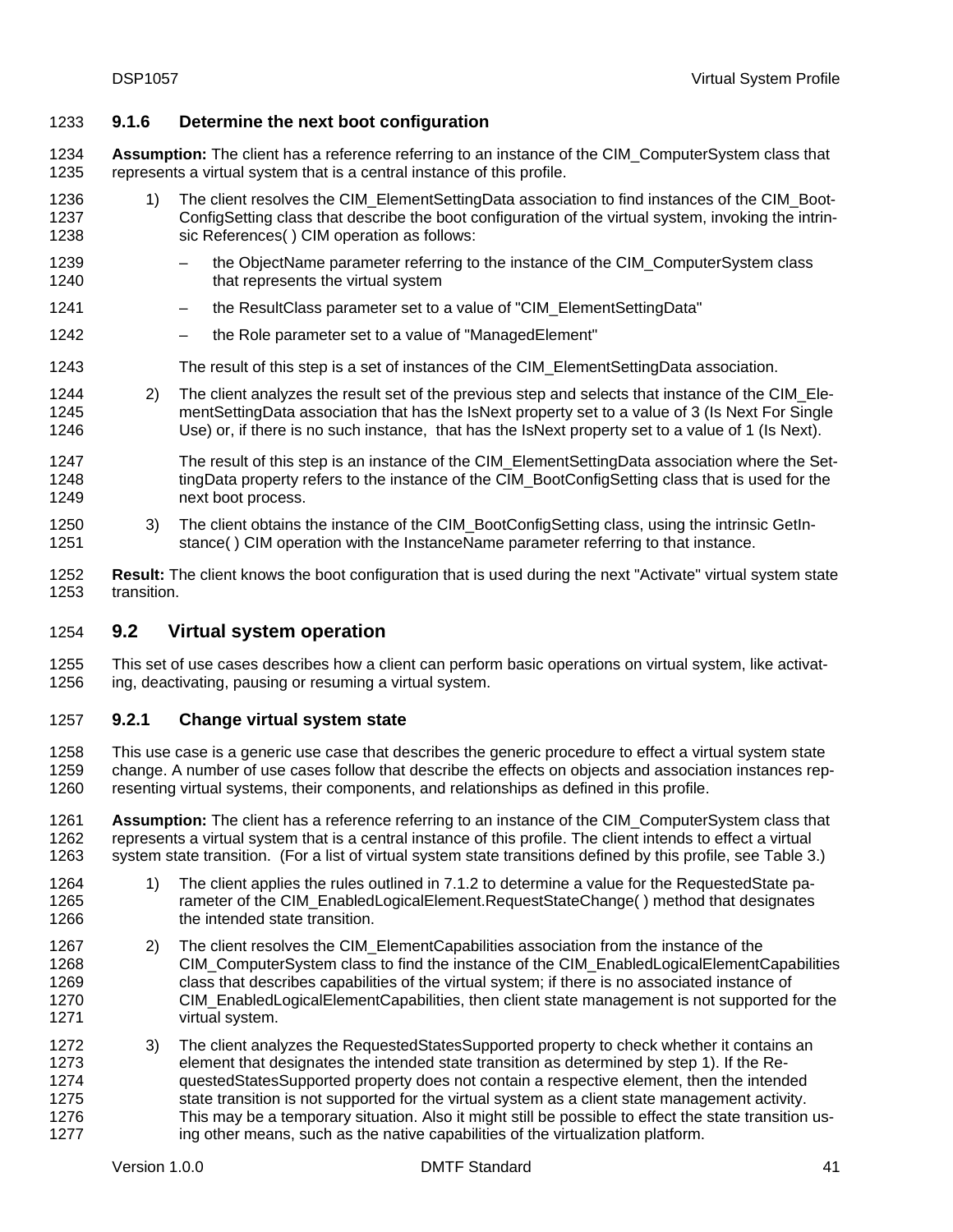- <span id="page-41-0"></span>1278 1279 1280 4) The client invokes the RequestStateChange method on the instance of the CIM\_Computer-System class that represents the virtual system, using a value for the RequestedState parameter as determined in step [1\).](#page-40-1)
- 1281 5) The client checks the return code.
- 1282 If the return code is zero, the virtual system state transition was performed as requested.
- 1283 1284 If the return code is 1, the RequestStateChange method is not implemented by the implementation. This should not occur if the checks above were performed.
- 1285 If the return code is 2, an error occurred.
- 1286 1287 1288 If the return code is 0x1000, the implementation has decided to perform the state transition as an asynchronous task. The client may monitor progress by analyzing the instance of the CIM\_ConcreteJob class returned through the Job parameter.
- 1289 1290 1291 1292 1293 If the operation is performed as an asynchronous task, the client may obtain intermediate instances of the CIM\_ComputerSystem class representing the virtual system (see [9.1.2\)](#page-33-2). These would show values for the EnabledState and RequestedState properties that indicate an ongoing state transition. For example, during an "activate" virtual system state transition the EnabledState property might show a value of 10 (Starting) and the RequestedState property might have a value of 2 (Enabled).
- 1294 1295 1296 **Result:** The virtual system performs the intended virtual system state transition. The client may next obtain the actual virtual system state by, for example, following the procedures outlined the use case in [9.1.2](#page-33-2).

#### 1297 **9.2.2 Activate virtual system**

- 1298 1299 **Assumption:** This use case is predicated on the assumptions described in [9.2.1](#page-40-2) and the same starting point described in [9.1.3](#page-34-2).
- 1300 1301 1) The client applies the steps in the use case described in [9.2.1](#page-40-2) to perform an "activate" transition, for example using a value of 2 (Enabled) for the RequestedState parameter.
- 1302 1303 1304 1305 2) The client verifies that the operation was executed successfully, making sure that either a return code of 0 results or, if the state change is performed as an asynchronous task, by checking that the result of the respective instance of the CIM\_ConcreteJob class indicates a successful completion.
- 1306 1307 1308 1309 1310 1311 1312 1313 1314 1315 If the operation is performed as an asynchronous task, a client may obtain intermediate elements of the virtual system structure (see [9.1.4](#page-35-2)). This structure might be incomplete during the state transition. For example, if a client resolves associations to instances of the CIM\_LogicalDevice class that represent the virtual resources as shown in [Figure 6](#page-35-1) (such as, for example, the CIM\_SystemDevice association from the instance of the CIM\_ComputerSystem class representing the virtual system, or the CIM\_ElementSettingData association from the instance of the CIM\_ResourceAllocationSettingData class representing the virtual resource allocation), then the client might observe that some virtual resources are already allocated and represented through instances of the CIM\_LogicalDevice class, while other virtual resources are not yet allocated to the virtual system and not yet represented through instances of the CIM\_Logical-Device class.
- 1316 1317 **Result:** The virtual system is in the "active" state as shown in the use case described in [Figure 6](#page-35-1) and in [9.1.4](#page-35-2).

### <span id="page-41-1"></span>1318 **10 CIM elements**

1319 1320 1321 [Table 6](#page-42-1) lists CIM elements that are defined or specialized for this profile. Each CIM element shall be implemented as described in [Table 6.](#page-42-1) The CIM Schema descriptions for any referenced element and its sub-elements apply.

1322 Sections [7](#page-20-1) (["Implementation"](#page-20-1)) and [8](#page-29-1) (["Methods](#page-29-1)") may impose additional requirements on these elements.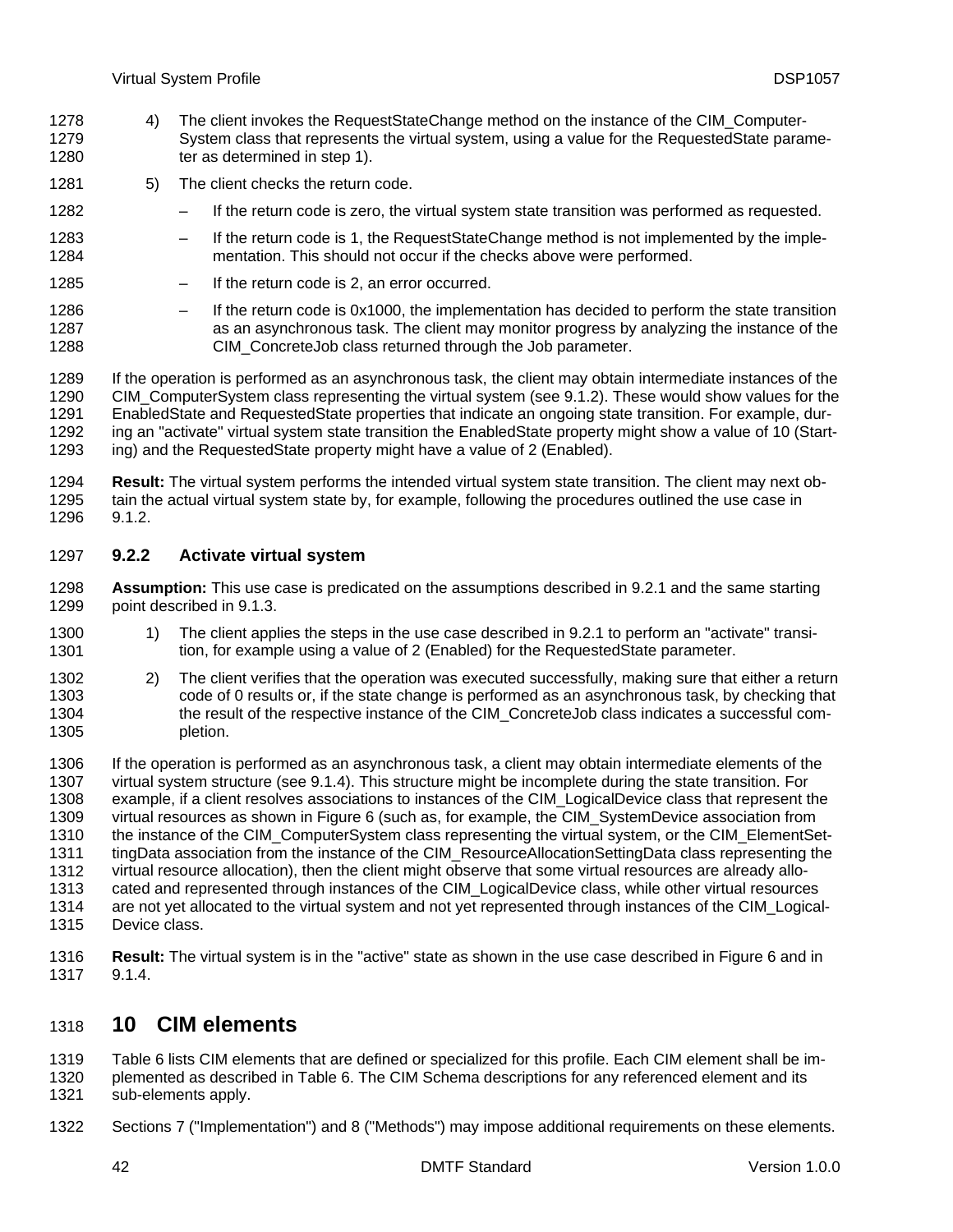<span id="page-42-1"></span><span id="page-42-0"></span>

| <b>Element</b>                            | <b>Requirement</b> | <b>Notes</b>            |  |
|-------------------------------------------|--------------------|-------------------------|--|
| <b>Classes</b>                            |                    |                         |  |
| CIM AffectedJobElement                    | Conditional        | See 10.1.               |  |
| CIM_ComputerSystem                        | Mandatory          | See 10.2.               |  |
| CIM_ConcreteJob                           | Conditional        | See 10.3.               |  |
| CIM_ElementCapabilities                   | Conditional        | See DSP1052, clause 10. |  |
| CIM_ElementConformsToProfile              | Mandatory          | See 10.4.               |  |
| CIM_ElementSettingData                    | Mandatory          | See 10.5.               |  |
| CIM_EnabledLogicalElementCapab<br>ilities | Optional           | See 10.6.               |  |
| CIM_PowerManagementService                | Optional           | See 10.7.               |  |
| CIM_ReferencedProfile                     | Conditional        | See 10.8.               |  |
| CIM_RegisteredProfile                     | Mandatory          | See 10.9.               |  |
| CIM_SettingsDefineState                   | Mandatory          | See 10.10.              |  |
| CIM_VirtualSystemSettingData              | Mandatory          | See 10.11.              |  |
| CIM_VirtualSystemSettingDataCom<br>ponent | Conditional        | See 10.12.              |  |
| <b>Indications</b>                        |                    |                         |  |
| None defined in this profile              |                    |                         |  |

### <span id="page-42-2"></span>1324 **10.1 CIM\_AffectedJobElement**

- 1325 The implementation of the CIM\_AffectedJobElement association is conditional.
- 1326 Condition: The CIM\_ConcreteJob class is implemented; see [10.3.](#page-43-2)
- 1327 If the CIM\_AffectedJobElement association is implemented, the provisions in this subclause apply.
- 1328 1329 1330 The CIM\_AffectedJobElement association shall associate an instance of the CIM\_ComputerSystem class representing a virtual system and an instance of the CIM\_ConcreteJob class representing an ongoing virtual system state transition.
- 1331 [Table 7](#page-42-3) lists the requirements for this association.

<span id="page-42-3"></span>

| ×<br>×<br>۰.<br>v |  |
|-------------------|--|
|-------------------|--|

|  |  | Table 7 – Association: CIM_AffectedJobElement |
|--|--|-----------------------------------------------|
|  |  |                                               |

| <b>Elements</b>  | <b>Requirement</b> | <b>Notes</b>                                                                                                                          |
|------------------|--------------------|---------------------------------------------------------------------------------------------------------------------------------------|
| AffectedElement  | Mandatory          | Key: Reference to an instance of<br>the CIM_ComputerSystem class<br>that represents a virtual system                                  |
|                  |                    | <b>Cardinality: 1</b>                                                                                                                 |
| AffectingElement | Mandatory          | Key: Reference to an instance of<br>the CIM ConcreteJob class that<br>represents an ongoing virtual sys-<br>tem state transition task |
|                  |                    | Cardinality: *                                                                                                                        |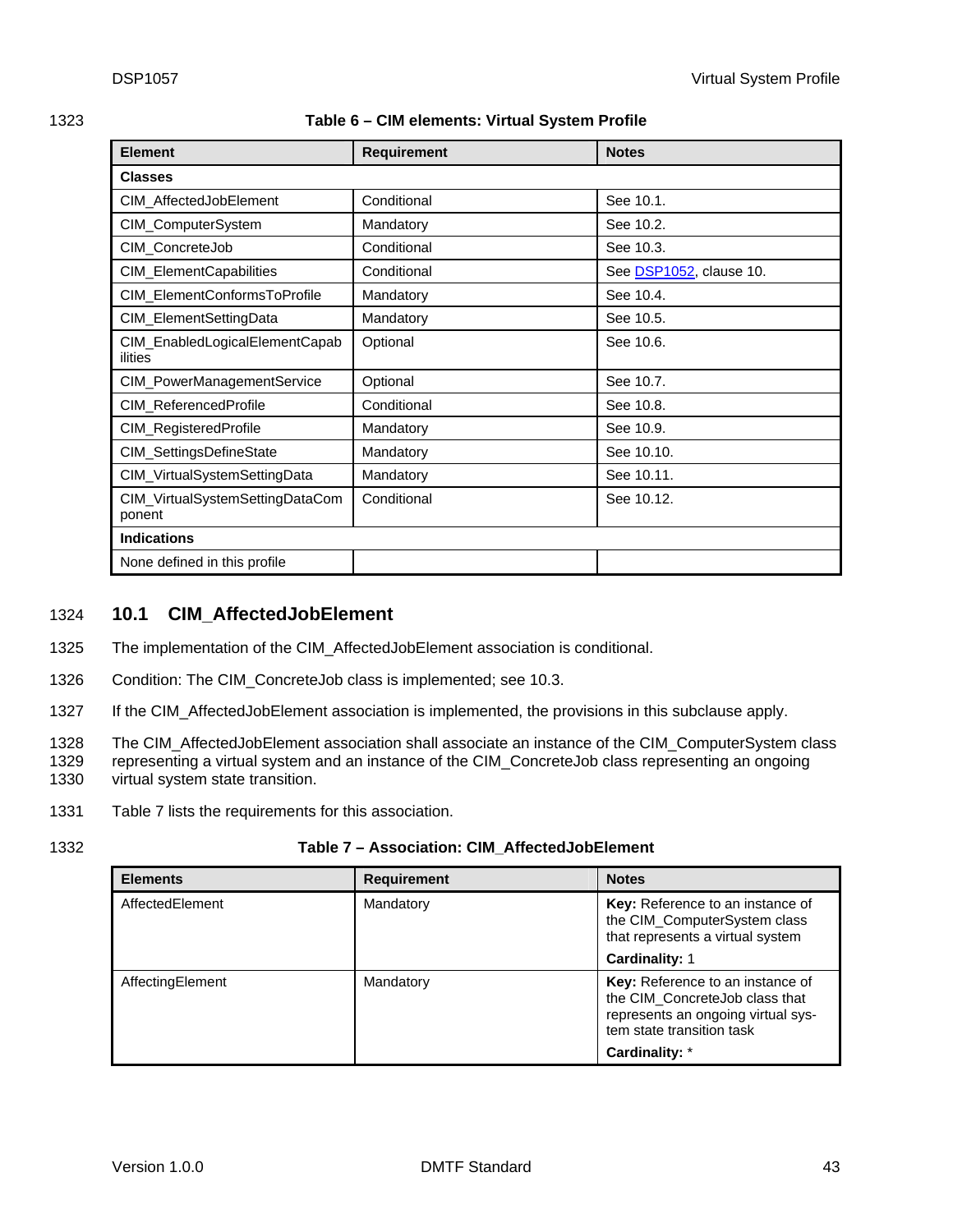### <span id="page-43-1"></span><span id="page-43-0"></span>1333 **10.2 CIM\_ComputerSystem**

- 1334 The use of the CIM\_ComputerSystem class is specialized in [DSP1052](#page-9-0) and further refined in this profile.
- 1335 The requirements in [Table 8](#page-43-4) are in addition to those mandated by [DSP1052](#page-9-0).
- 

### <span id="page-43-4"></span>1336 **Table 8 – Class: CIM\_ComputerSystem**

| <b>Elements</b>      | <b>Requirement</b> | <b>Notes</b> |
|----------------------|--------------------|--------------|
| Caption              | Optional           | None.        |
| Description          | Optional           | None         |
| ElementName          | Optional           | None         |
| EnabledState         | Mandatory          | See 7.1.1.   |
| RequestedState       | Mandatory          | See 7.1.2.   |
| RequestStateChange() | Conditional        | See 8.1.1.   |

### <span id="page-43-2"></span>1337 **10.3 CIM\_ConcreteJob**

- 1338 The implementation of the CIM\_ConcreteJob class is conditional.
- 1339 Condition: Asynchronous execution of methods is implemented; see [8.1](#page-30-4).
- 1340 If the CIM\_ConcreteJob class is implemented, the provisions in this subclause apply.
- 1341 1342 An implementation shall use an instance of the CIM\_ConcreteJob class to represent an asynchronous task.
- 1343 [Table 9](#page-43-5) lists requirements for elements of this class.
- <span id="page-43-5"></span>1344

### **Table 9 – Class: CIM\_ConcreteJob**

| <b>Element</b>        | Requirement | <b>Description</b> |
|-----------------------|-------------|--------------------|
| JobState              | Mandatory   | See CIM Schema.    |
| TimeOfLastStateChange | Mandatory   | See CIM Schema.    |

### <span id="page-43-3"></span>1345 **10.4 CIM\_ElementConformsToProfile**

- 1346 The CIM\_ElementConformsToProfile association shall associate each instance of the CIM\_Registered-
- 1347 Profile class representing an implementation of this profile with each instance of the CIM\_Computer-
- 1348 System class representing a virtual system that is manageable through that profile implementation.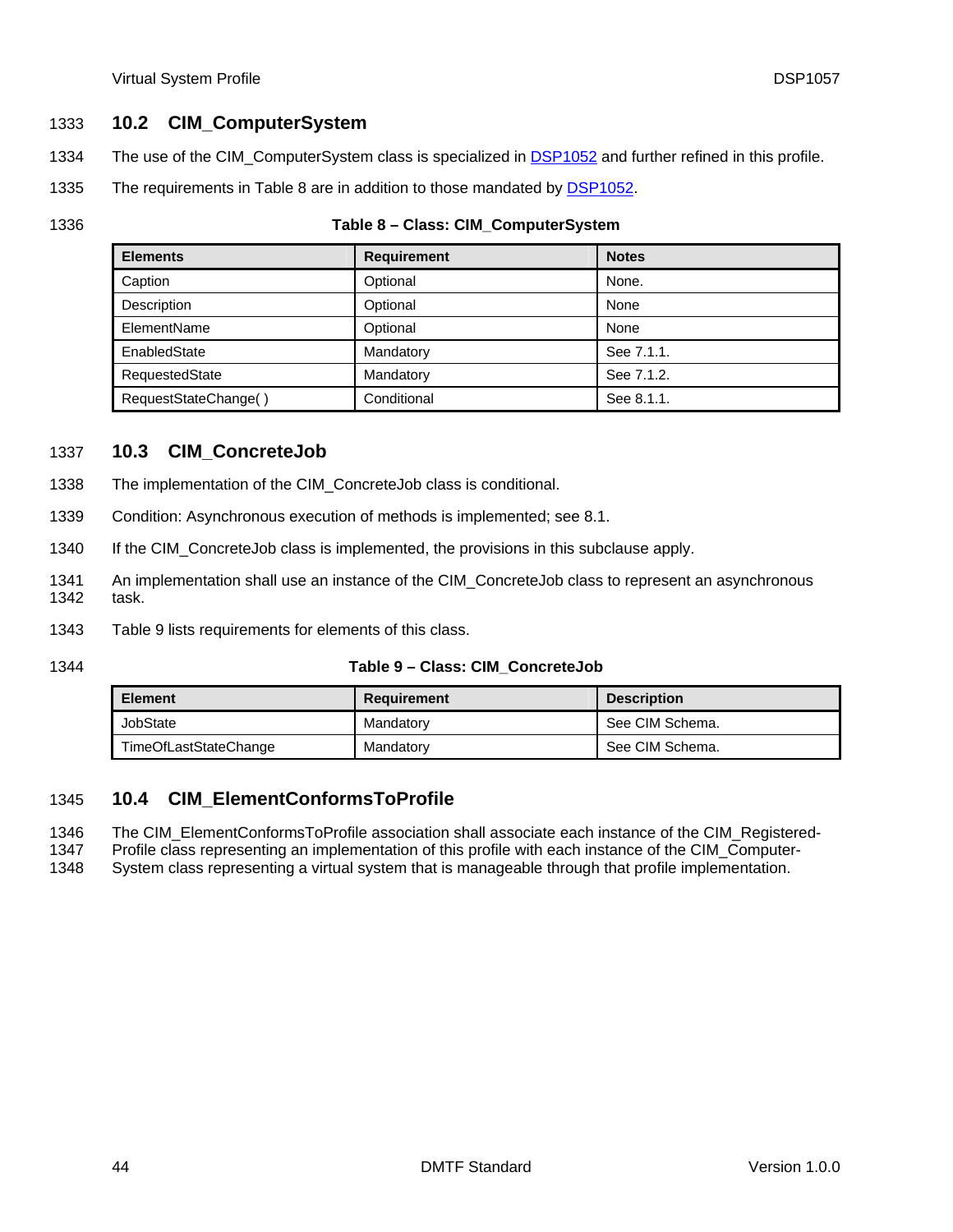#### <span id="page-44-2"></span><span id="page-44-0"></span>1349 [Table 10](#page-44-2) lists the requirements for this association.

**Table 10 – Association: CIM\_ElementConformsToProfile** 

| <b>Element</b>     | <b>Requirement</b> | <b>Notes</b>                                                                                                                |
|--------------------|--------------------|-----------------------------------------------------------------------------------------------------------------------------|
| ConformantStandard | Mandatory          | Key: Reference to an instance of<br>the CIM_RegisteredProfile class<br>that represents an implementation<br>of this profile |
|                    |                    | Cardinality: *                                                                                                              |
| ManagedElement     | Mandatory          | Key: Reference to an instance of<br>the CIM_ComputerSystem class<br>that represents a conformant virtual<br>system          |
|                    |                    | Cardinality: *                                                                                                              |

### <span id="page-44-1"></span>1351 **10.5 CIM\_ElementSettingData**

1352 1353 1354 The CIM\_ElementSettingData association associates the top-level instance of the CIM\_VirtualSystemSettingData class in a "state" virtual system configuration and top-level instances of the CIM\_VirtualSystem-SettingData class in other virtual system configurations.

1355 [Table 11](#page-44-3) lists the requirements for this association.

<span id="page-44-3"></span>1356

### **Table 11 – Association: CIM\_ElementSettingData**

| <b>Element</b>                                                                                                                                                                                                                                                                      | <b>Requirement</b> | <b>Notes</b>                                                                                                                                                       |
|-------------------------------------------------------------------------------------------------------------------------------------------------------------------------------------------------------------------------------------------------------------------------------------|--------------------|--------------------------------------------------------------------------------------------------------------------------------------------------------------------|
| ManagedElement                                                                                                                                                                                                                                                                      | Mandatory          | Key: Reference to an instance of<br>the CIM_VirtualSystemSettingData<br>class that represents the virtualiza-<br>tion-specific properties of the virtual<br>system |
|                                                                                                                                                                                                                                                                                     |                    | Cardinality: 01                                                                                                                                                    |
|                                                                                                                                                                                                                                                                                     |                    | See 7.3.3 for additional restrictions<br>on the cardinality.                                                                                                       |
| SettingData                                                                                                                                                                                                                                                                         | Mandatory          | Key: Reference to an instance of<br>the CIM_VirtualSystemSettingData<br>class that represents a virtual sys-<br>tem configuration                                  |
|                                                                                                                                                                                                                                                                                     |                    | Cardinality: *                                                                                                                                                     |
|                                                                                                                                                                                                                                                                                     |                    | See 7.3.3 for additional restrictions<br>on the cardinality.                                                                                                       |
| <b>IsDefault</b>                                                                                                                                                                                                                                                                    | Mandatory          | See 7.3.11.                                                                                                                                                        |
| <b>IsCurrent</b>                                                                                                                                                                                                                                                                    | Unspecified        |                                                                                                                                                                    |
| <b>IsNext</b>                                                                                                                                                                                                                                                                       | Mandatory          | See 7.3.12.                                                                                                                                                        |
| <b>IsMinimum</b>                                                                                                                                                                                                                                                                    | Mandatory          | Shall be set to 1 (Not Applicable)                                                                                                                                 |
| IsMaximum                                                                                                                                                                                                                                                                           | Mandatory          | Shall be set to 1 (Not Applicable)                                                                                                                                 |
| NOTE 1 The cardinality of the ManagedElement role is 01 (and not 1) because there are instances of the CIM_VirtualSystem-<br>SettingData class that do not have an associated instance of the CIM_VirtualSystemSettingData class through the<br>CIM ElementSettingData association. |                    |                                                                                                                                                                    |
| NOTE 2 The cardinality of the SettingData role is * (and not 1) because there are instances of the CIM_VirtualSystemSetting-<br>Data class that do not have an associated instance of the CIM_VirtualSystemSettingData class through the CIM_Element-<br>SettingData association.   |                    |                                                                                                                                                                    |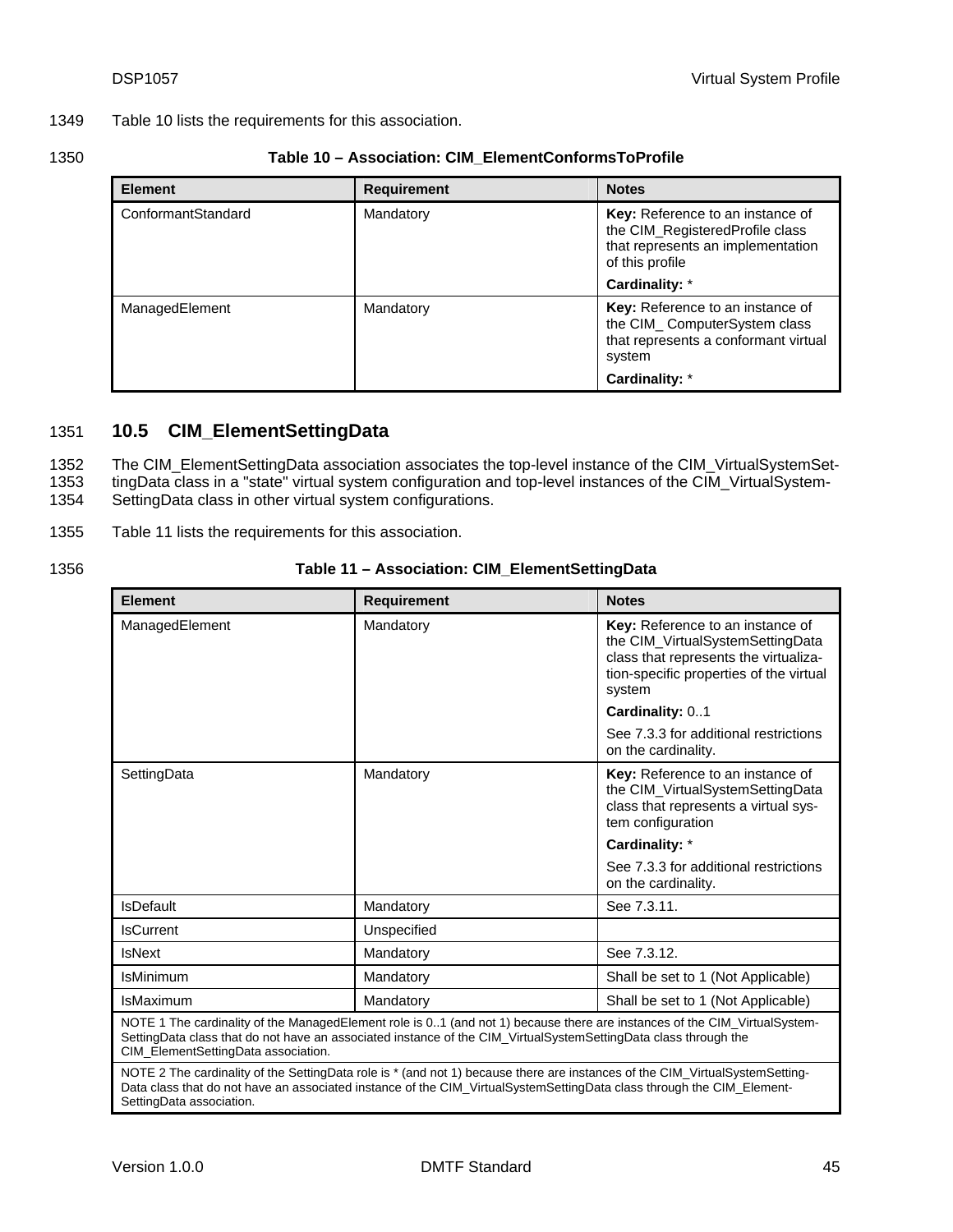### <span id="page-45-1"></span><span id="page-45-0"></span>1357 **10.6 CIM\_EnabledLogicalElementCapabilities**

- 1358 The use of the CIM\_EnabledLogicalElementCapabilities class is specialized in [DSP1052](#page-9-0).
- 1359 The requirements denoted in [Table 12](#page-45-5) are in addition to those mandated by [DSP1052.](#page-9-0)
- 

### <span id="page-45-5"></span>1360 **Table 12 – Class: CIM\_EnabledLogicalElementCapabilities**

| <b>Element</b>             | Reauirement | <b>Notes</b> |
|----------------------------|-------------|--------------|
| RequestedStatesSupported[] | Mandatory   | See 7.5.1.1. |

### <span id="page-45-2"></span>1361 **10.7 CIM\_PowerManagementService**

The CIM\_PowerManagementService class is specialized by **DSP1027**. This profile (DSP1057) specifies additional optional (see [7.7\)](#page-29-3) and conditional (see [8.1.2](#page-30-5)) elements. 1362 1363

#### <span id="page-45-3"></span>1364 **10.8 CIM\_ReferencedProfile**

- 1365 The implementation of the CIM\_ReferencedProfile association is conditional.
- 1366 Condition: A scoped resource allocation profile is implemented; see [7.4.2.](#page-28-3)
- 1367 If the CIM\_ReferencedProfile association is implemented, the provisions in this subclause apply.
- 1368 An instance of the CIM\_ReferencedProfile association shall associate each instance of the CIM\_Regis-
- 1369 teredProfile class representing an implementation of this profile with instances of the
- 1370 CIM\_RegisteredProfile class representing implementations of profiles that model the management of
- 1371 logical elements in scope of virtual systems.
- This profile (DSP1057) refines requirements of **DSP1033** by establishing conditions for the support of the CIM\_ReferencedProfile association. 1372 1373
- 1374 1375 The implementation of the CIM\_ReferencedProfile association is conditional with respect to the presence of an instance of the CIM\_RegisteredProfile class representing a profile that is scoped by this profile.
- 1376 [Table 13](#page-45-6) contains the requirements for this association.
- <span id="page-45-6"></span>1377

### **Table 13 – Association: CIM\_ReferencedProfile**

| <b>Element</b> | <b>Requirement</b> | <b>Notes</b>                                                                                                                                             |
|----------------|--------------------|----------------------------------------------------------------------------------------------------------------------------------------------------------|
| Antecedent     | Mandatory          | Key: Reference to an instance of the<br>CIM Registered Profile class that represents<br>an instance of a resource profile describing<br>logical elements |
|                |                    | <b>Cardinality: 1</b>                                                                                                                                    |
| Dependent      | Mandatory          | Key: Reference to an instance of the<br>CIM_RegisteredProfile class that represents<br>an implementation of this profile                                 |
|                |                    | Cardinality: 0*                                                                                                                                          |

### <span id="page-45-4"></span>1378 **10.9 CIM\_RegisteredProfile**

- 1379 The use of the CIM\_RegisteredProfile class is specialized by [DSP1033](#page-8-0).
- 1380 The requirements denoted in [Table 14](#page-46-3) are in addition to those mandated by [DSP1033.](#page-8-0)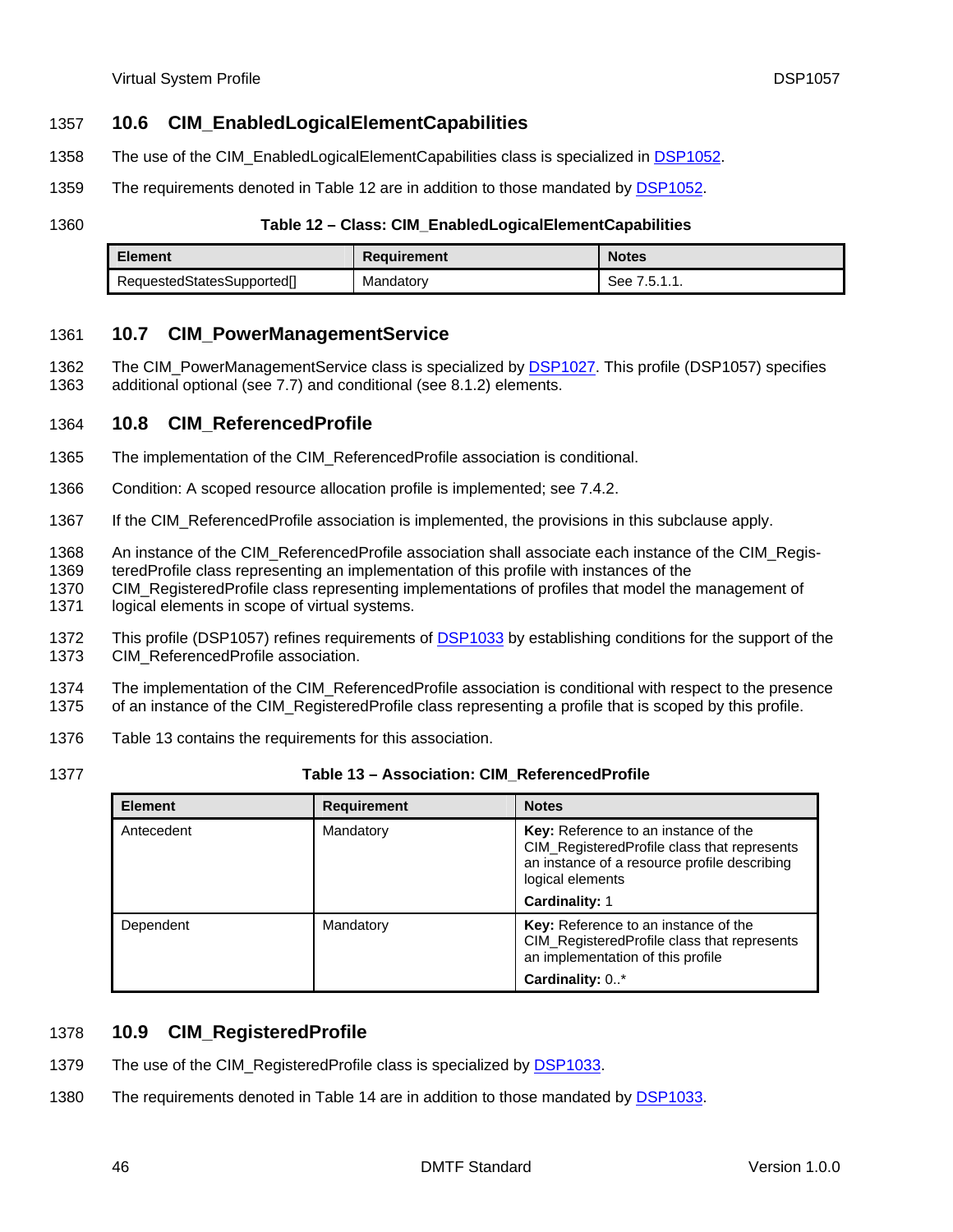### <span id="page-46-3"></span><span id="page-46-0"></span>1381 **Table 14 – Class: CIM\_RegisteredProfile**

| <b>Elements</b>        | <b>Requirement</b> | <b>Notes</b>                                          |
|------------------------|--------------------|-------------------------------------------------------|
| RegisteredOrganization | Mandatory          | Shall be set to 2 (DMTF)                              |
| RegisteredName         | Mandatory          | Shall be set to "Virtual System"                      |
| RegisteredVersion      | Mandatory          | Shall be set to the version of this<br>profile: "1.0" |

### <span id="page-46-1"></span>1382 **10.10 CIM\_SettingsDefineState**

- 1383 An instance of the CIM\_SettingsDefineState association shall associate each instance of the
- 1384 CIM\_ComputerSystem class representing a virtual system with the instance of the

1385 CIM\_VirtualSystemSettingData class that represents the virtualization-specific properties of that virtual

1386 system and is the top-level instance of the "state" virtual system configuration.

1387 [Table 15](#page-46-4) contains the requirements for this association.

### **Table 15 – Association: CIM\_SettingsDefineState**

| <b>Elements</b>                                                                                                                                                                                                                                                                      | <b>Requirement</b> | <b>Notes</b>                                                                                                                                                      |
|--------------------------------------------------------------------------------------------------------------------------------------------------------------------------------------------------------------------------------------------------------------------------------------|--------------------|-------------------------------------------------------------------------------------------------------------------------------------------------------------------|
| ManagedElement                                                                                                                                                                                                                                                                       | Mandatory          | Key: Reference to an instance of<br>the CIM_ComputerSystem class<br>that represents a virtual system                                                              |
|                                                                                                                                                                                                                                                                                      |                    | Cardinality: 01                                                                                                                                                   |
|                                                                                                                                                                                                                                                                                      |                    | See 7.3.2 for additional restrictions<br>on the cardinality.                                                                                                      |
| SettingData                                                                                                                                                                                                                                                                          | Mandatory          | Key: Reference to an instance of<br>the CIM VirtualSystemSettingData<br>class that represents the virtualiza-<br>tion-specific properties of a virtual<br>system. |
|                                                                                                                                                                                                                                                                                      |                    | <b>Cardinality: 1</b>                                                                                                                                             |
| <b>NOTE</b><br>The cardinality of the ManagedElement role is 01 (and not 1) because there are instances of the CIM_VirtualSystem-<br>SettingData class that do not have an associated instance of the CIM ComputerSystem class through the CIM Settings-<br>DefineState association. |                    |                                                                                                                                                                   |

### <span id="page-46-2"></span>1389 **10.11 CIM\_VirtualSystemSettingData**

- 1390 The CIM\_VirtualSystemSettingData class models virtualization-specific aspects of a virtual system.
- 1391 [Table 16](#page-46-5) contains the requirements for this class.

<span id="page-46-5"></span>1392

### **Table 16 – Class: CIM\_VirtualSystemSettingData**

| <b>Element</b>          | <b>Requirement</b> | <b>Notes</b> |
|-------------------------|--------------------|--------------|
| InstanceID              | Mandatory          | Key          |
| Caption                 | Optional           | See 7.3.6.   |
| Description             | Optional           | See 7.3.7.   |
| ElementName             | Mandatory          | See 7.3.8.   |
| VirtualSystemIdentifier | Optional           | See 7.3.9.   |
| VirtualSystemType       | Optional           | See 7.3.10.  |

<span id="page-46-4"></span><sup>1388</sup>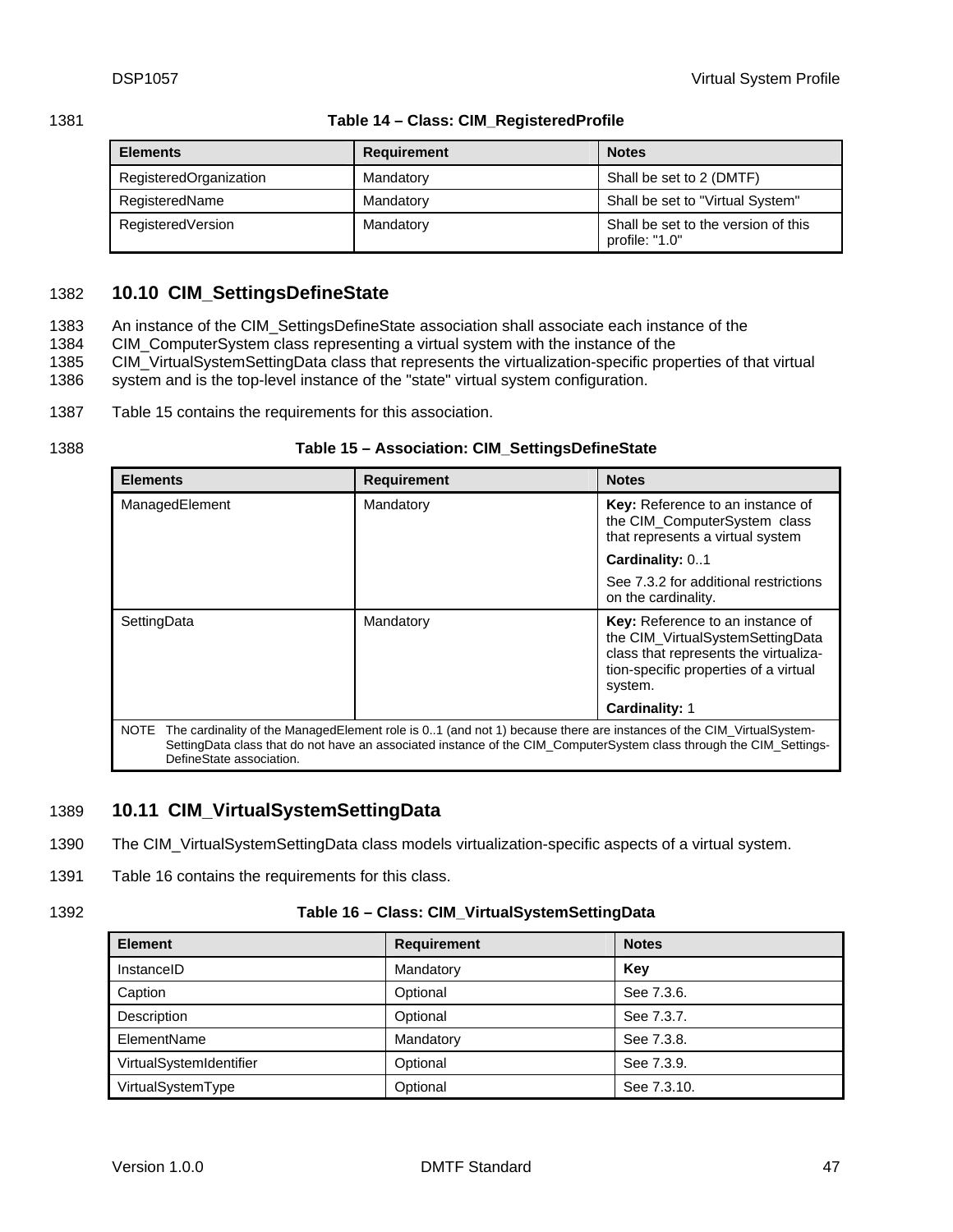#### <span id="page-47-1"></span><span id="page-47-0"></span>1393 **10.12 CIM\_VirtualSystemSettingDataComponent**

- 1394 The implementation of the CIM\_VirtualSystemSettingData component association is conditional.
- 1395 Condition: Component profiles of this profile are implemented, such as **DSP1044**, [DSP1045](#page-9-0) or [DSP1059.](#page-9-0)
- 1396 1397 If the CIM\_VirtualSystemSettingDataComponent association is implemented, the provisions in this subclause apply.

1398 An instance of the CIM\_VirtualSystemSettingDataComponent association shall associate each instance

1399 of the CIM\_VirtualSystemSettingData class representing the virtual aspects of a virtual system with instances of the CIM\_ResourceAllocationSettingData class representing virtual aspects of virtual resources

- 1400 1401 of that virtual system.
- 1402 [Table 17](#page-47-2) contains the requirements for this association.
- <span id="page-47-2"></span>1403

### **Table 17 – Association: CIM\_VirtualSystemSettingDataComponent**

| <b>Elements</b>       | <b>Requirement</b> | <b>Notes</b>                                                                                                                                           |
|-----------------------|--------------------|--------------------------------------------------------------------------------------------------------------------------------------------------------|
| <b>GroupComponent</b> | Mandatory          | Key: Reference to an instance of<br>the CIM VirtualSystemSettingData<br>class that represents the virtual<br>aspects of a virtual system               |
|                       |                    | <b>Cardinality: 1</b>                                                                                                                                  |
| PartComponent         | Mandatory          | <b>Key:</b> Reference to an instance of<br>the CIM ResourceAllocationSet-<br>tingData class that represents vir-<br>tual aspects of a virtual resource |
|                       |                    | Cardinality: 0*                                                                                                                                        |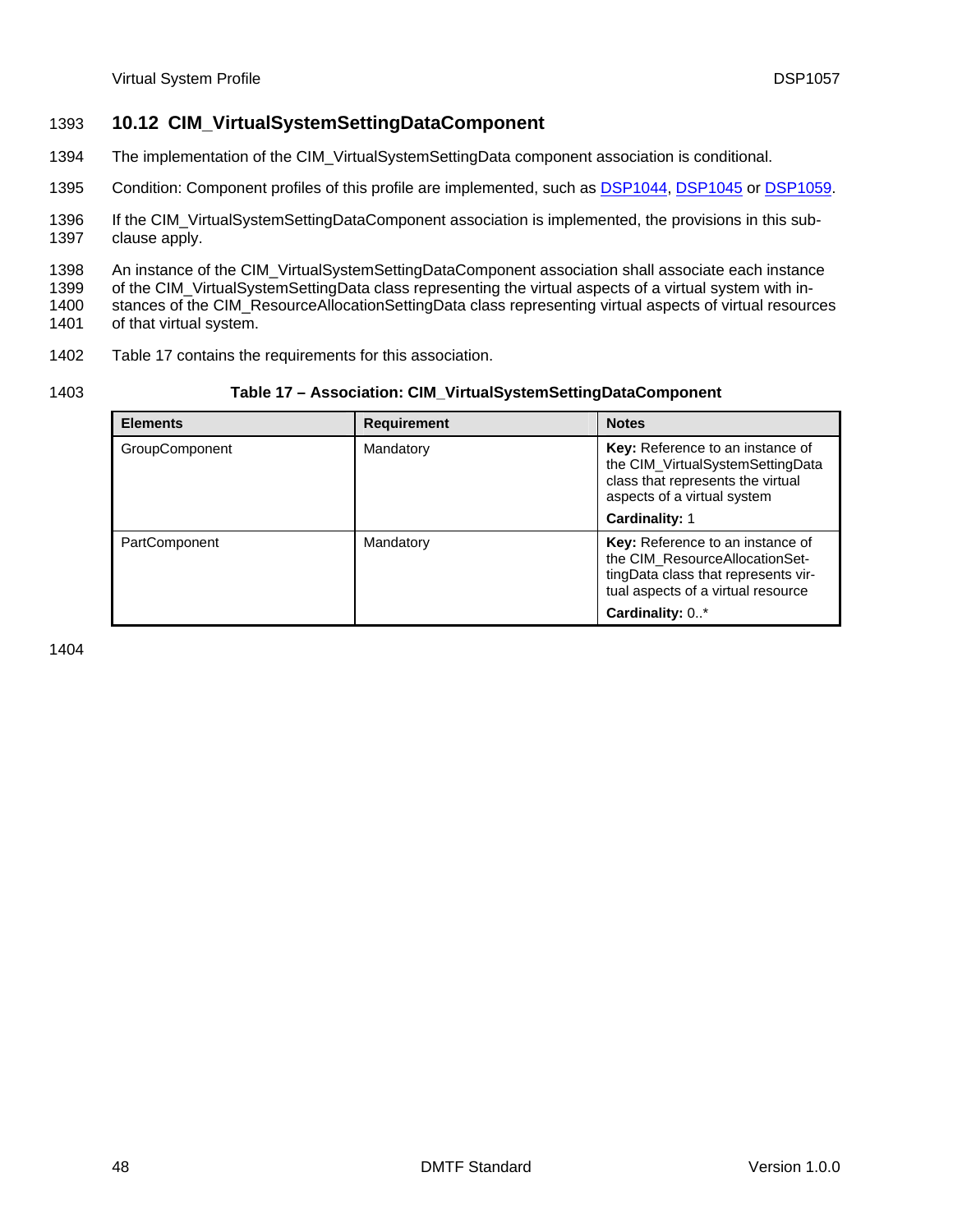<span id="page-48-1"></span><span id="page-48-0"></span>1405 1406 1407 1408 **Annex A (Informative) Virtual system modeling — background information** 

### 1409 **A.1 Concepts: Model, view, controller**

1410 1411 1412 1413 1414 This profile (like any profile) specifies only an interface or view to an otherwise opaque internal model maintained by an implementation. This profile does not specify how a virtual system is modeled within an implementation; this profile specifies only a view of that internal model and some control elements. The view enables a client to *observe* the internal model; the control elements enable a client to *effect* model *changes* that in turn become visible through the view.

1415 1416 1417 1418 The view is specified in terms of CIM classes and CIM associations; the control elements are specified in terms of CIM methods. For that reason the term *CIM model* is frequently used instead of view. This is acceptable as long as it is understood that a CIM model in fact just represents an interface or view to the internal model maintained by the implementation.

1419 The implementation presents instances of CIM classes and associations on request from clients. These

1420 instances are fed with data that the implementation obtains from the internal model, using implementa-

1421 1422 tion-specific means. The implementation executes CIM methods on request from clients. CIM methods are realized using implementation-specific control mechanisms such as program or command-line inter-

1423 faces, for example.

1424 This profile does not specify restrictions on the internal model itself. For example, the implementation is

1425 1426 free to decide which elements of its internal model it exposes through the view defined by this profile, and in most cases the CIM view exposes only a very limited subset of the internal model.

### 1427 **A.2 Aspect-oriented modeling approach**

1428 1429 1430 1431 One possible approach to model system virtualization would be to specify virtualization-specific derived classes for virtual systems and components. For example, to model a virtual system one could model a CIM\_VirtualComputerSystem class extending the CIM\_ComputerSystem class with virtualization-specific properties and methods.

- 1432 This inheritance-based modeling approach was not applied for various reasons:
- 1433 1434 • A virtual system should appear to a virtualization-unaware client exactly like a non-virtual computer system.
- 1435 1436 1437 1438 1439 • The single-inheritance modeling approach is not suited for various management domains being modeled on top of the same set of base classes. For example, if the CIM\_VirtualComputerSystem and CIM\_PartitionedComputerSystem classes were both derived from the CIM\_Computer-System class, then a particular instance could represent either a virtual system or a partitioned system, but not both.
- 1440 1441 1442 1443 • Many virtualization platforms support the concepts of virtual system definition and virtual system instance. The definition is a formal description of the virtual system; the instance is the internal representation of the virtual system in the "active" state. Ideally, both definition and instance are described using the same set of CIM classes.

1444 1445 Instead, a large part of the model specified by this profile is based on classes derived from CIM\_Setting-Data:

- 1446 • Settings allow virtualization-specific information to be modeled separately from the target class.
- 1447 • Settings are ideally suited to model descriptive data, such as virtual resource definitions.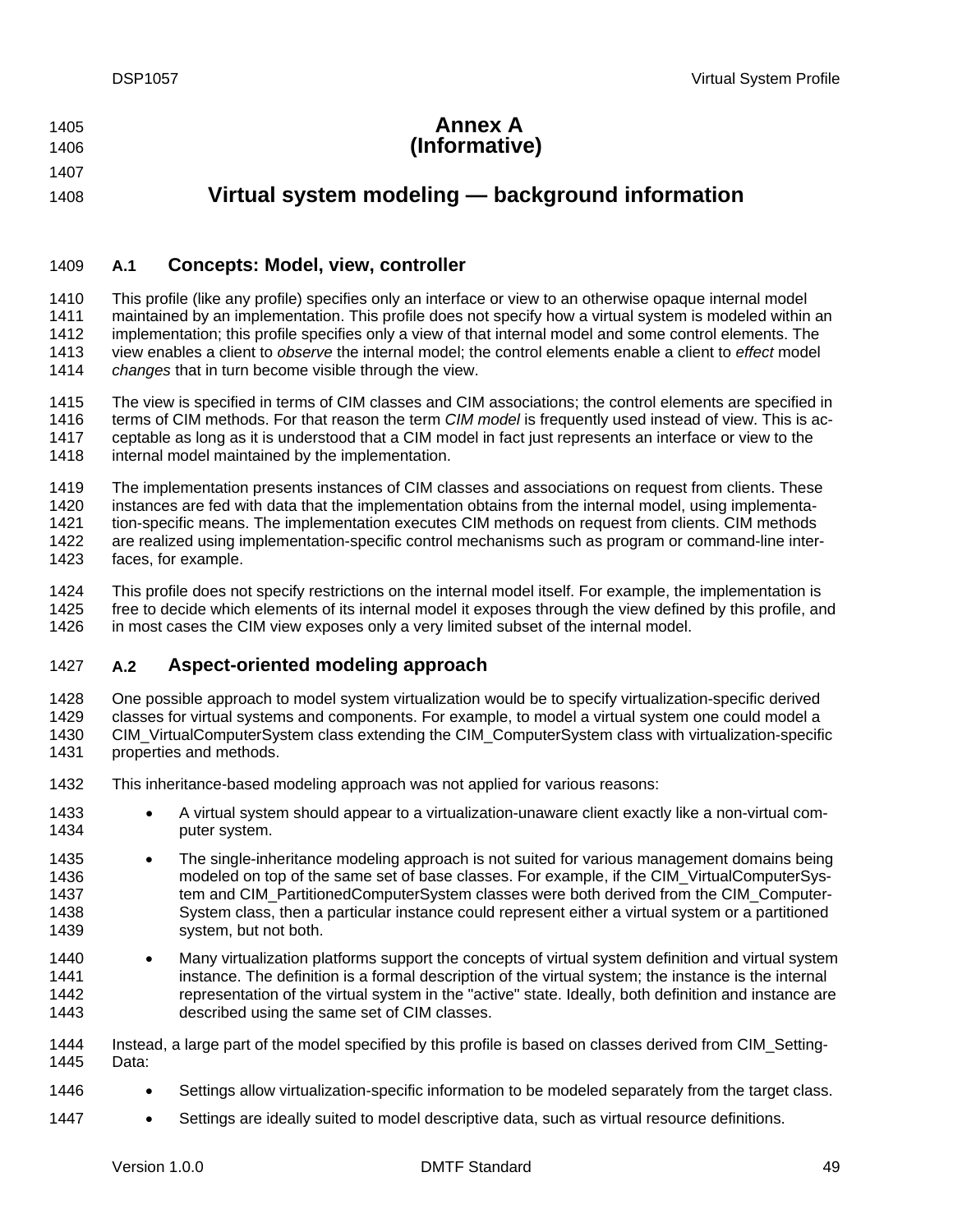- <span id="page-49-0"></span>1448 1449 • Settings are easily aggregated into larger configurations, such as virtual system configuration covering the virtual system itself and all of its resources.
- 1450 1451 1452 • Settings allow extending the property set of existing classes in an aspect-oriented way. Various aspects, such as "virtualization" and "partitioning," can exist in parallel for the same managed element.

### <span id="page-49-1"></span>1453 **A.3 Presence of model information**

[DSP1001](#page-8-0) (the *[Management Profile Specification Usage Guide](#page-8-7)*) requires an autonomous profile to specify a central class and a scoping class. **DSP1052** specifies the CIM\_ComputerSystem class for both the cen-1454 tral and scoping class. This profile (DSP1057) specializes [DSP1052](#page-9-0), and thus is required to use the 1455 1456

CIM\_ComputerSystem class (or a derived class) for central and scoping class as well. 1457

1458 1459 [DSP1001](#page-8-0) further requires that an instance of that class must be present at all times. [Figure 8](#page-49-2) illustrates that this requirement in some cases causes a potential model representation problem.



<span id="page-49-2"></span>1461

**Figure 8 – State-dependent presence of model elements** 

1462 1463 1464 1465 1466 1467 The left side of [Figure 8](#page-49-2) shows a virtual system in the "defined" state. In this example the virtualization platform distinguishes between virtual system definition and virtual system instance; the virtual system instance does not exist while the virtual system is in the "defined" state. Nevertheless, the implementation is required to represent a (virtual) computer system through an instance of the CIM\_ComputerSystem class during its complete lifecycle, including periods when the virtual system is only defined but not active and instantiated at the virtualization platform. This causes a model representation problem: Many proper-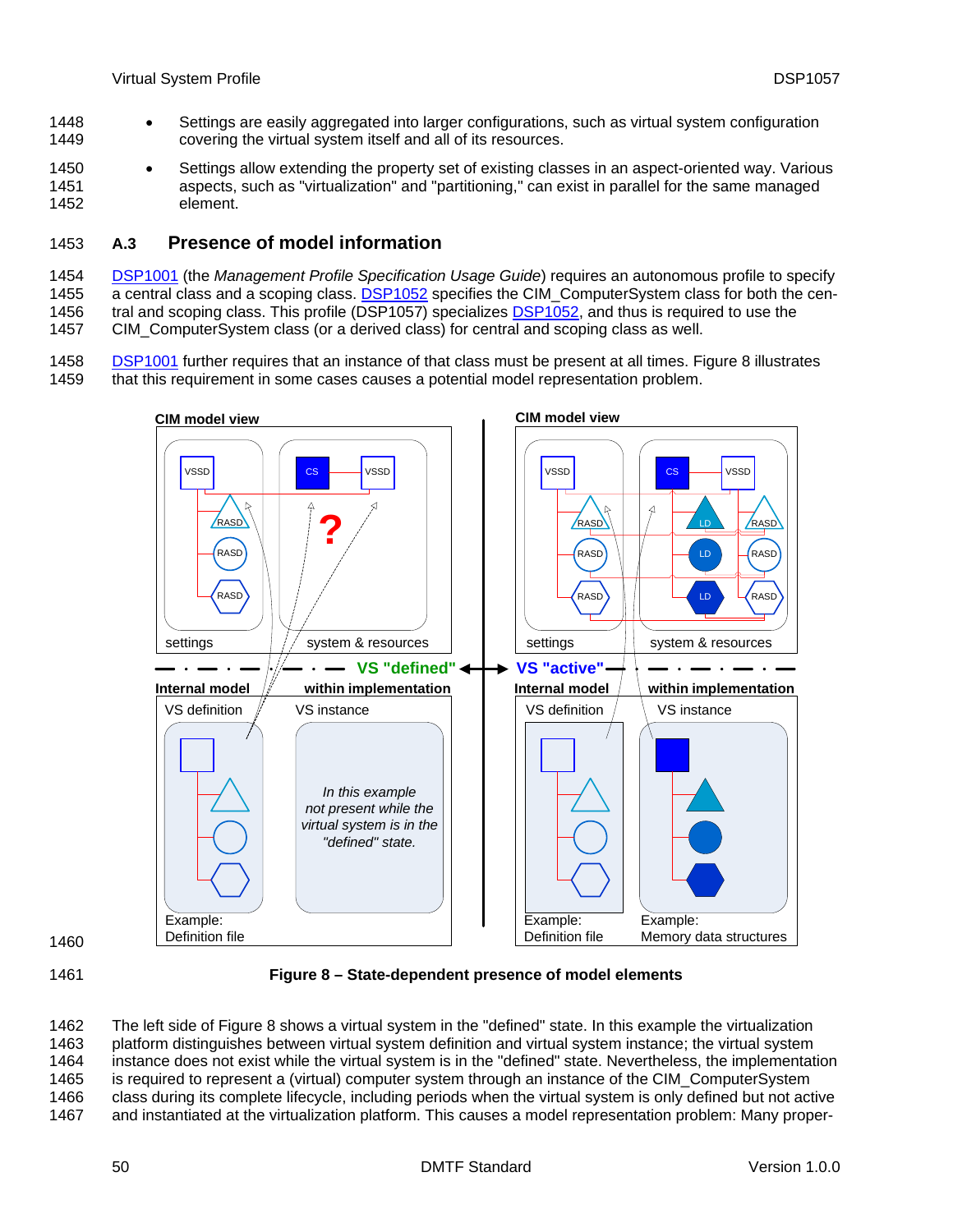1468 1469 ties of the CIM\_ComputerSystem class (with instances labeled "CS" in [Figure 8\)](#page-49-2) model information about a stateful virtual system instance, but not about a stateless virtual system definition.

1470 1471 1472 1473 For that reason the property set of the CIM ComputerSystem class can only be completely presented by the implementation while the virtual system is instantiated. While the virtual system is in the "defined" state, respective properties of the instance of the CIM\_ComputerSystem class representing the virtual system are one of the following:

- 1474 • undefined and have a value of NULL
- 1475 1476 • fed from the virtual system definition instead of from the (in this state, non-existent) virtual system instance (This is indicated by the dashed curved arrows in [Figure 8.](#page-49-2))

1477 1478 1479 The right side of [Figure 8](#page-49-2) shows the same virtual system in the "active" state. Because in this state the virtual system instance exists in addition to the virtual system definition, data is directly fed from the virtual system instance into the system and resources part of the CIM model.

Note that the situation is different for virtual resources. [DSP1041](#page-8-0) does not require an instance of the CIM\_LogicalDevice class to be present at all times; consequently, instances of the CIM\_LogicalDevice class appear only as long as their scoping virtual system is instantiated. 1480 1481 1482

### 1483 **A.4 Model extension through settings**

1484 1485 1486 The right side of [Figure 8](#page-49-2) illustrates another modeling approach applied by this profile: The extension of the virtual system representation with virtualization-specific properties through settings. The upper right part of [Figure 8](#page-49-2) shows how the virtual system itself is represented by an instance of the CIM\_Computer-

1487 System class (labeled "CS") and virtual resources are represented by instances of the

1488 CIM\_LogicalDevice class(labeled "LD"). On the right side these instances are associated with setting

1489 classes that extend the property set of computer system and resource representations with virtualization-

1490 specific information (labeled VSSD for the virtual system extension and RASD for the set of virtual re-

1491 source extensions). This profile specifies an approach where these extensions are modeled by the same

1492 set of classes that are used to represent a virtual system definition.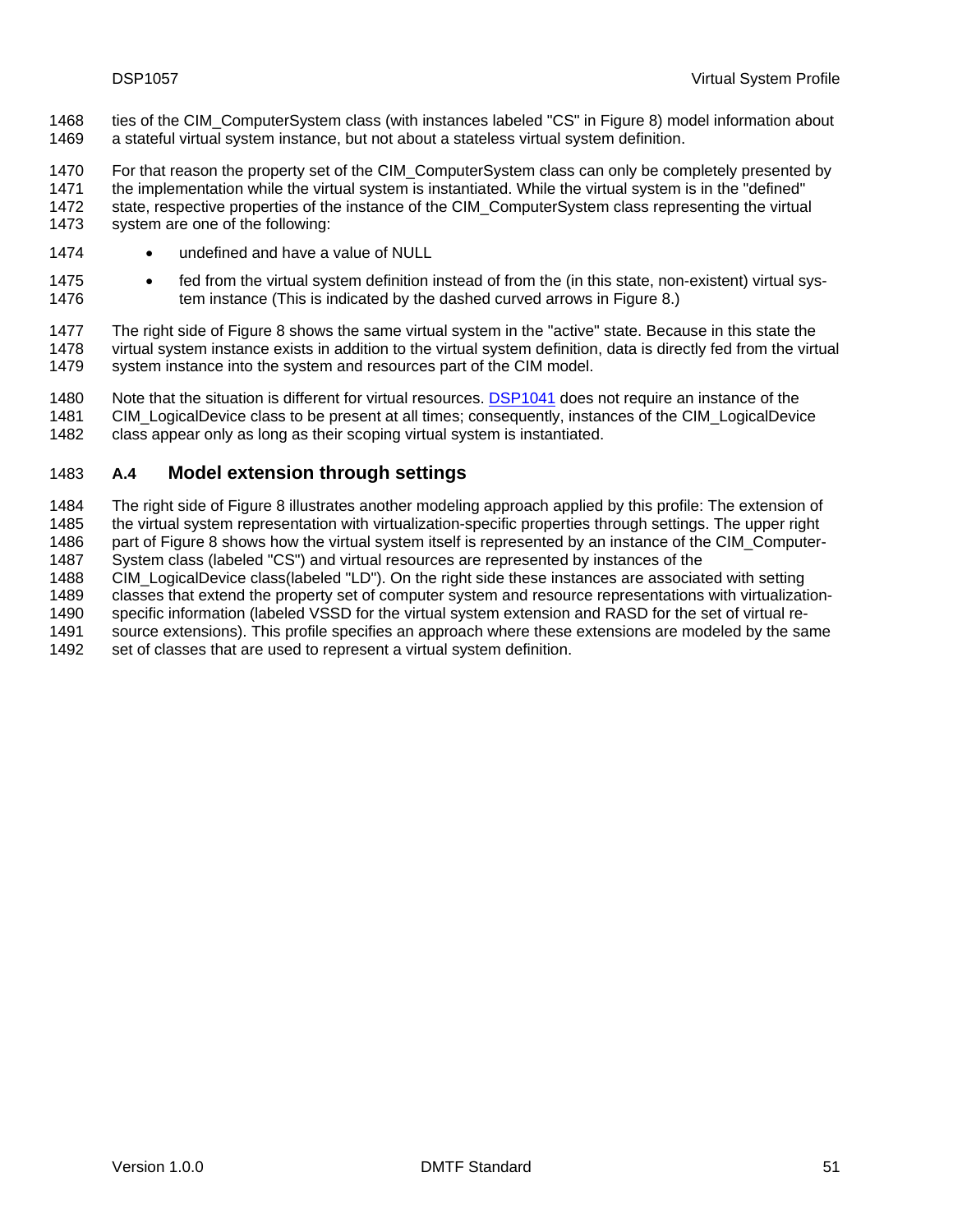<span id="page-51-1"></span><span id="page-51-0"></span>

| 1493<br>1494 | <b>Annex B</b><br>(Informative) |
|--------------|---------------------------------|
| 1495         |                                 |
| 1496         | <b>Implementation details</b>   |

### 1497 **B.1 Dual-configuration implementation approach**

1498 1499 1500 [Figure 9](#page-51-2) shows an example of a virtual system in the "defined" state. There are two virtual system configurations: The virtual system configuration on the left is the "Defined" virtual system configuration: the virtual system configuration on the right is the "state" virtual system configuration.

1501 1502 1503 1504 Note that in this example virtual resource VS1\_Disk has a persistently allocated resource that remains allocated regardless of the virtual system state. Consequently, an instance of the CIM\_LogicalDisk class (tagged VS1\_Disk) represents the disk in the "defined" state already, and virtualization-specific properties are represented by an instance of the CIM\_ResourceAllocationSettingData class (tagged State\_-

1505 RASD\_VS1\_Disk) in the "state" virtual system configuration that is associated through the CIM\_Set-

1506 tingsDefineState association.



<span id="page-51-2"></span>1508 **Figure 9 – Sample virtual system in "defined" state (Dual-configuration approach)**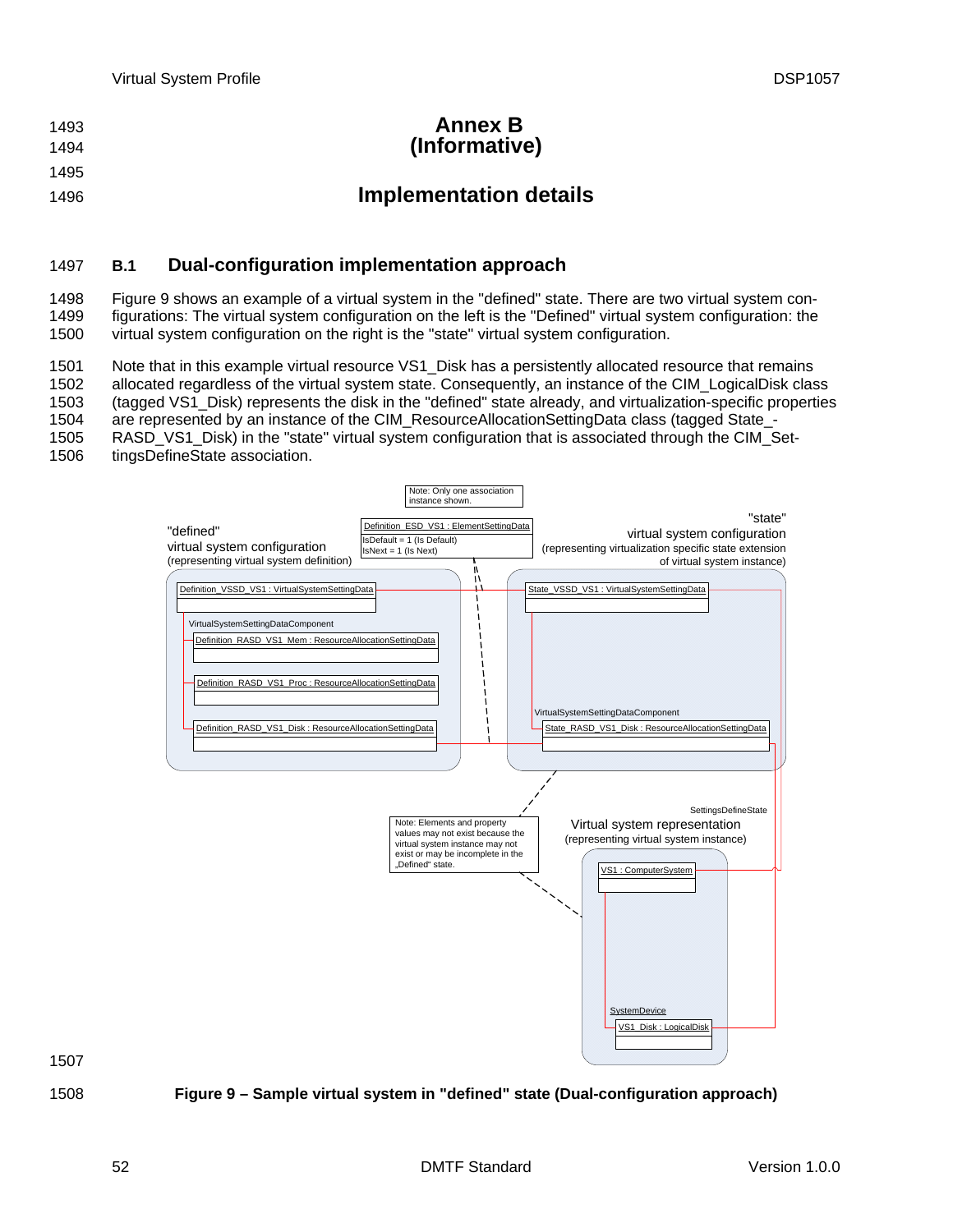### <span id="page-52-0"></span>1509 The same system is shown in [Figure 10](#page-52-1) in a state other than the "defined" state.



1510

#### <span id="page-52-1"></span>1511 **Figure 10 – Sample virtual system in a state other than "defined" (Dual-configuration approach)**

1512 1513 1514 1515 Resources for virtual resources were allocated, and virtual resources are represented by instances of the CIM\_LogicalDevice class. Virtualization-specific properties are represented as instances of the CIM\_ResourceAllocationSettingData class in the "state" virtual system configuration that are associated through instances of the CIM\_SettingsDefineState association.

- 1516 1517 1518 1519 NOTE 1 This profile specifies a CIM view of virtual systems. This profile does not specify restrictions on the internal model maintained by the implementation to ensure that all resources are allocated during system activation; instead, the implementation is free to decide whether activation is successful or fails if some virtual resources are not able to be allocated.
- 1520 1521 1522 1523 1524 1525 1526 NOTE 2 If [DSP1041](#page-8-0) is implemented for a particular resource type, it may require that, as virtual resources are allocated or de-allocated, respective instances of the CIM\_LogicalDevice class are created or destroyed in the virtual system representation, and that these instances are connected to their counterpart in the "state" virtual system configuration through respective instances of the CIM\_SettingsDefineState association, and that the instances in the "state" virtual system configuration are connected to their counterpart in the "defined" virtual system configuration through respective instances of the CIM\_ElementSettingData association with the IsDefault property set to 1 (Is Default).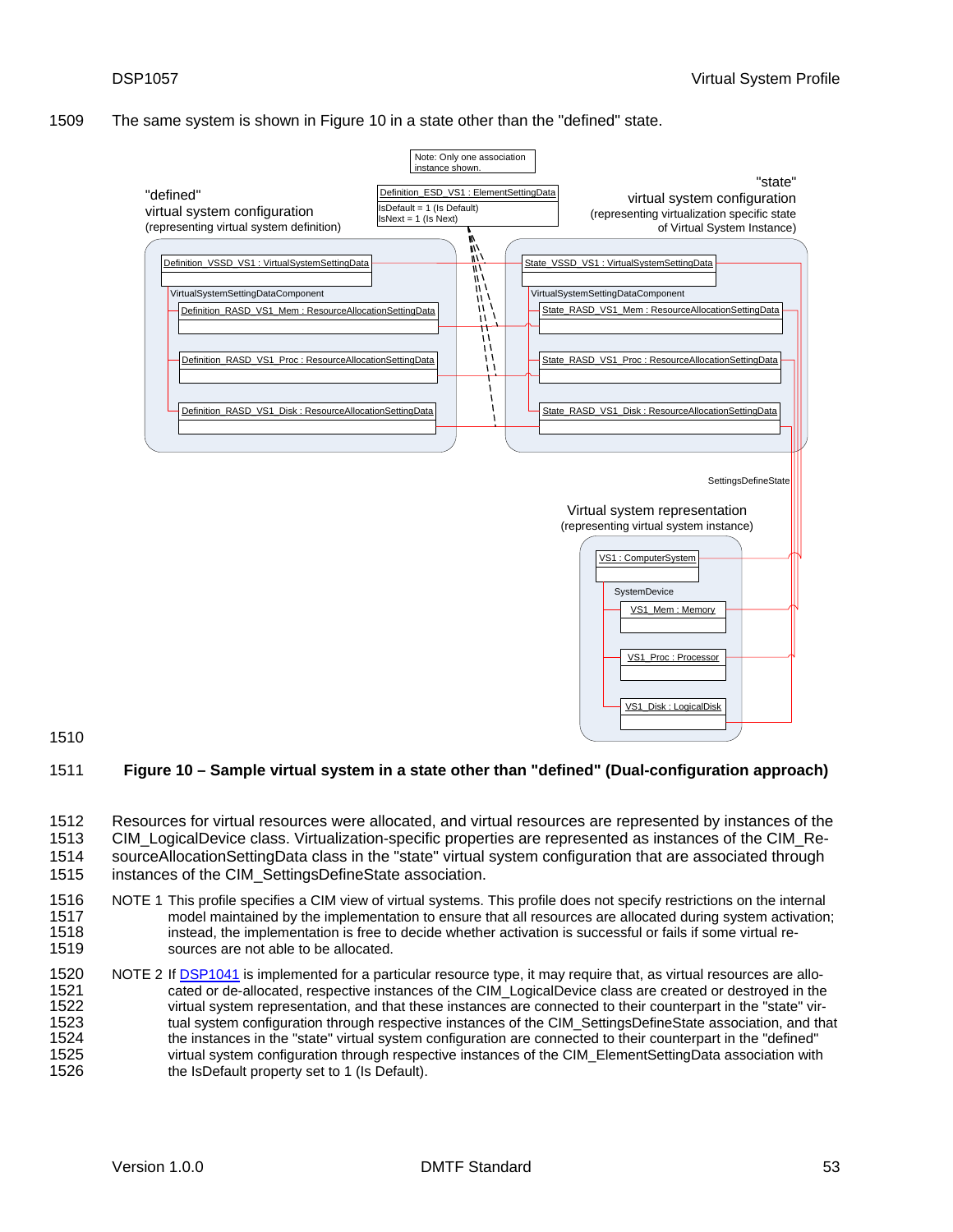### <span id="page-53-0"></span>1527 **B.2 Single-configuration implementation approach**

1528 1529 1530 1531 1532 1533 [Figure 11](#page-53-1) shows an example in which a virtual system is in the "defined" state. Only one set of instances of the CIM\_VirtualSystemSettingData class and the CIM\_ResourceAllocationSettingData class compose a single virtual system configuration instance that acts as the "defined" and as the "state" virtual system configuration. The single configuration instance is associated to the instance of the CIM\_ComputerSystem class representing the virtual system through an instance of the CIM\_SettingsDefineState association.

1534 1535 1536 1537 1538 1539 Note that in this example virtual resource VS1 Disk has a persistently allocated resource that remains allocated regardless of the virtual system state. Consequently, an instance of the CIM\_LogicalDisk class tagged VS1\_Disk represents the disk in the "defined" state already, and virtualization-specific properties are represented by an instance of the CIM\_ResourceAllocationSettingData class tagged State\_RASD-VS1\_Disk in the "state" virtual system configuration that is associated through the CIM\_SettingsDefine-State association.



<span id="page-53-1"></span>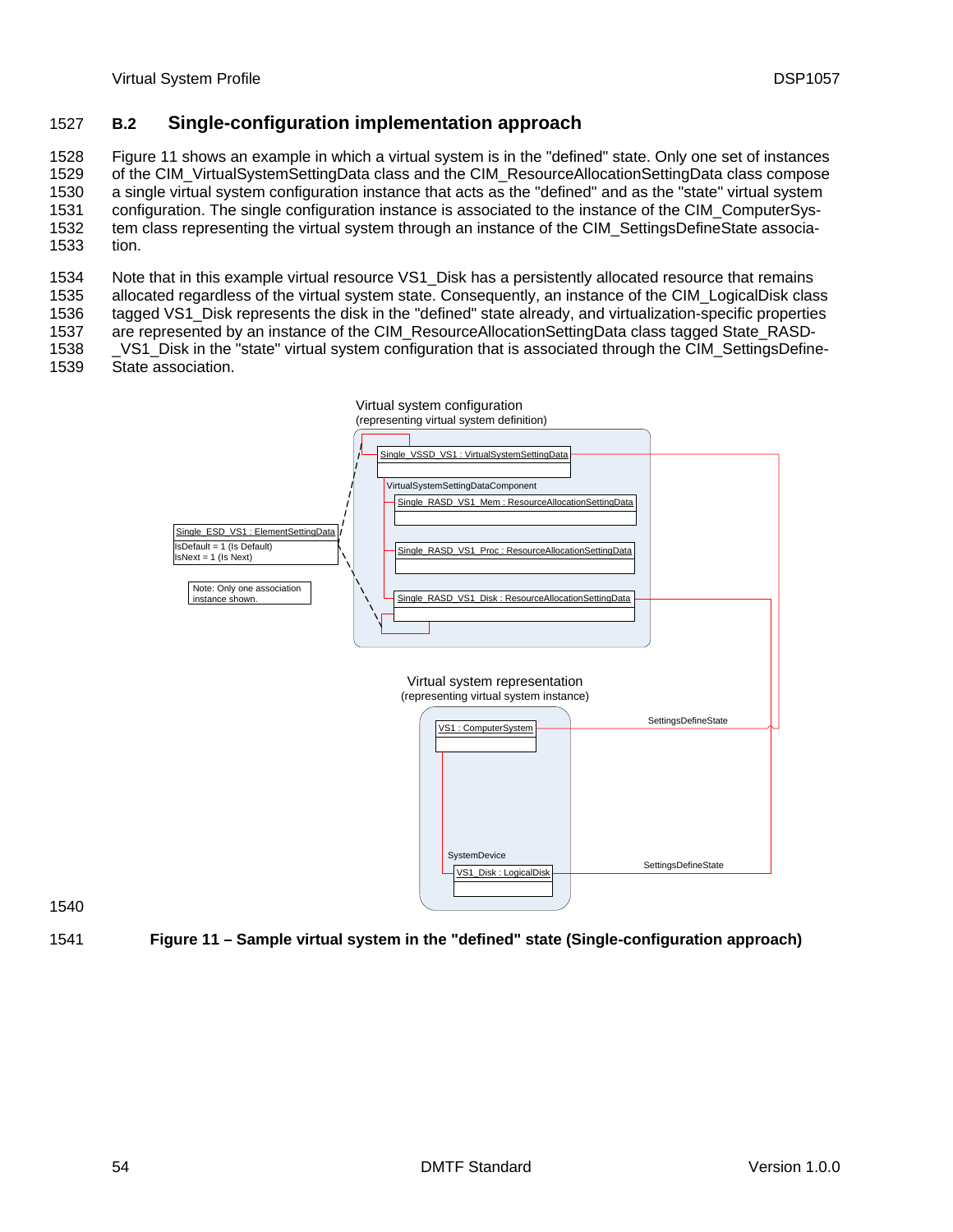### <span id="page-54-0"></span>1542 In [Figure 12](#page-54-1) the same virtual system is shown in a state other than "defined".



### 1543

#### <span id="page-54-1"></span>1544 **Figure 12 – Sample virtual system in a state other than "defined" (Single-configuration approach)**

1545 1546 1547 1548 Resources for virtual resources were allocated. Virtual resources are represented by instances of the CIM\_LogicalDevice class, with virtualization-specific properties represented as instances of the CIM\_ResourceAllocationSettingData class in the "state" virtual system configuration and associated through instances of the CIM\_SettingsDefineState association.

- NOTE If [DSP1041](#page-8-0) is implemented for a particular resource type, it may require that, as virtual resources are allocated or de-allocated and respective instances of the CIM\_LogicalDevice class are created or destroyed in the virtual system representation, these instances are connected to their counterpart in the "state" virtual system configuration through respective instances of the CIM\_SettingsDefineState association. **[DSP1041](#page-8-0)** 1549 1550 1551 may also require that the instances in the "state" virtual system configuration are connected to their counterpart in the "defined" virtual system configuration through respective instances of the CIM\_ElementSettingData association with the IsDefault property set to 1 (Is Default); in the singleconfiguration implementation approach, these association instances connect elements of the single virtual 1552 1553 1554 1555 1556
- system configuration to themselves. 1557
- 1558